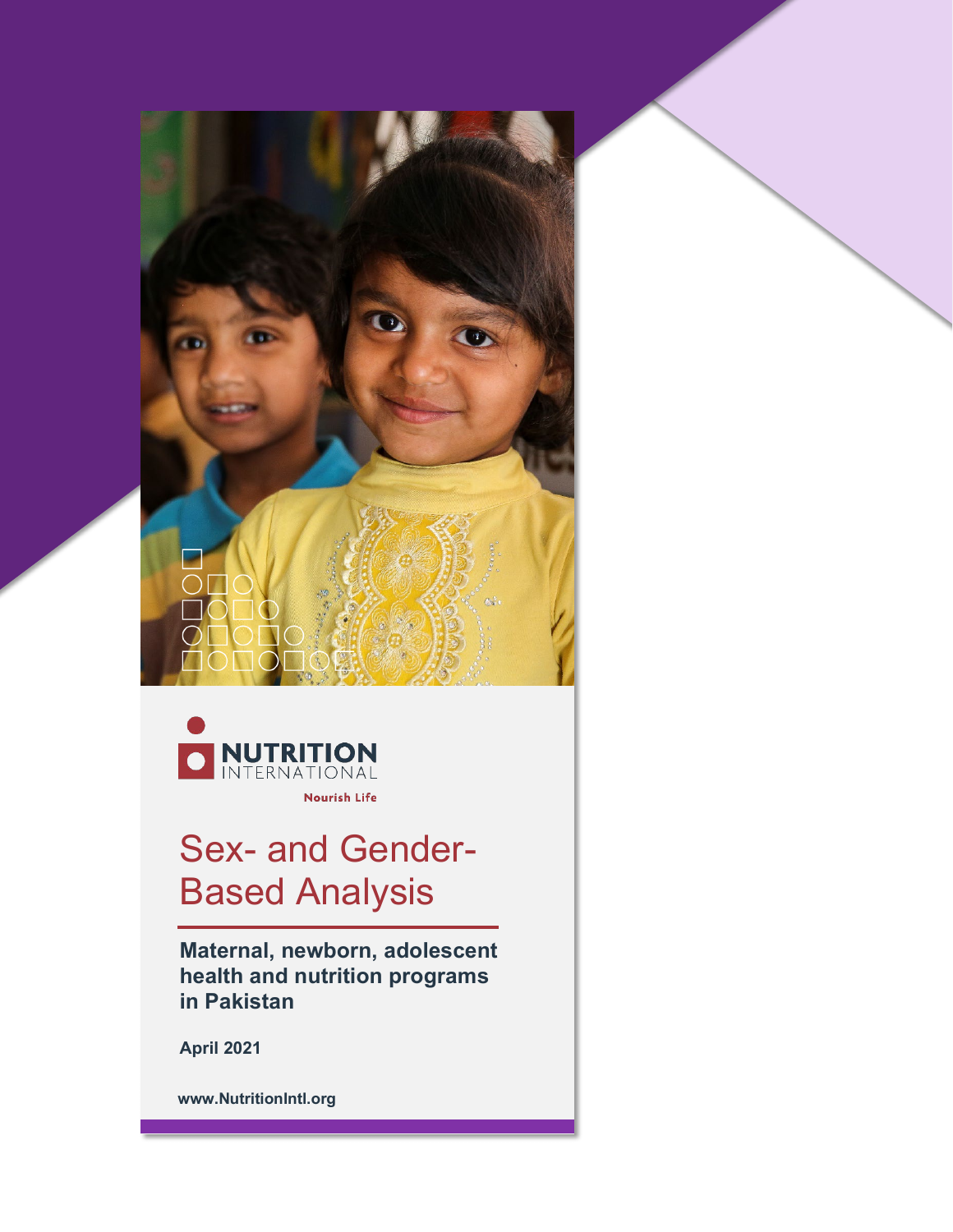# OOOO<br>OOO<br>OOO Contents<br>OO List of Figure<br>OO List of Figure<br>Acronyms .....

| Micronutrient Supplementation and Deworming during Pregnancy11               |  |
|------------------------------------------------------------------------------|--|
|                                                                              |  |
|                                                                              |  |
|                                                                              |  |
|                                                                              |  |
|                                                                              |  |
| The Protection Against Harassment of Women at the Workplace Act, 201014      |  |
|                                                                              |  |
|                                                                              |  |
| The Prevention of Anti Women Practices - Criminal Law (Third Amendment) Act, |  |
|                                                                              |  |
|                                                                              |  |
|                                                                              |  |
|                                                                              |  |
|                                                                              |  |
|                                                                              |  |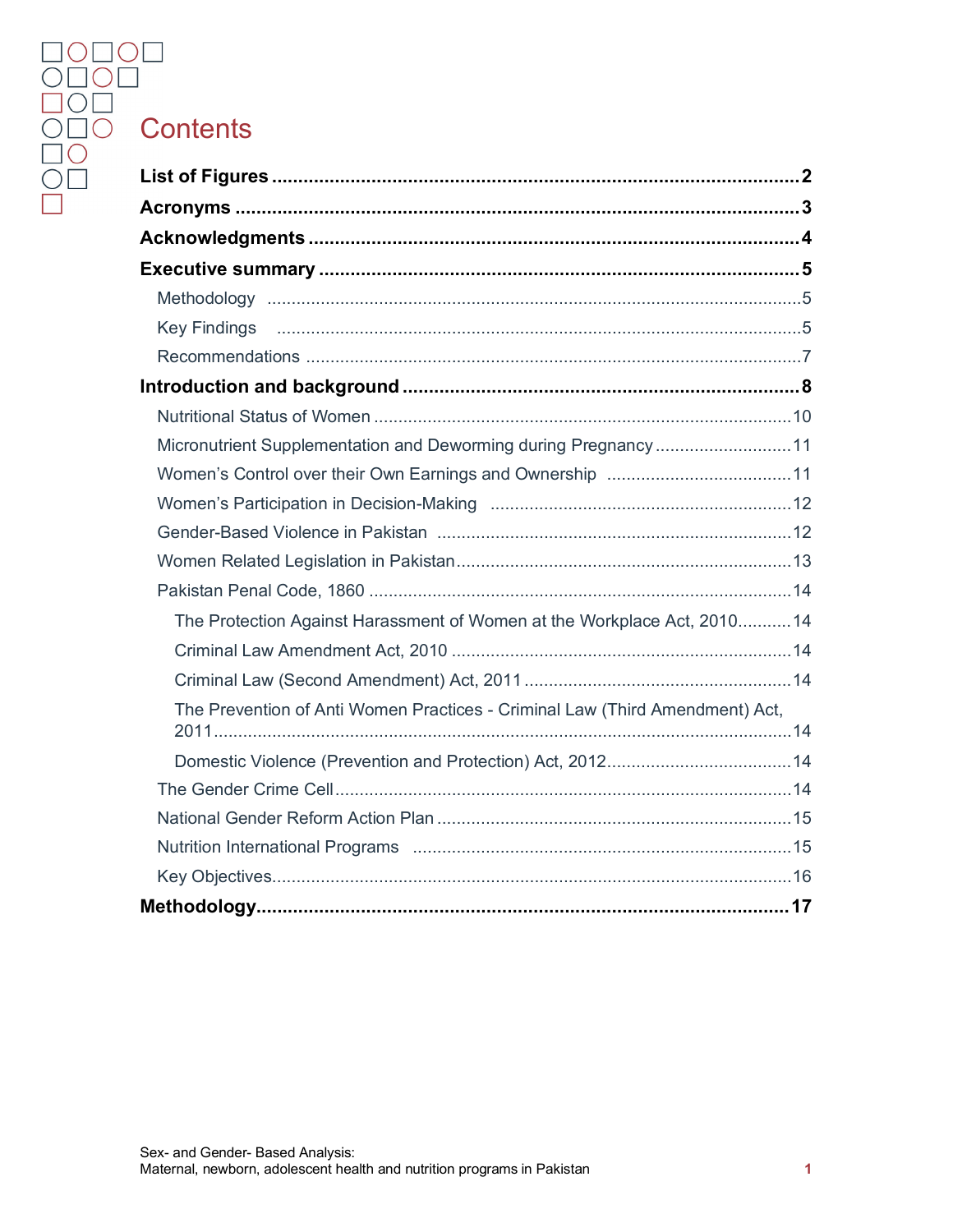| Gender Sensitivity and Responsiveness within Nutrition Programs29 |  |
|-------------------------------------------------------------------|--|
|                                                                   |  |
|                                                                   |  |
|                                                                   |  |
|                                                                   |  |
|                                                                   |  |
|                                                                   |  |

# <span id="page-2-0"></span>**List of Figures**

| Figure 3: Decision-Making at Household and Community Level26 |  |
|--------------------------------------------------------------|--|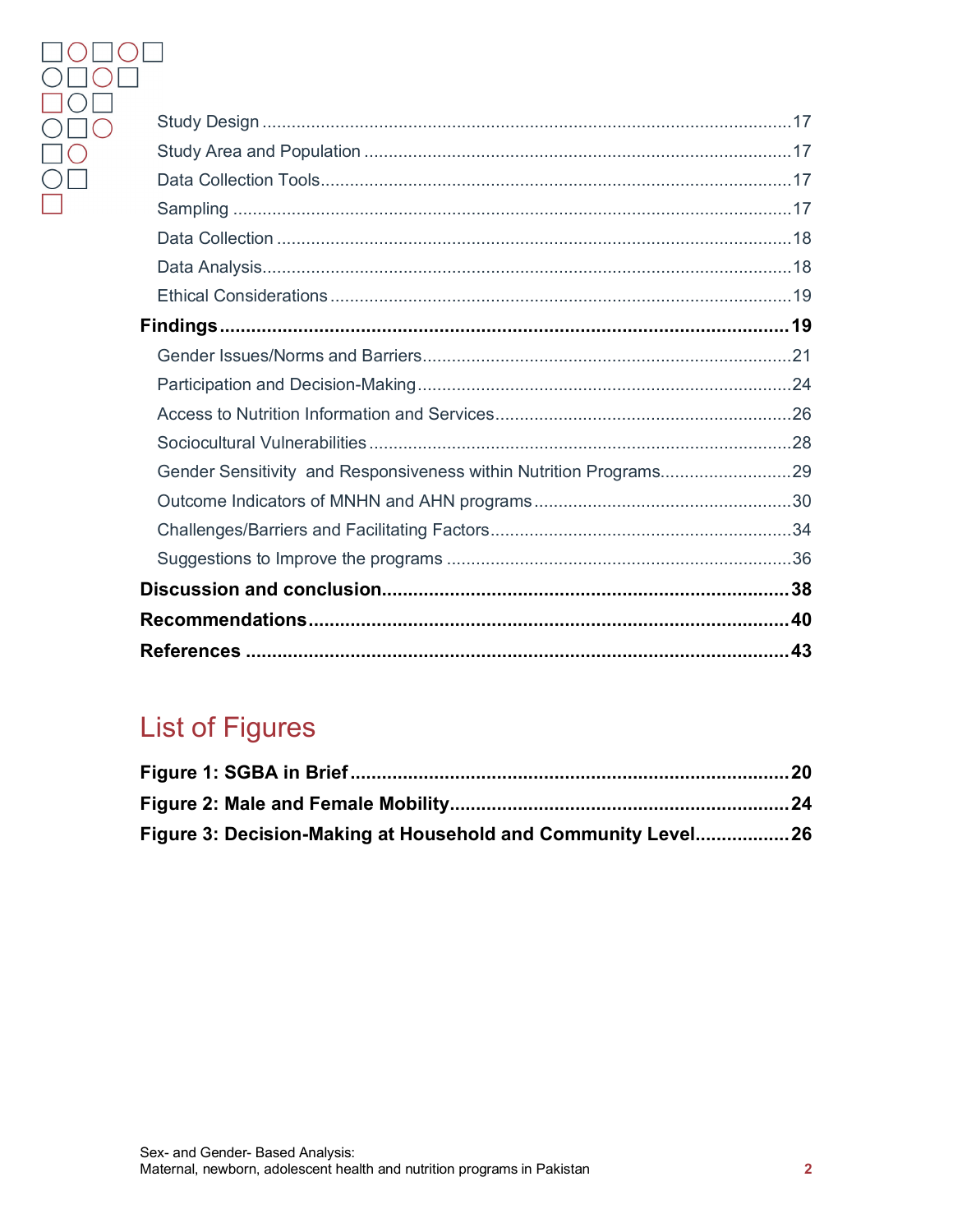## <span id="page-3-0"></span>Acronyms

| <b>AHN</b>   | <b>Adolescent Health and Nutrition</b>                           |
|--------------|------------------------------------------------------------------|
| <b>BCI</b>   | <b>Behaviour Change Intervention</b>                             |
| <b>BHU</b>   | <b>Basic Health Unit</b>                                         |
| <b>CHWs</b>  | <b>Community Midwives</b>                                        |
| <b>CMWs</b>  | <b>Community Health Workers</b>                                  |
| <b>CSO</b>   | Civil Society Organization                                       |
| DHO.         | <b>District Health Officer</b>                                   |
| DHQ.         | District Headquarters (Hospital)                                 |
| EPI.         | <b>Expanded Program of Immunization</b>                          |
| FGD.         | <b>Focus Group Discussion</b>                                    |
| FP.          | <b>Family Planning</b>                                           |
| <b>GBV</b>   | <b>Gender-Based Violence</b>                                     |
| <b>GCC</b>   | Gender Crime Cell                                                |
| GoS          | Government of Sindh                                              |
| IFA.         | Iron and Folic Acid                                              |
| KII          | Key Informant Interview                                          |
| <b>KMC</b>   | Kangaroo Mother Care                                             |
| KP.          | Khyber Pakhtunkhwa                                               |
| LEA.         | Law Enforcement Agencies                                         |
| LHS.         | Lady Health Supervisor                                           |
| LHW          | Lady Health Worker                                               |
| LHV          | Lady Health Visitor                                              |
| <b>MNAHN</b> | Maternal, Newborn, Adolescent Health and Nutrition               |
| <b>MNHN</b>  | Maternal, Newborn Health and Nutrition                           |
| MoNHSR&C     | Ministry of National Health Services Regulation and Coordination |
| <b>NGO</b>   | Non-Governmental Organization                                    |
| <b>PDHS</b>  | Pakistan Demographic Health Survey                               |
| <b>PPC</b>   | Pakistan Penal Code                                              |
| RHC          | <b>Rural Health Centre</b>                                       |
| <b>SGBA</b>  | Sex- and Gender-Based Analysis                                   |
| THQ          | Tehsil Headquarters (Hospital)                                   |
| UC           | <b>Union Council</b>                                             |
| <b>VAW</b>   | Voilence Against Women                                           |
| <b>WIFA</b>  | Weekly Iron and Folic Acid                                       |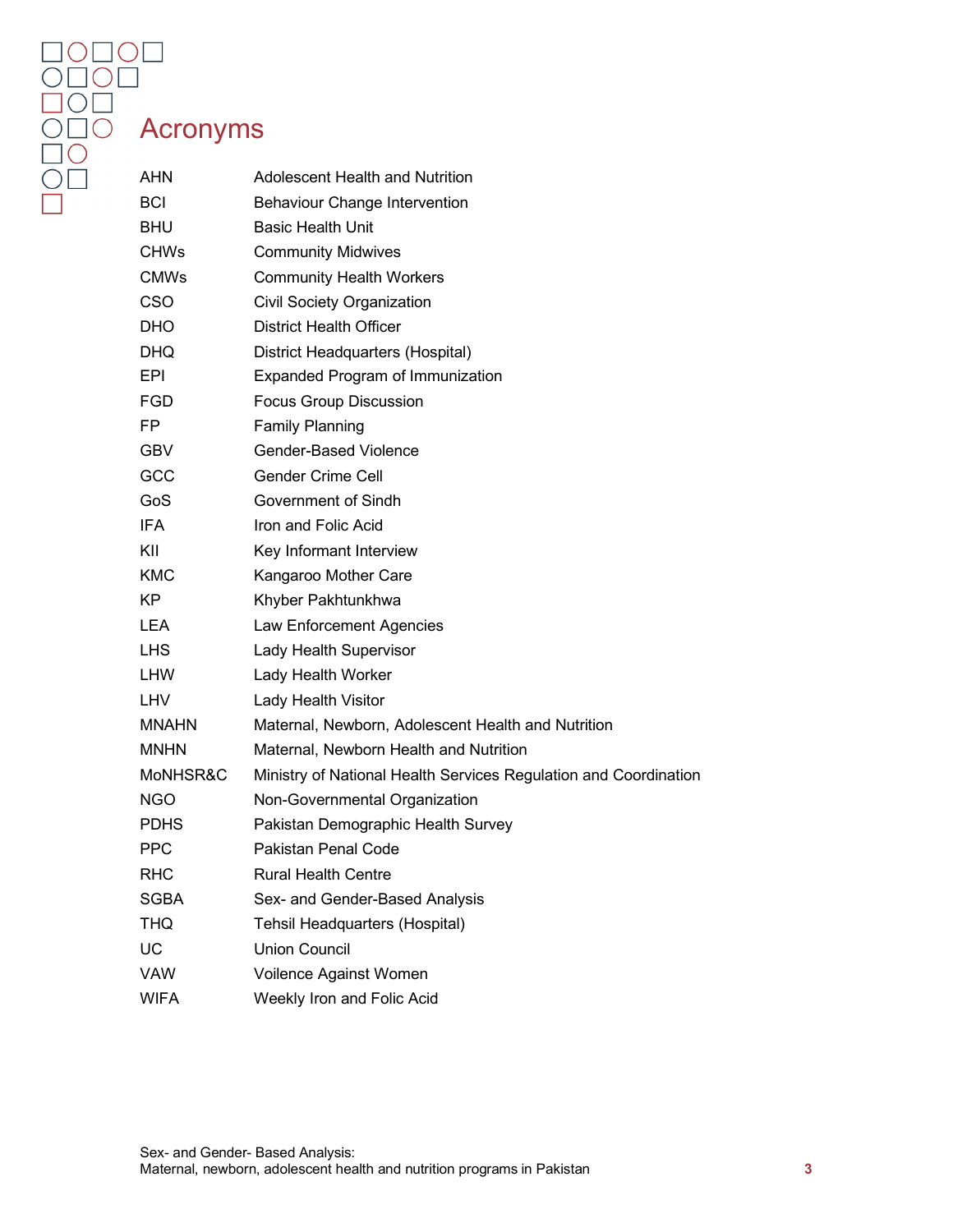# <span id="page-4-0"></span>Acknowledgments

We would like to acknowledge and thank the study participants, including district government officials, program personnel, staff at Nutrition International's partner organizations, service providers, teachers, and women and adolescent girls in the communities, for their time and enthusiastic participation in this study. We highly appreciate their candid discussions and valuable insights. We hope the insights from their input, discussions and suggestions will improve programing focused on fighting malnutrition among the most marginalized of population groups.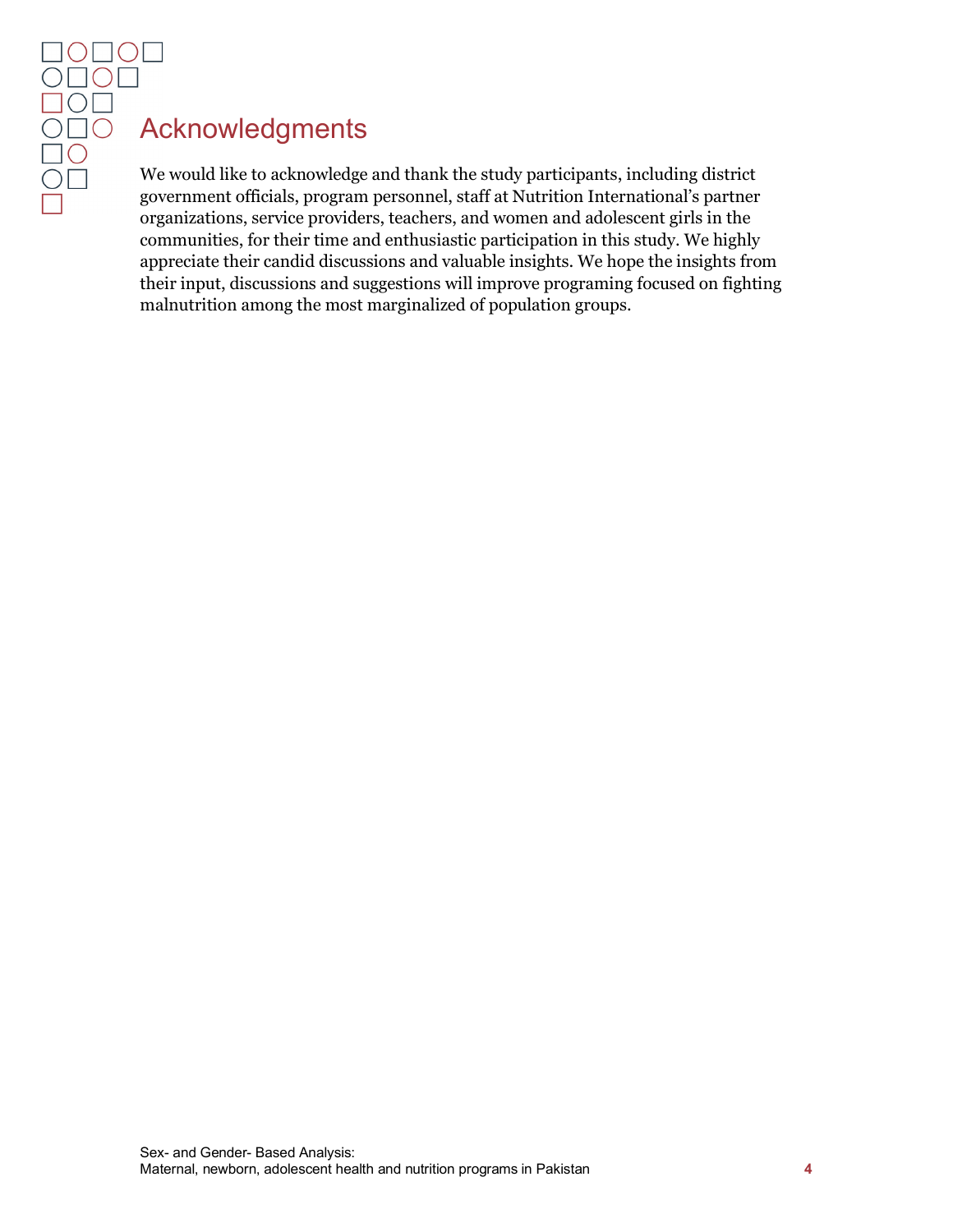### <span id="page-5-0"></span>Executive summary

Pakistan is the fifth largest "young country" in the world with an estimated 63 percent of its population comprising of youth. Pakistan is home to about 40 million adolescents (between the ages of 10-19), equivalent to 23 percent of the total population. In Pakistan, girls are a neglected target group for health and nutrition interventions. They have a comparatively low social status, remain marginalized and are unable to avail opportunities restricting their socioeconomic empowerment. The two major adverse manifestations of the disempowerment of adolescent girls in Pakistan are early marriage and poor nutritional status. One in eight adolescent girls in Pakistan is underweight, with an alarming percentage (56.6 percent) being anaemic. Adolescent girls in rural areas are more likely (58.1 percent) to be anaemic than their counterparts in urban areas (54.2 percent). Early marriages, closely spaced pregnancies and maternal malnutrition lead to a vicious cycle of high morbidity and high mortality and, thus, adverse maternal and child health outcomes.

#### <span id="page-5-1"></span>**METHODOLOGY**

Using a mixed methods approach, this study employed both qualitative and quantitative research methods as well as desk review of secondary data to gather data for Sex- and Gender-Based Analysis (SGBA) of Nutrition International's Maternal, Newborn Health and Nutrition (MNHN) and Adolescent Health and Nutrition (AHN) programs.

#### <span id="page-5-2"></span>**KEY FINDINGS**

- Almost all the study participants across the three provinces underscored that male dominance and patriarchal value system was all-pervading. Across the province, it was common to see preference of sons over daughters and placing more importance on boys' health, nutrition and education over girls'. Discriminatory gender norms and practices, though in decline, were not uncommon.
- Community women highlighted the low status of young girls within households and lack of their involvement in decision-making in terms of financial, health or education matters. They also stressed that restrictions on female mobility, gender norms and cultural practices discouraged girls' education and employment, and encouraged early marriage.
- Almost all of the participants across the three provinces consistently pointed out the lack of financial autonomy and involvement in decision-making, particularly of younger and unmarried women and adolescent girls. Moreover, they discussed that restrictions on female mobility and the need for a husband's or guardian's approval hampered women and girls' ability to seek healthcare.
- The quantitative data corroborated the qualitative findings that men were more likely than women to enjoy greater social mobility and decision-making power.
- The study findings revealed changing food patterns and availability and use of unhealthy and processed foods and carbonated drinks. Many of the study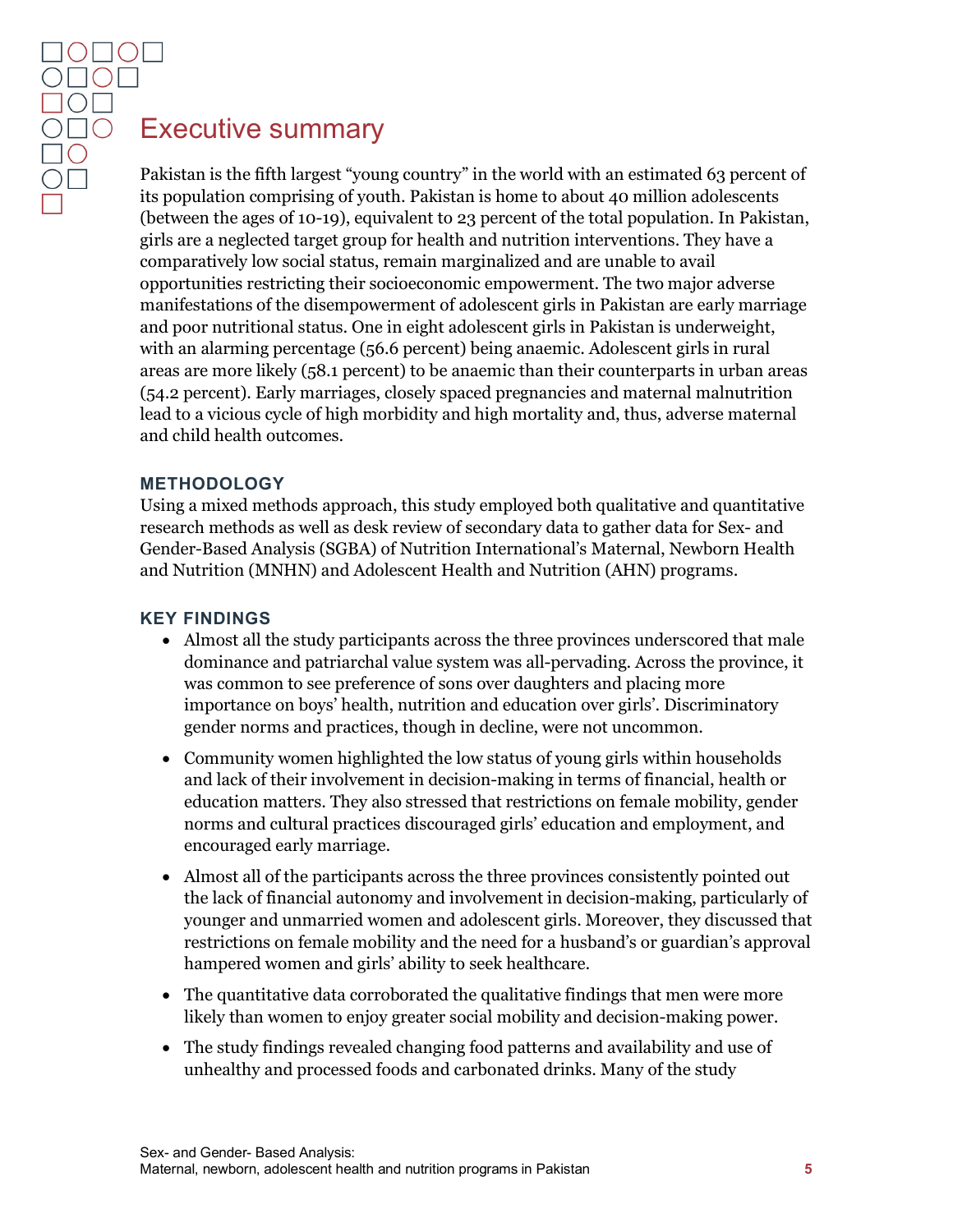participants identified rising unhealthy dietary practices and lack of awareness regarding diversity of food and balanced diet.

- Majority of the study participants pointed out that socioeconomic factors like large families, early marriages, illiteracy, unemployment, poverty and place of residence – influenced gender roles and access to education, health and nutrition for women and adolescent girls.
- Need for travel to health facilities and restricted social mobility for women hampered access to health services, including nutrition.
- COVID-19 pandemic and resulting lockdowns increased people's socioeconomic vulnerabilities and drastically affected their livelihoods, particularly the poorest segments of the population, and thus increased their food insecurity, health, and well-being.
- The data revealed that some communities were more vulnerable than others. For instance, ethnic minorities like Kohli, Baghri and Christians, and communities living in deserts, mountains, and flood prone areas lacked access to adequate health and information services.
- Barriers to women's health-seeking behaviour included travel to health facilities, restrictions on female mobility, financial constraints, lack of gender-sensitive service provision, lack of agency for independent decision-making and dependence on approval or permission from parents, husbands or in-laws.
- Barriers to adolescent health-seeking behaviour included poverty, lack of autonomy, gender discrimination and limited knowledge about healthy foods.
- Many of the study participants highlighted the important role of MNHN and AHN programs and the impact they were having in the intervention areas, particularly in terms of increased access to MNHN and AHN services and changing health related behaviours. The study also identified key programmatic challenges including the disruption and delays in MNHN and AHN activities and supplies.
- Many of the study participants emphasized the need to expand the AHN program to reach out-of-school adolescent girls as well as male involvement and greater community engagement.
- At programmatic level, many of the study participants suggested expanding the coverage of the MNHN and AHN programs to reach communities in remote areas, ethnic minorities, boys, out-of-school girls, and girls with disabilities.
- Most of the key informants had no clear understating of key gender concepts, as outlined in Nutrition International's Gender Strategy, such as sex and gender, gender equality, gender equity, women and girls' empowerment and gender mainstreaming. Most of them informed that they had not received comprehensive training on gender. The study findings highlighted that staff at Nutrition International's partner organizations required comprehensive training on gender as well as capacity building.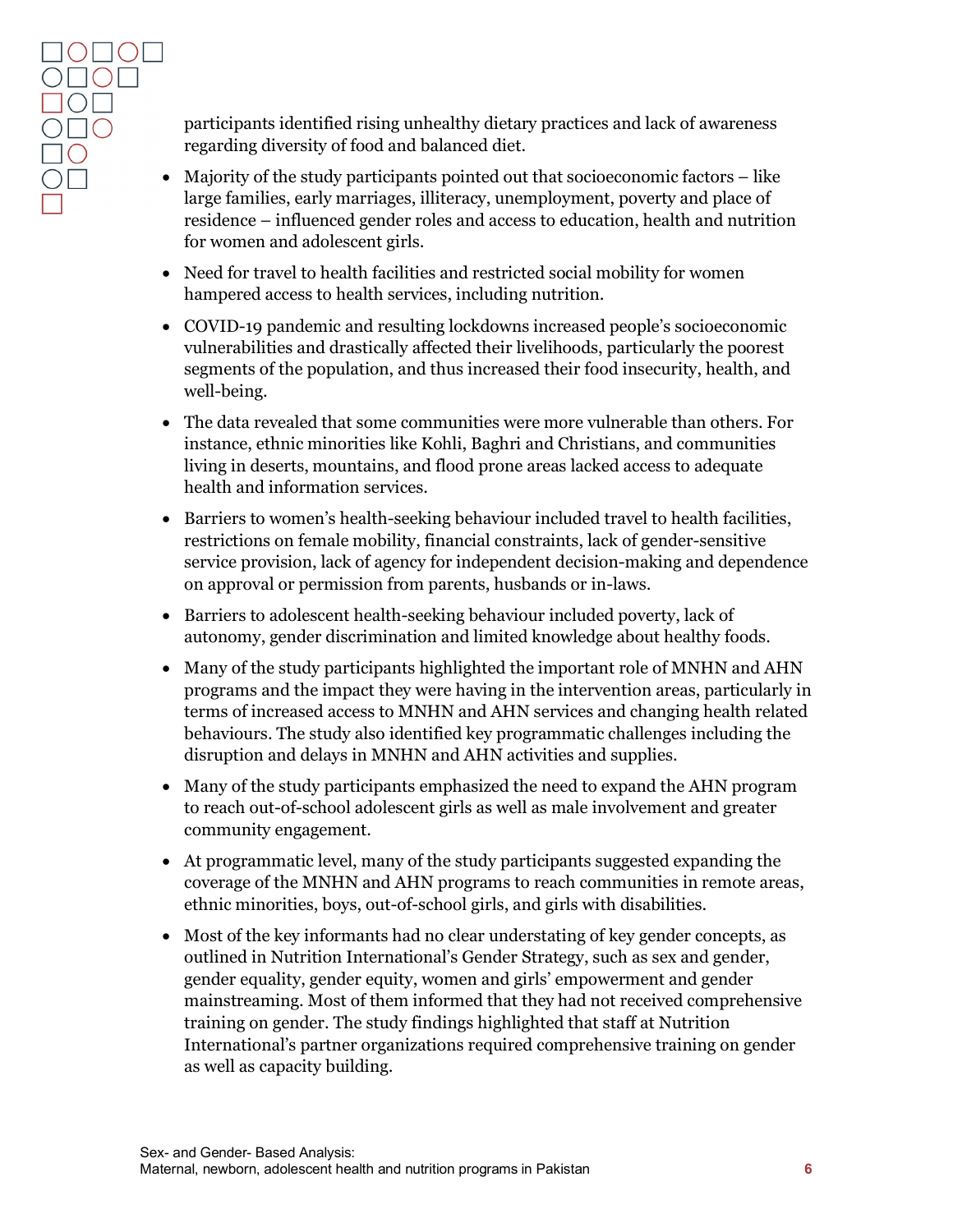#### <span id="page-7-0"></span>**RECOMMENDATIONS**

- Embed gender mainstreaming in the programs from design stage to its implementation and evaluation.
- In addition, the monitoring and evaluation (M&E) system should be strengthened to ensure that the programs collect disaggregated data on sex and gender.
- Organize comprehensive trainings for staff and partners on key concepts and values that underline Nutrition International's Gender Strategy and how gender equality and good nutrition are intertwined, as well as the crucial role everyone engaged in the MNHN and AHN can play in improving nutrition and empowering women and girls.
- Develop multidimensional interventions/activities that target not only in-school girls but also out-of-school adolescent girls, pregnant women, and other vulnerable population groups including minorities and people with disabilities.
- Ensure uninterrupted supply of nutritional supplements and MNHN/AHN supplies in the target service centres/communities.
- Develop social and behaviour change strategies to promote awareness about and consumption of a diverse range of foods to combat malnutrition and promote healthy eating practices.
- Develop behaviour change interventions and targeted messaging to address myths and misconceptions about Iron and Folic Acid (IFA) supplements, colostrum, exclusive breastfeeding and postpartum diet for the mother and child.
- Engage and train teachers on gender and nutrition and related health topics to raise awareness about healthy dietary practices and counter gender stereotypes.
- Increase outreach through CMWs/CHWs and door-to-door campaigns to raise awareness about the 1,000-day window and strengthen referral mechanism.
- Organize refresher trainings for service providers to enhance their capacity and keep them motivated.
- Engage males, social workers, community elders and religious leaders to sensitize communities about malnutrition, enhance acceptance of interventions and change behaviours.
- <span id="page-7-1"></span>• Utilize mainstream media channels as well as social media, local radio and cable TV networks to promote equal and positive gender norms and roles as social ideals and spread the information about the importance of nutrition, balanced diet, gender equality and women's and girls' empowerment.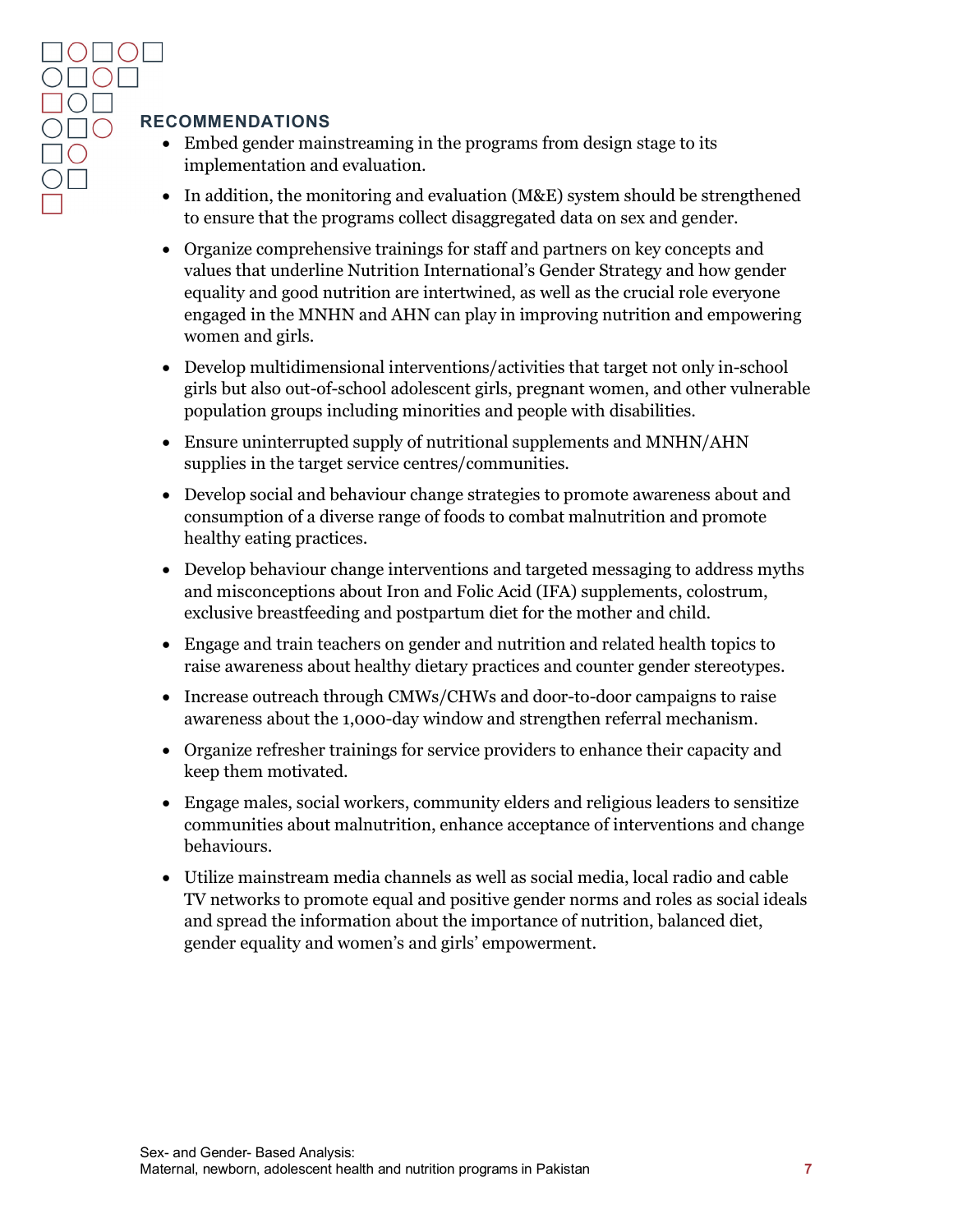# Introduction and background

Malnutrition, either undernutrition or overnutrition, is a persistent global public health concern which causes different types of diet-related non-communicable diseases (Anik Al Rehman et.al. 2019). Malnutrition affects one out of three people on the planet in different forms and its impacts are particularly heavy on children, adolescent girls and women. The prevalence of stunting is declining too slowly while maternal overweight continues to rise globally (Hayashi Chika, 2017). In Pakistan and its neighbouring countries, child malnutrition is declining, although the prevalence remains high, while overweight and obesity have significantly increased among women (National Institute of Population Studies, ICF 2018). These countries are now facing a double burden of malnutrition, which means undernutrition and obesity coexist in the population.

The Pakistan Demographic Health Survey (PDHS) 2017-18 also reports high total fertility rate at 3.6 births per women, which may also have an effect on malnutrition among women and children. In addition, PDHS 2017-18 reports that 38 percent of children in Pakistan are stunted and 17 percent are severely stunted. Likewise, it reported that 23 percent of all children under five are underweight and eight percent are severely underweight. It is also revealing to note that children of women with no education and belonging to the poorest households are more likely to be stunted and underweight. For instance, 57 percent of children in the lowest wealth quintile are stunted as compared with 22 percent of children in the highest quintile. A higher percentage of children in rural areas (41 percent) than urban areas (31 percent) are stunted. Similarly, more children who are born to mothers with no education are underweight than their counterparts (32 percent versus eight percent); and children born women in the poorest households are underweight than their affluent counterparts (43 percent versus 11 percent). Likewise, more children in rural areas are underweight (25 percent) than children in urban areas (19 percent). At the same time, three percent of children under the age of five are overweight in Pakistan.

Pakistan is the fifth largest young country in the world with an estimated 63 percent of its population comprising of youth. Pakistan is home to about 40 million adolescents (between the ages of 10-19), equivalent to 23 percent of the total population (UNICEF, 2013). The prevalent culture of patriarchy and masculinity in Pakistan determines the power dynamics leading to the subjugation of women and control over their bodies, decision-making, mobility and relationships. In these social dynamics, girls have a comparatively low social status, remain marginalized and unable to avail opportunities restricting their socioeconomic empowerment, thus girls remain a neglected target group for health and nutrition interventions. The two major adverse manifestations of the disempowerment of adolescent girls in Pakistan are early marriage and poor nutritional status. The Gender Inequality Index (GII) data reports the adolescent birth rate (births per 1,000 women ages 15–19) at 38.8 percent in Pakistan (UNDP 2020). One in eight adolescent girls in Pakistan is underweight, with an alarming percentage of (56.6 percent) being anaemic, as per NNS, 2018 [6]. Adolescent girls in rural areas are more likely (58.1 percent) to be anaemic than their counterparts in urban areas (54.2 percent).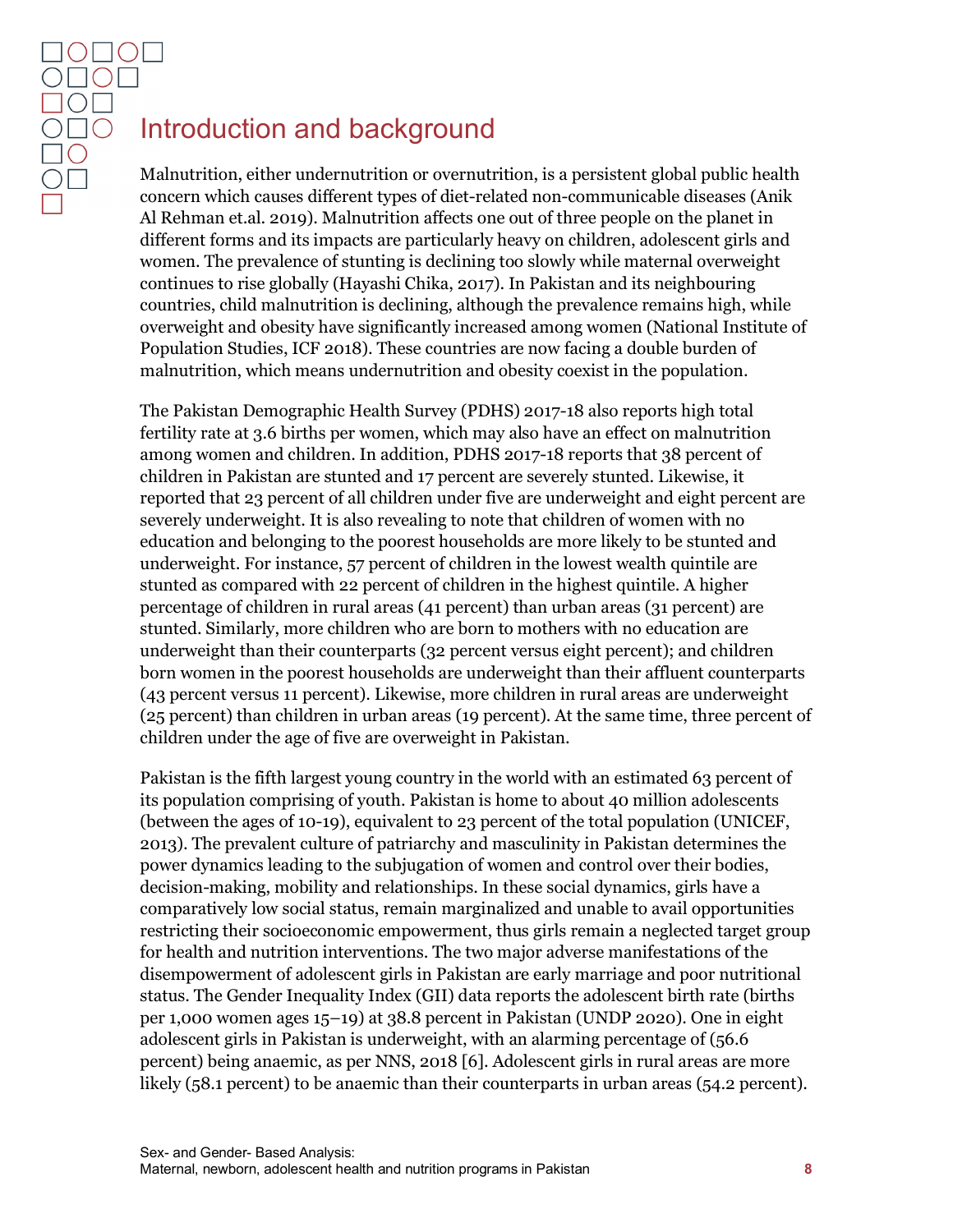This shows the seriousness of the nutrition issues (National Nutrition Survey of Pakistan 2017-18).

The higher adolescent pregnancy rate puts adolescent mothers and their infants at risk of negative birth outcomes. Almost one in five adolescent girls are mothers. Factors such as early marriage and lower levels of education lead to high adolescent pregnancies, especially in rural areas. Nationally, 19 percent of adolescent girls became mothers by the age of 19. Early marriages, closely spaced pregnancies and maternal malnutrition lead to a vicious cycle of high morbidity and high mortality and, thus, adverse maternal and child health outcomes.

Rapid growth, menarche and malnutrition due to poor dietary intake among the adolescents are considered major causes of iron deficiency anaemia. Reducing anaemia for adolescent girls can contribute to 1) improved school performance; 2) increased productivity/energy and overall well-being for community and household activities; and 3) improved reproductive outcomes for adolescent girls who become pregnant. The opportunity to reduce anaemia with Weekly Iron and Folic Acid (WIFA) supplementation is a key intervention for improving health and well-being of adolescent girls.

In recognition of the different biological health needs of women and men, including the exposure of women to higher health risks related to pregnancy and childbirth, gender in the health sector has often been equated with "women's health". Other persistent disadvantages in education and economic opportunities also act as barriers to women's improved health and nutrition status. As a result, many public health interventions have mainly focused on improving women's health status, rather than addressing biological and non-biological gendered dimensions of health that is the socially constructed gender roles, norms and resulting behaviours that affect nutrition and health outcomes for women and girls, and men and boys. Pakistan ranked 151 out of 153 countries on the Global Gender Gap Index Report 2020 index, published by the World Economic Forum. The same report states that economic opportunities for women are extremely limited in Pakistan (32.7 percent). The gender gap in terms of health and survival, is reported at 94.6 percent, which means that millions of women in the country do not have the same access to healthcare as men. The country has unacceptably low sex ratios at birth in (92 girls for every 100 boys). These poor indicators are the result of gender differences at birth and gender-specific gaps on access to healthcare (WEF 2020). Access to education also reflects the beginning of gender inequality whereby 27.6 percent of females have some form of secondary education in contrast to 45.7 percent of males (Gender Inequality Index (GII), UNDP 2020). The rural areas in which our programs are being implemented have more male dominance, which affects girls' and women's decisionmaking power and their ability to access the health services. More than 50 percent of the girls are out-of-school, while others having lower attendance rates and higher dropout from primary to secondary schooling. There is growing awareness of women and adolescent girls' issues, and gender equality is becoming a priority in both public and private sectors. However, there are significant gaps from policy formulation to implementation.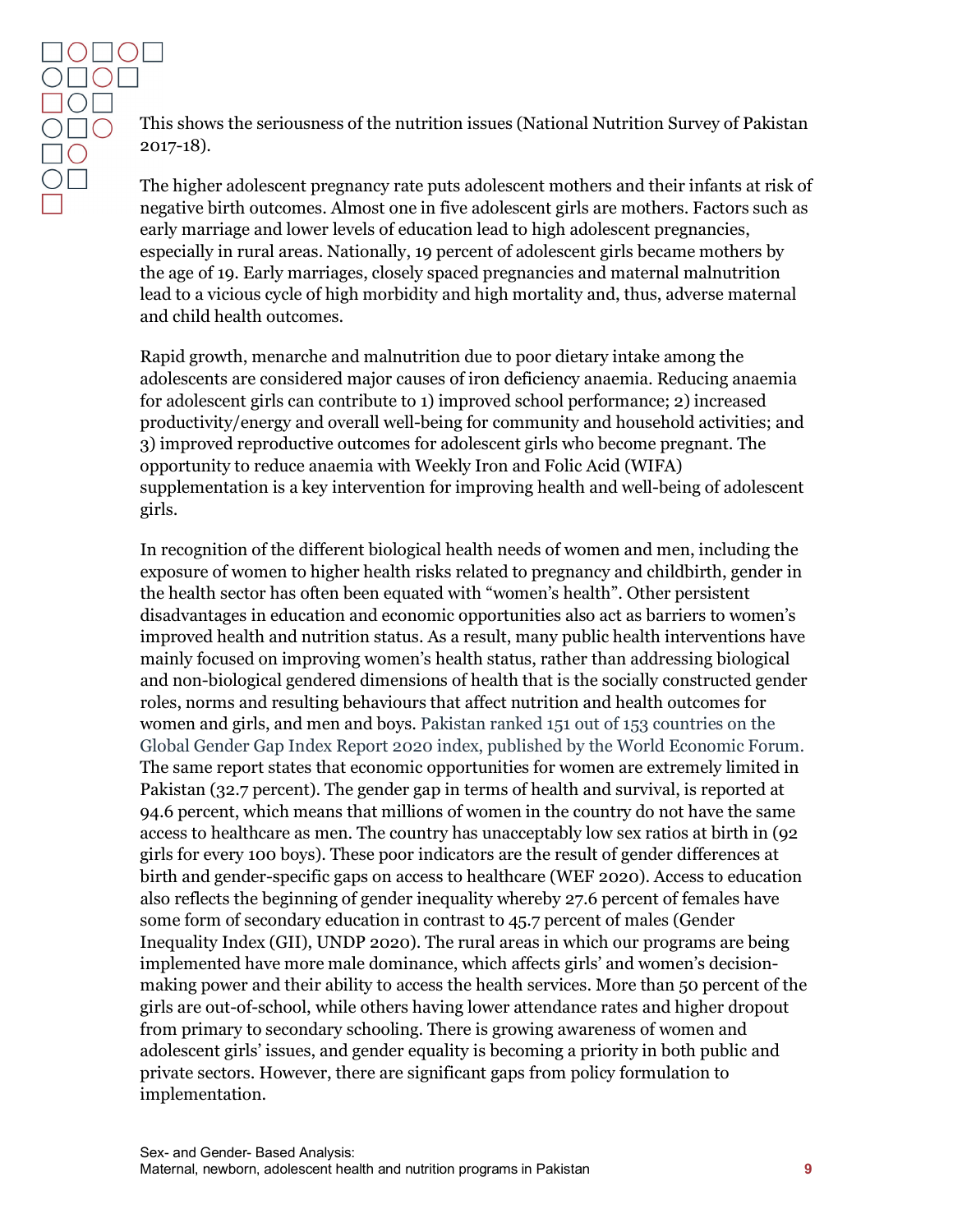DOL  $\overline{O}$  $\overline{O}$  $\Box$ 

Pakistan has made considerable progress in achieving Sustainable Development Goals (SDG), particularly in improving health. For instance, according to Voluntary National Review 2019, Pakistan reported a reduction in stunting and malnutrition between 2013- 18 by six and nine percentage points, respectively. It also reported that skilled birth attendance had improved by 17 percentage points while neonatal mortality rate has fallen by 10 percentage points during the same period. However, Pakistan recognized persistent challenges and pledged greater focus and allocation of resources to achieve SDGs.

The PDHS showed that women's access to finance and assets was limited. Only six percent of women reported having access to either an individual or joint bank account. Although microfinance is estimated to reach at least two million citizens aged 15 years and older, the evidence base to support claims of the positive impact of microfinance on gender equality in Pakistan is weak. Only 13 percent of women reported owning any asset, compared with 69 percent of men. In addition, many households did not own household appliances that are time saving for women (e.g., refrigerators, electric or gas stoves, or washing machines), and women had limited access to markets, especially in rural areas. Bicycles and motorcycles were the most frequently owned household modes of transport; otherwise, women relied on extended family, neighbours, or public transport to travel any significant distance from their homes for education, employment or health services. The employment-population ratio for women doubled between 1995 and 2012. However, unemployment rates among young and women overall were higher than those for men and persisted even when analyzed by groups with different levels of educational attainment. Higher unemployment rates, along with lower average wages for females, indicate lower returns to education for girls and may affect parents' decisions regarding investment in a girl's education.

While the Pakistan Constitution provides a strong legal framework for many dimensions of women's equality, implementation of many provisions is weak. Since 2002, the proportion of seats in the national and provincial assemblies reserved for women has increased to about 20 percent and varies at local government levels from 10 percent to 33 percent. The presence and activity of female representatives have contributed to the passage of 10 new laws at the national level and 6 new laws at the provincial level, which promote or increase the protection of women's rights and empowerment. Within the executive branch, the passage of the eighteenth Amendment eliminated the Ministry of Women Development and devolved full responsibility for women's development to provincial governments. This occurred without prior strengthening of institutional capacity of provincial women development departments. Unlike the executive and legislative branches of government, Pakistan does not specifically reserve a percentage of seats for women in the Sharia Court, Supreme Court or other courts. None of the judges of the Supreme Court are women, and only three of 103 judges serving in the five high courts are women.

#### <span id="page-10-0"></span>**NUTRITIONAL STATUS OF WOMEN**

The nutritional status of women was assessed with two anthropometric indices: height and Body Mass Index (BMI). The 2017-18 PDHS measured the height and weight of all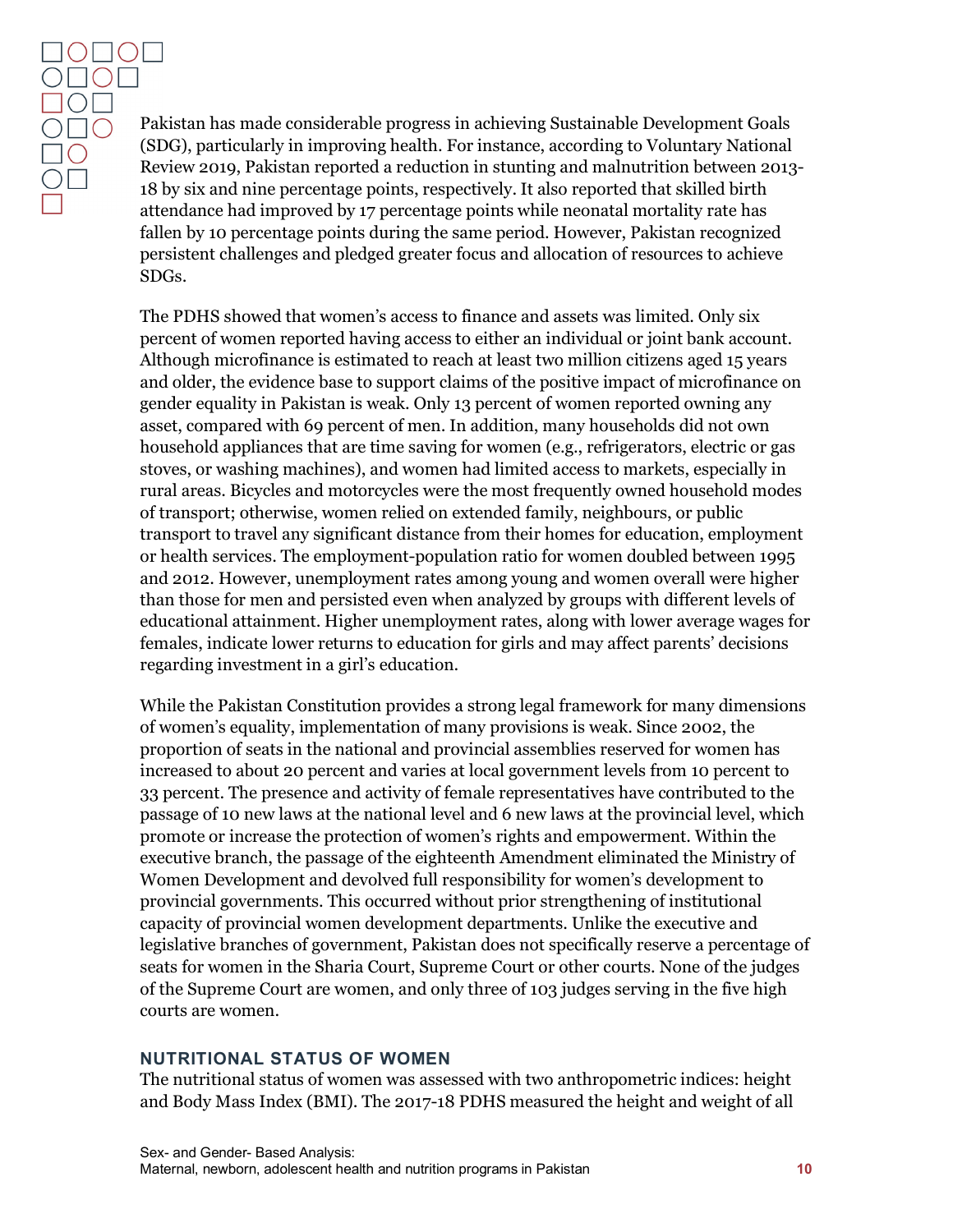eligible women aged 15-49; excluded from analysis women who were pregnant and who had given birth in the two months preceding the survey. A total of 4,690 ever-married women were eligible for weight and height measurement, and the valid data, which accounted for 94 percent of the measurements. Overall, five percent of ever-married women are shorter than 145 cm. Nine percent of women are underweight, 39 percent have normal BMI, 30 percent are overweight, and 22 percent are obese. The mean BMI is 25.7 percent.

#### <span id="page-11-0"></span>**MICRONUTRIENT SUPPLEMENTATION AND DEWORMING DURING PREGNANCY**

During pregnancy, women are at higher risk of anaemia due to an increase in blood volume. Severe anaemia can put both the mother and the baby in danger through increased risk of blood loss during labour, preterm delivery, low birth weight and perinatal mortality. To prevent anaemia, pregnant women are advised to take iron folate supplements, eat iron-rich foods and prevent intestinal worms. According to the 2017-18 PDHS, 41 percent of women with a child born in the last five years did not take any iron tablets during their most recent pregnancy. Only 29 percent of women took iron tablets for 90 days or more during their most recent pregnancy, while only two percent of women took deworming medication. Trends: The percentage of women taking iron supplementation for 90 days or more has improved from 22 percent in the 2012-13 PDHS to 29 percent in the 2017-18 PDHS. Deworming during pregnancy has not changed in the last five years. Patterns by background characteristics, intake of iron and deworming medication increase from younger to older women. For example, among women aged 15-19, twenty-two percent took iron for 90 days or more, and one percent took deworming medication during pregnancy. For women aged 40-49, the values for these interventions are 25 percent and four percent, respectively. More women residing in urban areas took iron tablets for 90 days or more during pregnancy (39 percent) than women living in rural areas (25 percent).

#### <span id="page-11-1"></span>**WOMEN'S CONTROL OVER THEIR OWN EARNINGS AND OWNERSHIP**

Control over the cash earnings of both men and women varies according to the amount women earn relative to their husbands. Fifty-three percent of women who earn more than their husbands are the main decision-makers over their own earnings, and 21 percent make decisions about their husband's earnings. Sixty-eight percent of women who earn about the same as their husband jointly decide how to use their earnings, while 76 percent jointly decide on the use of their husband's earnings. In cases in which the husband has no cash earnings or does not work, 46 percent of women have independent control over their own incomes.

Women's individual ownership of assets provides economic empowerment and protection in the case of marital dissolution or abandonment. Ninety-seven percent of women did not inherit land or a house, while one percent inherited agricultural land and one percent inherited a house. Less than one percent of women inherited nonagricultural plots or residential plots. It is not common in Pakistan for women to inherit property. Gilgit Baltistan has the highest proportion of women inheriting agricultural land (3 percent). Thirty-one percent of men and 43 percent of women who own a house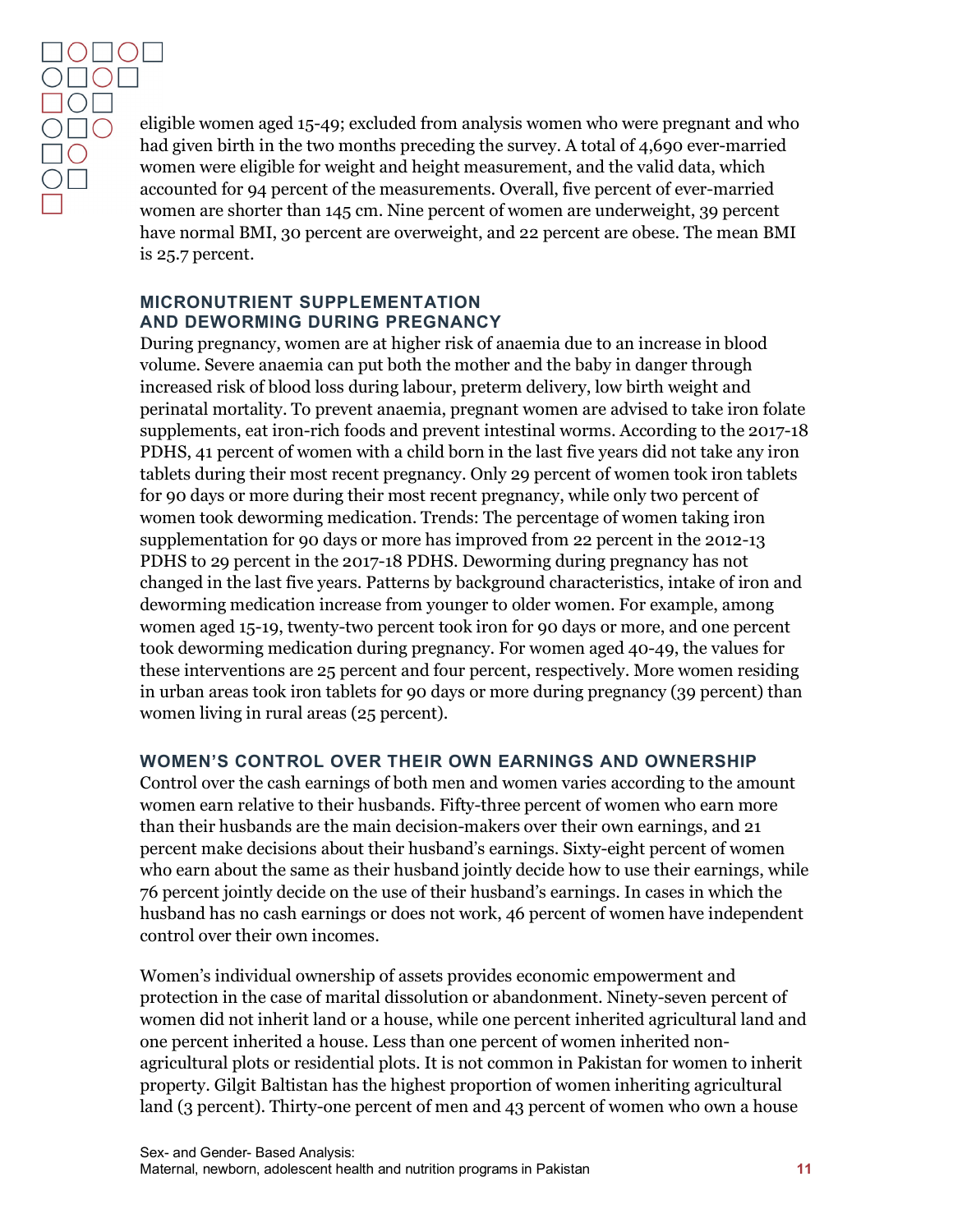have ownership of a title or deed. Age is a contributing factor in ownership of a title or deed for a house or land. Among both women and men, those in the 45-49 age group are most likely to have their name on a title or deed for a house (66 percent and 62 percent, respectively).

#### <span id="page-12-0"></span>**WOMEN'S PARTICIPATION IN DECISION-MAKING**

The ability of women to make decisions that affect their personal circumstances is an essential element of their empowerment and serves as an important contributor to their overall development. To assess married women's decision-making autonomy, the 2017- 18 PDHS collected information on their participation in three types of decisions: their own healthcare, major household purchases, and visits to family or relatives. To provide an understanding of gender differences in household decision-making, married women were asked about their participation in decisions about their own healthcare and major household purchases. Forty-one percent of women indicated that they make decisions regarding their own healthcare jointly with their husband, 37 percent reported that such decisions are made mainly by their husband, and 10 percent indicated that they mainly make these decisions on their own. Forty-six percent of men stated that they make decisions regarding their own healthcare jointly with their wife. A similar pattern is observed regarding major household purchases, with 38 percent of women making decisions jointly with their husband. The majority of women indicated that decisions regarding visits to their family or relatives are made jointly (39 percent) or mainly by their husband (34 percent).

More than four in 10 women decide by themselves or jointly with their husband on their own healthcare (51 percent), making major household purchases (44 percent) and visiting family or relatives (49 percent). Thirty-six percent of women participate in all three decisions, and 39 percent participate in none of the decisions. Men are more likely than women to report that they decide alone or jointly on their own healthcare (89 percent) and making major household purchases (83 percent). Seventy-nine percent of men participate in both decisions, and only eight percent participate in neither decision.

#### <span id="page-12-1"></span>**GENDER-BASED VIOLENCE IN PAKISTAN**

Multifaceted manifestation of violence exists in Pakistani society and negatively influences the well-being of various groups – particularly women and girls. The prevalence data on different forms of violence against women shows that in their lifetime, 24.5 percent of women will experience physical and/or sexual intimate partner violence. Similarly, 14.5 percent of women reported experiencing physical and/or sexual intimate partner violence in the last 12 months. Twenty-one percent of all marriages in Pakistan are child marriages. In 2016, the UN Development Program's Human Development Report ranked Pakistan 130<sup>th</sup> (out of 159 countries) for gender inequality, and the 2021 Global Gender Gap Report published by the World Economic Forum (WEF) ranked it 153rd (out of 156 countries) on the gender parity index. The 2017-18 PDHS found that 28 percent of women ages 15-49 have experienced physical violence since age 15. Eight percent of married and divorced women report that their husbands display three or more specific types of controlling behaviours. Thirty-four percent of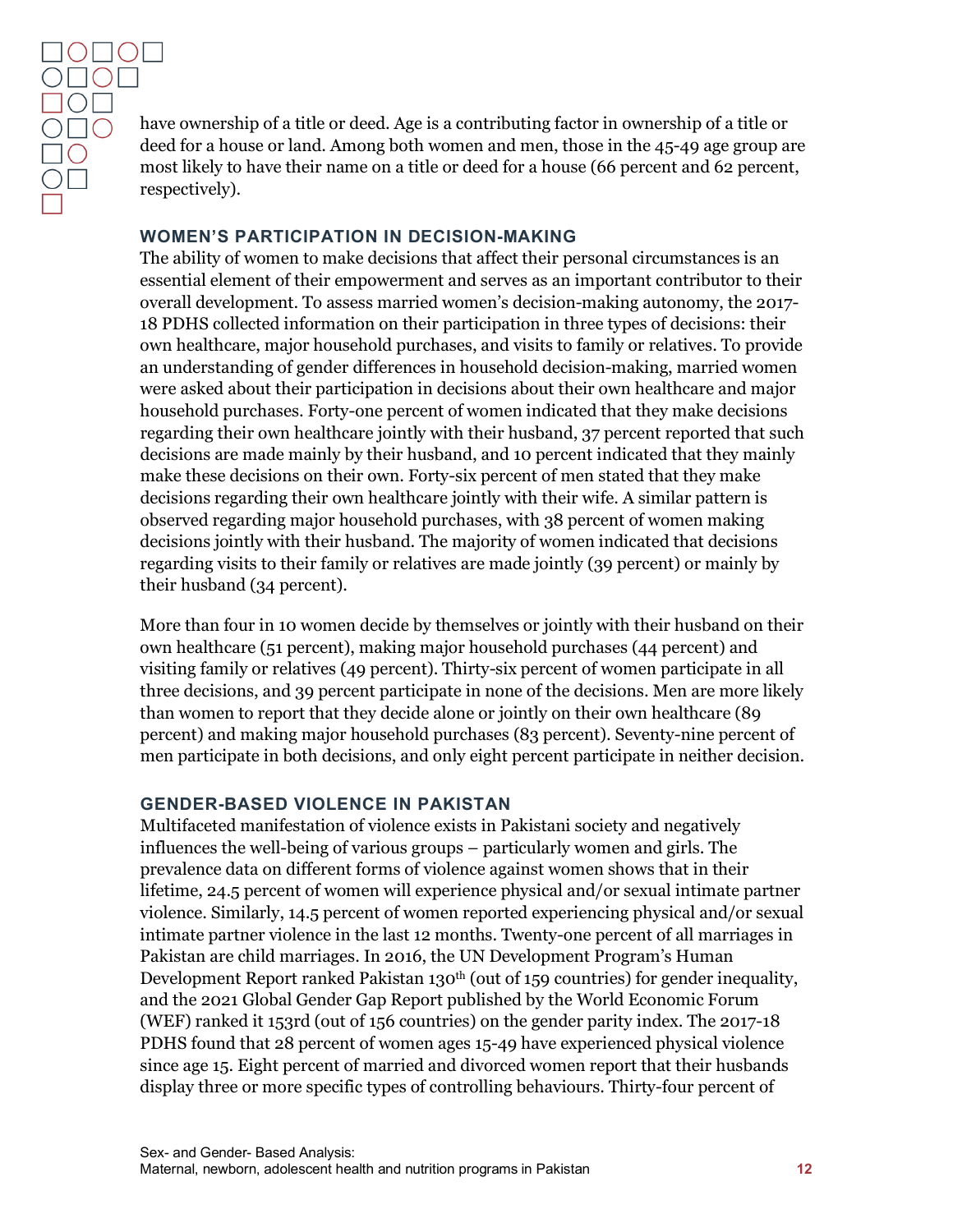married and divorced women have experienced physical, sexual or emotional spousal violence (Tariq and Bilber, 2020).

Pakistan ranks as the sixth most dangerous country in the world for women, with cases of sexual crimes and domestic violence rising rapidly. Activists blame the society's patriarchal attitudes for the problem. According to media reports, more than 51,241 cases of violence against women were reported between January 2011 and June 2017. Conviction rates, meanwhile, remain low, with the accused in just 2.5 percent of all reported cases being convicted by the courts. In November 2018, Zohra Yusuf, the former chairperson of the Human Rights Commission of Pakistan (HRCP), told German broadcaster Deutsche Welle that '"Feudal orthodoxy and conservative norms have deep roots in Pakistan. Men want to control women and they treat them as their 'property'. They don't allow any freedom to women." Verbal abuse, controlling behaviour by the husband, conflict with in-laws, overburdening domestic work, and threatening to leave or remarry were also considered VAW. The HRCP 2018 report noted, "The outlook for women showed little signs of improvement from that reported in previous years, and the issues that confront women were illustrated in stark terms in the news throughout the year – most notably in the cases of domestic and sexual violence that prevail in such a patriarchal society. When other factors come into play – so-called 'honour' killings, acid attacks, extended family dynamics, social restrictions on movement and jobs, inequality, and abject poverty, forced and arranged marriages – a grim picture emerges." (DW, 2021)

During COVID-19, Pakistani government officials reported a 25 percent increase in domestic violence incidents during the lockdown across the eastern Punjab province, with authorities registering 3,217 cases between March and May of 2020 (Home Office, 2020). The Digital Rights Foundation in Pakistan reported an increase in complaints from January and February of 2020 to March and April of 189 percent with their Cyber Harassment Helpline. Of these complaints, 74 percent were made by women (UN ESCAP, 2020).

#### <span id="page-13-0"></span>**WOMEN RELATED LEGISLATION IN PAKISTAN**

This section presents a comprehensive brief of the available legislative framework regarding protection of women in Pakistan. Article 3 of the Constitution adopted in 1973, and amended in 2015, includes the provisions: The State shall ensure the elimination of all forms of exploitation and the gradual fulfilment of the fundamental principle, from each according to his ability, to each according to his work.

On February 2, 2012, the Pakistan Senate unanimously approved the National Commission on the Status of Women Bill 2012 to protect women's rights against discrimination. The new bill replaces the National Commission on the Status of Women Ordinance from 2000 and strengthens the Commission by giving it financial and administrative autonomy through an independent secretariat. The Commission has a mandate to gather information, investigate, monitor and advise on issues regarding women's rights violations. As well, the Commission has increased responsibilities to oversee the international commitments by the government on all women's issues.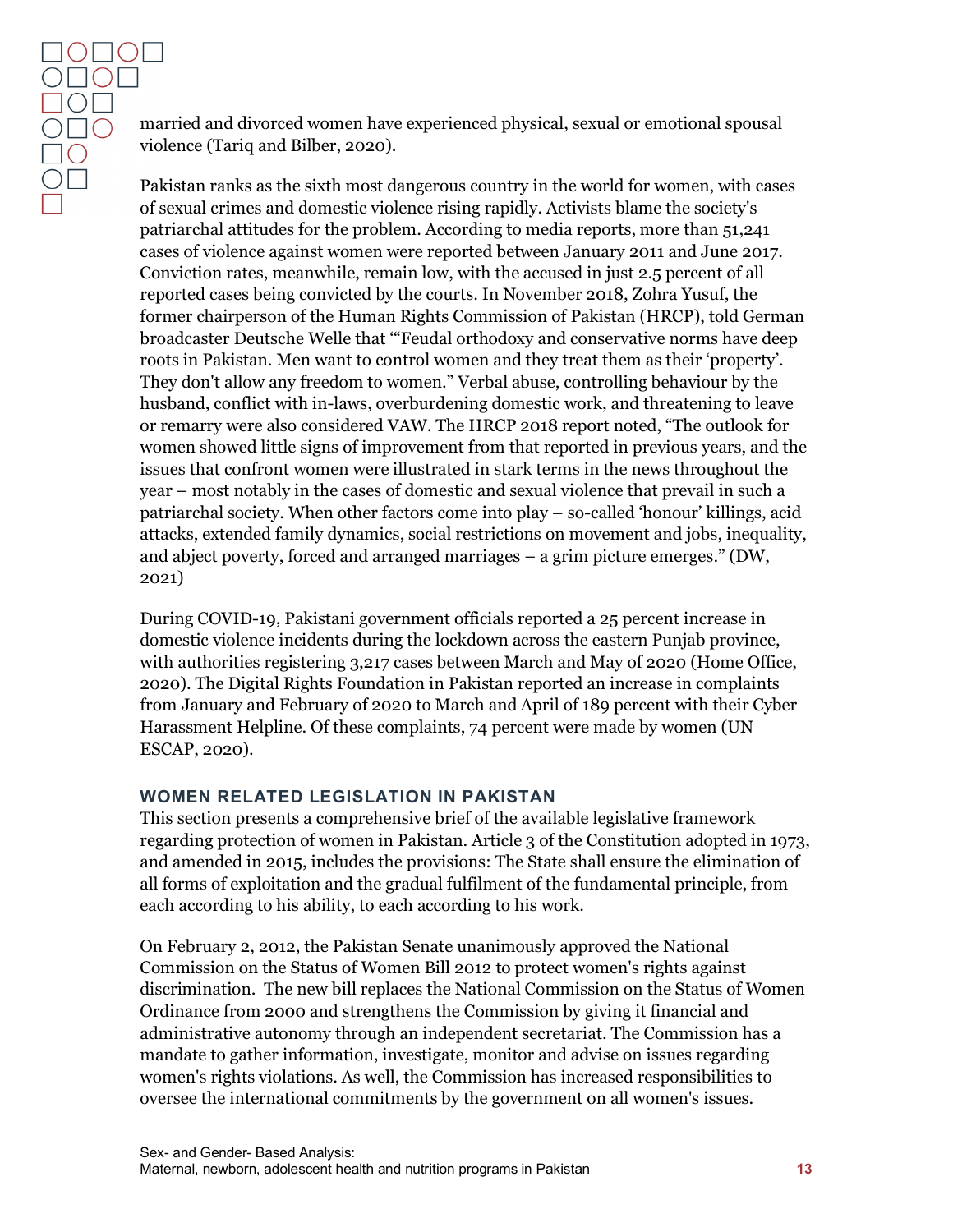#### <span id="page-14-0"></span>**PAKISTAN PENAL CODE, 1860**

The Pakistan Penal Code (PPC) is a penal code for offences charged in Pakistan. Whereas the PPC covers the majority of criminal offences, recent pro-women laws have focused on making amendments in the PPC to address any shortfalls. Offences covered in the PPC include (but are not limited to):

#### <span id="page-14-1"></span>**The Protection Against Harassment of Women at the Workplace Act, 2010**

This law *introduces the definition of harassment at the workplace as an offence*. It provides for wide descriptions of the workplace to include premises out of the place of work, where any official work or work activity is being carried out. Harassment is defined within the concept of work. A number of penalties are identified for those found guilty of harassment, varying upon the degree and extent of harassment. It also spells out the procedures where cases of harassment come forward.

#### <span id="page-14-2"></span>**Criminal Law Amendment Act, 2010**

The law creates *an amendment to Section 509 of the PPC.* It replaces the original section with the offence of sexual harassment. As a result, a wide definition of sexual harassment has been included in the law, effectively criminalizing it.

#### <span id="page-14-3"></span>**Criminal Law (Second Amendment) Act, 2011**

This law includes provisions within the PPC to *specifically deal with the offence of hurt being caused by acid.* The overwhelming majority of acid attack victims are women. The law makes amendments in the section of hurt to include the effects of acid (i.e., disfigurement or defacing).

#### <span id="page-14-4"></span>**The Prevention of Anti Women Practices - Criminal Law (Third Amendment) Act, 2011** This law makes amendments to the PPC, including a number of offences within the PPC

that are considered to be customary practices. It expands the existing clause on prohibition on exchange of women for purposes of resolution of a dispute to include prohibition of customs such as *Wanni*, *Swara* or any other such customs. New sections added include prohibition of depriving women from inheriting their property, creating an offence for forced marriages of women and marriage of a woman to the Holy Quran.

#### <span id="page-14-5"></span>**Domestic Violence (Prevention and Protection) Act, 2012**

The Domestic Violence Bill makes violence against women and children an offence punishable by time in jail and imposition of fines. The Bill also stipulates that cases involving domestic violence be dealt with expeditiously and provides timelines for these cases. Besides children and women, the Bill also provides protection to the adopted, employed and domestic associates in a household.

#### <span id="page-14-6"></span>**THE GENDER CRIME CELL**

The Gender Crime Cell (GCC) was established in April 2006 in the National Police Bureau, Ministry of the Interior. The GCC gathers, collates, and analyzes data on violence against women, especially cases of gang rape, rape, abduction, kidnapping, and "honour killings." This central repository of data assists policymakers to develop comprehensive and effective measures to control violence.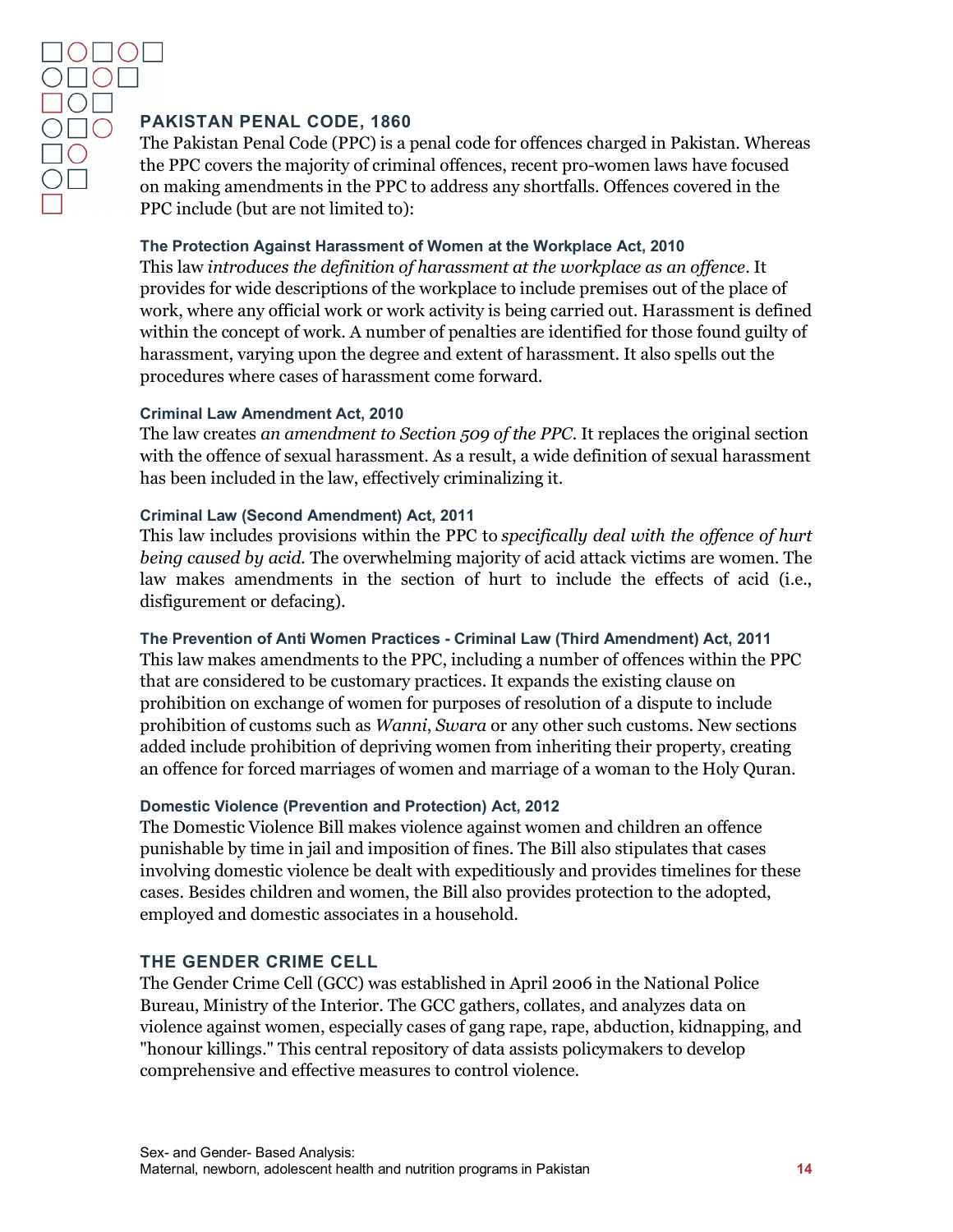#### <span id="page-15-0"></span>**NATIONAL GENDER REFORM ACTION PLAN**

Under the National Gender Reform Action Plan, funds have been allocated for the Federal Bureau of Statistics to design and implement surveys to collect data on violence against women, including data disaggregated by gender and socioeconomic indicators. The Ministry of National Health Services, Regulations and Coordination (MoNHSR&C), in collaboration with partners, is also working on evidence generation, policy planning, and guidelines as well as developing a monitoring framework for adolescent nutrition. The MoNHSR&C, in collaboration with the World Health Organization (WHO), developed national guidelines on adolescent nutrition and supplementation in 2018 with Weekly Iron Folic Acid Supplementation (WIFAS) as one of the recommended strategies to reduce anaemia among this vulnerable group. Other strategies discussed include national adolescent nutrition strategy and Iron Folic Acid Supplementation (IFAS), including WIFAS for anaemia prevention in adolescent girls. To date, there has been a series of technical consultations in which Nutrition International has provided technical inputs. A national technical advisory group has been established and Nutrition International has been nominated as a member.

The above section demonstrates that Pakistan has introduced legislation to protect the women and uplift their status. However, implementing this legislation remains a significant challenge. The lack of strong political will, the low priority of women's empowerment on the political agenda and patriarchal social norms remains major hurdles in effective implementation of these progressive laws.

#### <span id="page-15-1"></span>**NUTRITION INTERNATIONAL PROGRAMS**

In implementing its Country Strategic Plan (2020-25), Nutrition International – in collaboration with the MoNHSR&C and provincial departments of health – aims to provide technical and managerial support in implementing MNHN and AHN programs.

The MNHN program aims to scale up high impact, low cost maternal and newborn interventions, including delivering IFA package (including comprehensive antenatal care attendance during pregnancy); birth packages (skilled birth attendance, optimal cord care and Kangaroo Mother Care) for low birth weight babies; and postnatal care packages (optimal breastfeeding and good nutrition). All these packages will have a Behaviour Change Intervention (BCI) component at facility and community levels.

Under AHN program, there will be integrated health and nutrition interventions to deliver WIFA supplementation and nutrition education to adolescents aiming at improving iron and anaemia status.

With the intention of contributing to gender equality, Nutrition International launched its global Program Gender Strategy in 2018 to mainstream gender equality systematically into nutrition programs. To ensure a deeper integration of gender into all aspects of programming, Nutrition International conducted a SGBA of these two programs to better promote gender equality and respond to gender barriers and any potential enablers, considering this a critical step to design gender sensitive or responsive programming. SGBA is intentional in Nutrition International programming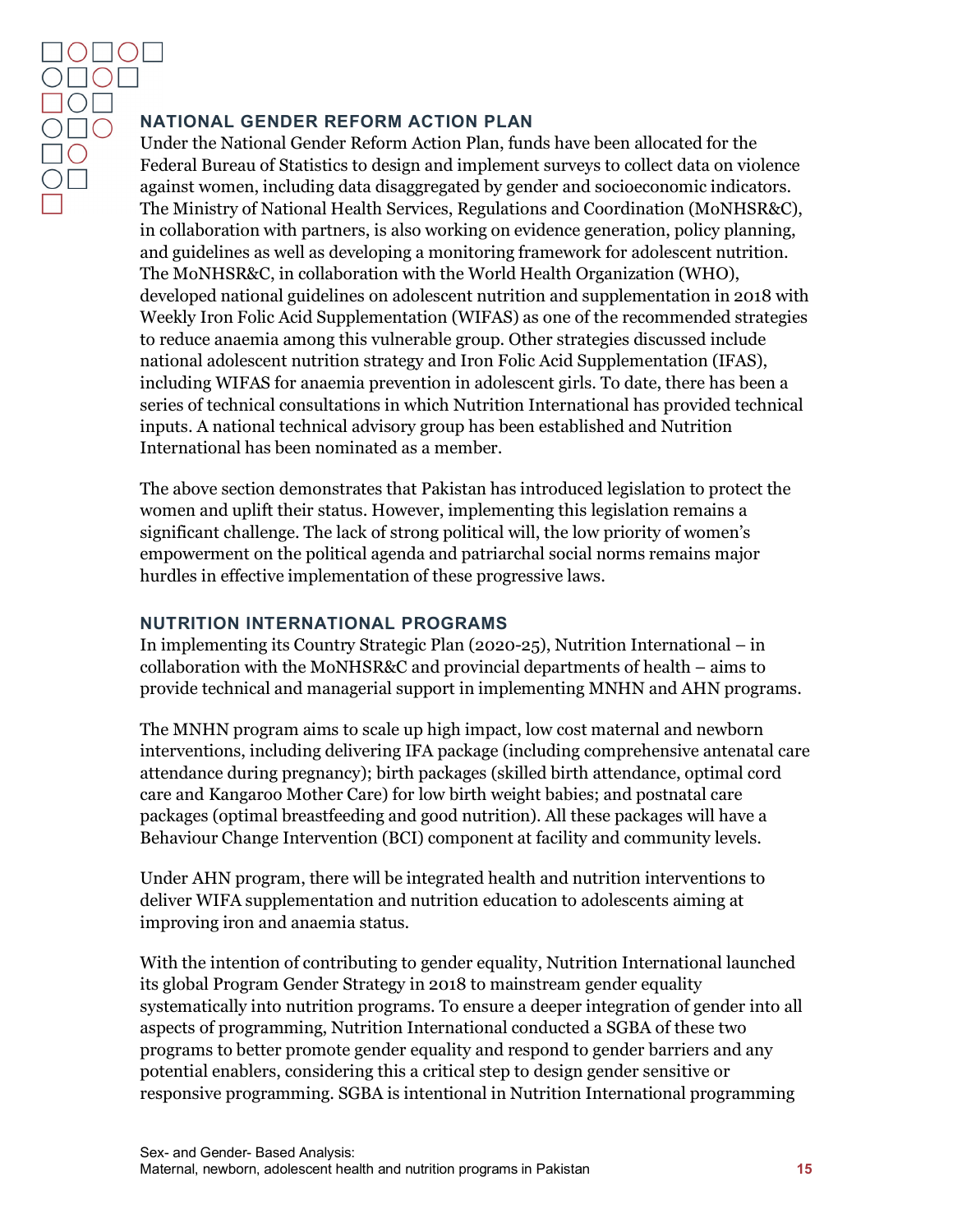and learnings will be captured throughout the programming cycle of these interventions, particularly to inform program implementation and designing of BCI, monitoring (including gender sensitive indicators and sex disaggregated data) and evaluation.

Contextualizing this from global to local and considering country's poor sociocultural norms with respect to gender, the MNHN and AHN programs also aim to mainstream gender as one of the key cross-cutting themes throughout the life cycle from design to evaluation. This will ensure better health and nutrition outcomes that are also aligned with Nutrition International's global priority of gender equality.

#### <span id="page-16-0"></span>**KEY OBJECTIVES**

The key objectives of the study included:

- Assess the gender equality issues relevant to MNHN and AHN in selected geographic areas to learn about local context for women and girls including socioeconomic status (gender roles and their status within households, income levels, control over assets), participation and decision-making, access to nutrition information and services, and other vulnerabilities (including gender-based violence).
- Assess outcomes and outputs indicators for MNHN and AHN program design and suggest opportunities and interventions to make this more gender sensitive and responsive, as applicable.
- Identify and explain gender barriers, lessons and key entry points that were found to be effective in previous MNHN and AHN programs
- Identify potential opportunities, barriers and enablers and provide recommendations for developing short- and long-term strategies that will promote gender equality and empowerment of girls and women through the programs.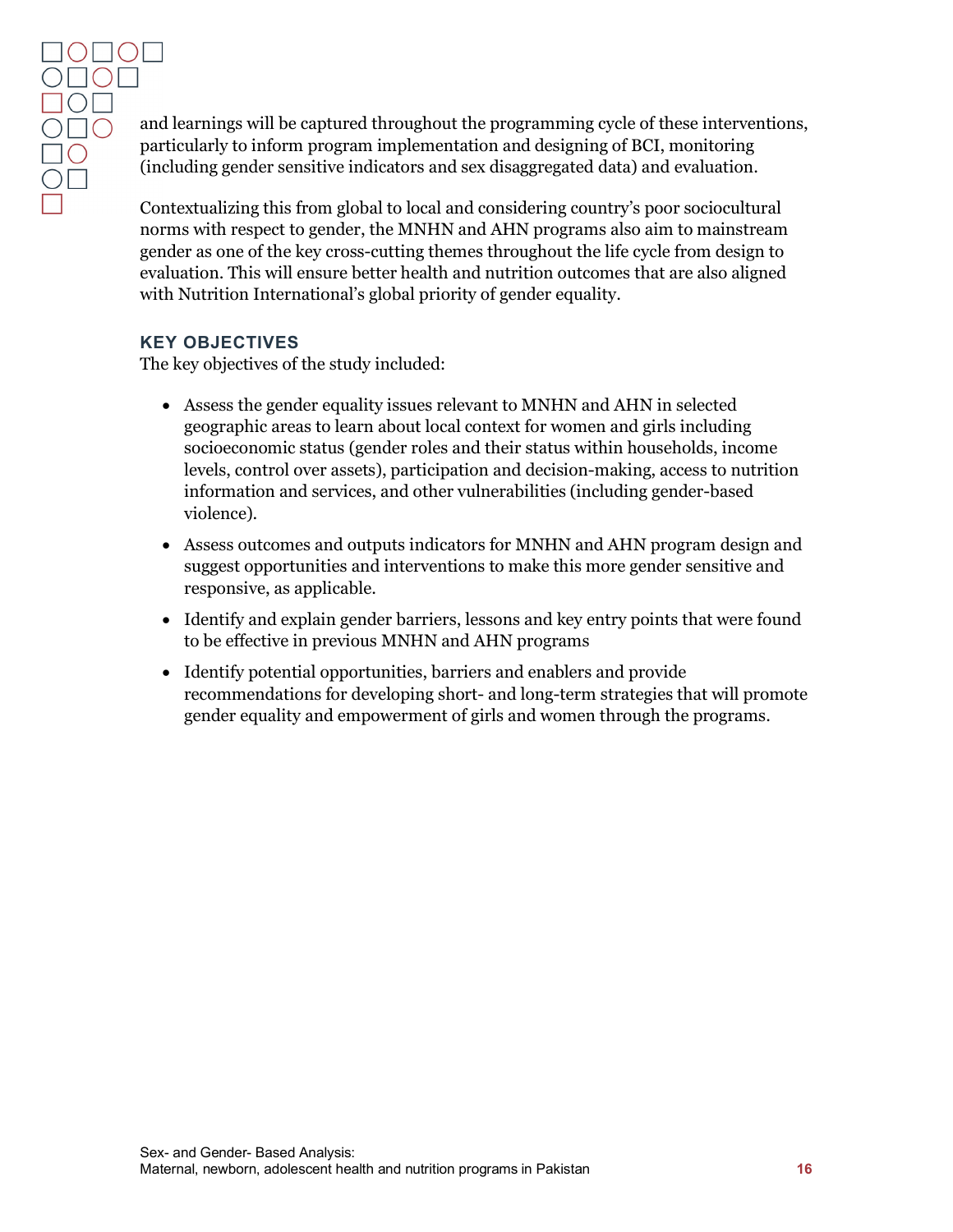# <span id="page-17-0"></span>**Methodology**

<span id="page-17-1"></span>Using a mixed methods approach, this study employed both qualitative and quantitative research methods, as well as desk review of secondary data to gather data for SGBA of Nutrition International's MNHN and AHN programs. This reports largely presents the key findings of the qualitative data in order to provide in-depth and contextualized insights to inform Nutrition International's short-term and long-term strategies for promoting gender equality and implementing gender responsive programs.

#### <span id="page-17-2"></span>**STUDY AREA AND POPULATION**

The study was conducted in four districts where Nutrition International had implemented MNHN and AHN programs. These included Lodhran in Punjab, Jamshoro and Khairpur in Sindh, and Swabi in Khyber Pakhtunkhwa (KP). The study population included staff of implementing partners, district health officials, community members and direct beneficiaries of the programs.

#### <span id="page-17-3"></span>**DATA COLLECTION TOOLS**

The data collection tools included Focus Group Discussions (FGD), Key Informant Interviews (KII), and semi-structured interviews. The tools were pre-tested and translated into Sindh and Urdu, and pre-tested again before administration in the field. KIIs were utilized to collect data from Nutrition International and partners' staff as well as community elders; FGDs were conducted to collate data from women and in-school adolescent girls, while semi-structured interviews were administered to community members.

#### <span id="page-17-4"></span>**SAMPLING**

Based on purposive sampling technique and as per objectives of the study the following target populations will be covered:

- Nutrition International staff
- Staff of implementing partners
- District government officials from health, education, and social welfare departments and CSOs
- Teachers and healthcare providers
- Community elders from Punjab, Sindh and KP
- Women and adolescent girls from Punjab, Sindh and KP (One group of women from each target district between 18-45 years; and one group of in-school adolescent girls from one school in each target district between 10-18 years)
- Community members from Punjab, Sindh and KP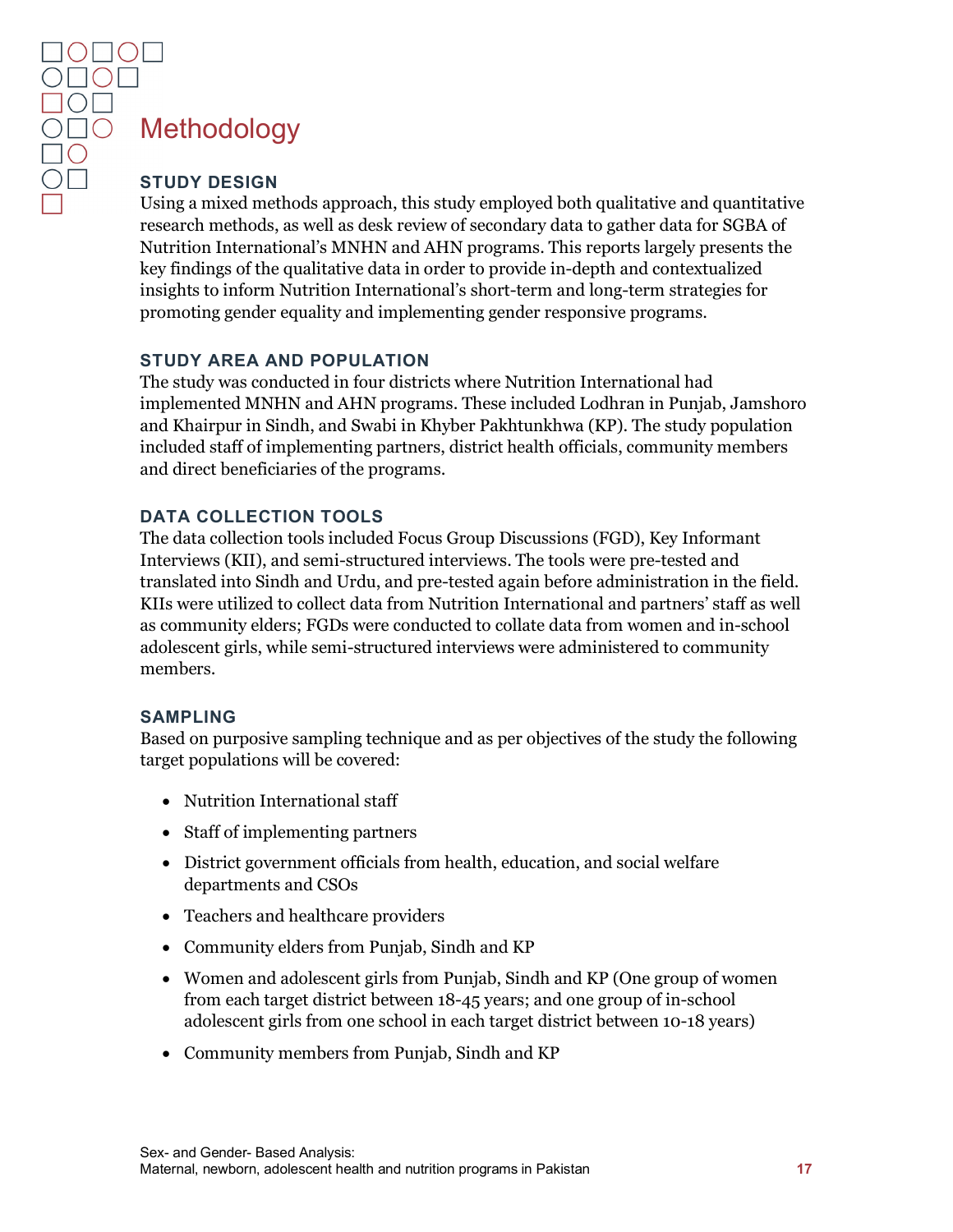The following table provides the actual/achieved breakdown of the sample size:

| <b>Target Group</b>                                                                                                          | <b>Key</b><br><b>Informant</b><br><b>Interviews</b> | <b>Focus</b><br><b>Group</b><br><b>Discussions</b> | Semi-<br>structured<br><b>Interviews</b> | <b>Total</b><br>(for $4$<br>districts) |
|------------------------------------------------------------------------------------------------------------------------------|-----------------------------------------------------|----------------------------------------------------|------------------------------------------|----------------------------------------|
| <b>Nutrition International staff</b>                                                                                         | 03                                                  |                                                    |                                          | 03                                     |
| Implementing partners' staff                                                                                                 | 02                                                  |                                                    |                                          | 08                                     |
| <b>District government officials</b><br>from health, education, and<br>social welfare departments<br>and local CSOs (1 each) | 04                                                  |                                                    |                                          | 16                                     |
| <b>Teachers and healthcare</b><br>providers                                                                                  | 04                                                  |                                                    |                                          | 16                                     |
| <b>Community Elders</b>                                                                                                      | 02                                                  |                                                    |                                          | 08                                     |
| Women & adolescent girls<br>(1 for each)                                                                                     |                                                     | 02 (6-10)<br>Participants/<br>FGD)                 |                                          | 08                                     |
| Interviews with community<br>members                                                                                         |                                                     |                                                    | 30                                       | 120                                    |

#### <span id="page-18-0"></span>**DATA COLLECTION**

The data collection was carried out in all four target districts by a team of qualified and experienced researchers in January and February 2021. In addition, KIIs and FGDs were conducted in local languages using FGD and KII guides and lasted approximately 45-60 minutes. All of the KIIs and FGDs were audio-recorded with the consent of the study participants. Similarly, semi-structured interviews were administered, and verbal consent was received from the participants. The majority of the interviews were conducted face-to-face, but where necessary, some interviews were conducted by telephone and were recorded with the consent of the respondents.

#### <span id="page-18-1"></span>**DATA ANALYSIS**

The quantitative facility assessment data were entered into an Excel spreadsheet for data management and analysis. Simple analysis of each variable was performed, and descriptive summary tables and charts based on frequencies from the database were prepared. In addition, audio recorded KIIs and FGDs were transcribed verbatim and translated into English. The qualitative data analysis was conducted manually, and the analysis was guided by thematic content analysis approach using an iterative process in order to identify themes and patterns.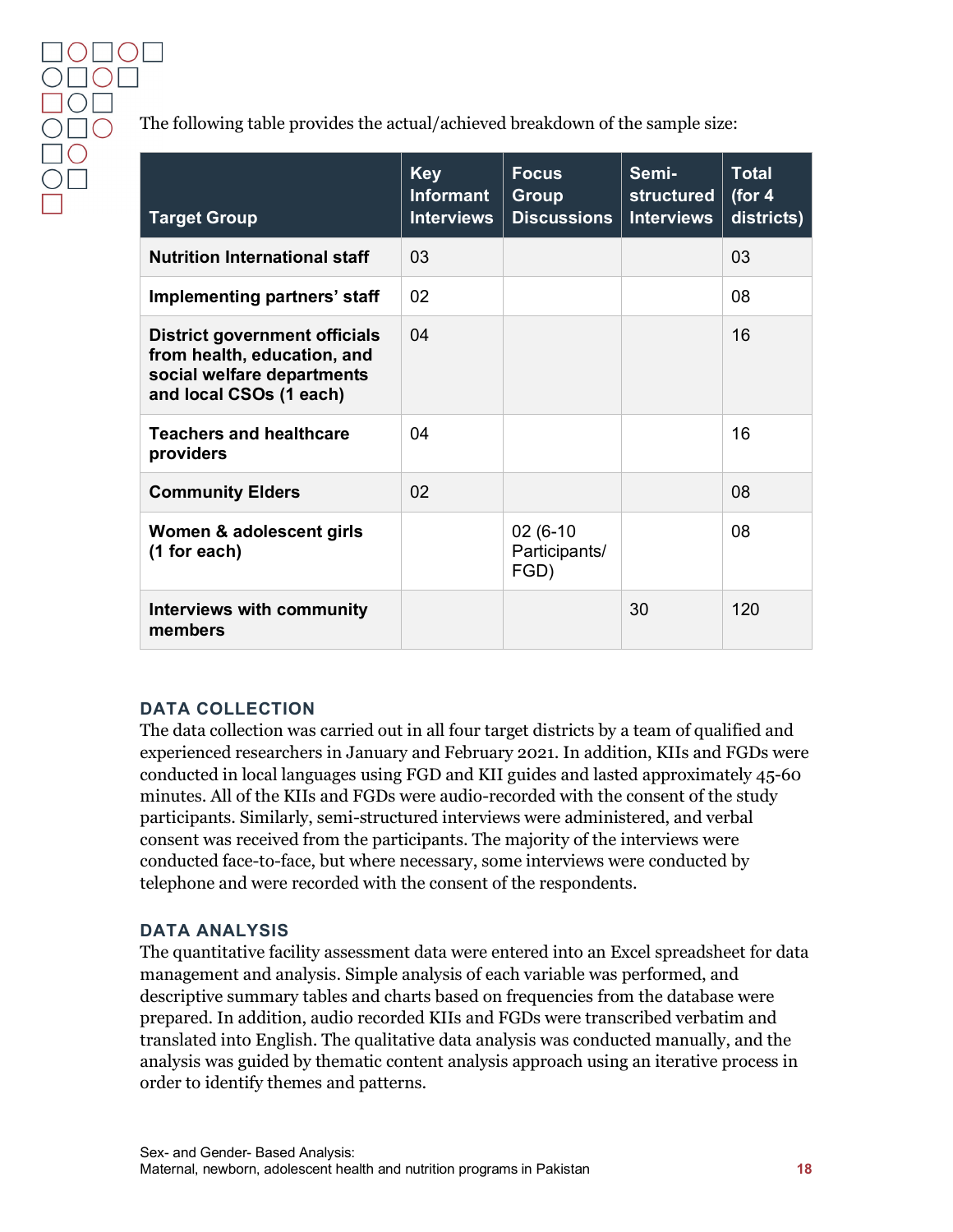#### <span id="page-19-0"></span>**ETHICAL CONSIDERATIONS**

Following the client's approval, all study documents and tools were submitted to the Institutional Review Board (IRB) of Research and Development Solutions (RADS) Islamabad which provided the ethical approval for the study. Moreover, to ensure the dignity, rights and safety of participants and their voluntary participation, verbal informed consent was received from all study participants. The consent form included details regarding study purpose, rights of the study participants, possible risks and benefits, confidentiality and anonymity. Study participants were also informed about their right to decline participation or withdraw from the interview/discussion at any point or refuse to answer any question. Moreover, the KIIs and FGDs were audiorecorded with the verbal consent of the interviewee/participants.

# <span id="page-19-1"></span>**Findings**

The data was collected through interviews with 51 key informants, eight FGDs with community women and adolescent girls, and a structured questionnaire administered to 120 men in the community. The key findings of the study are thematically presented below. Figure 1 provides a summary of the key findings.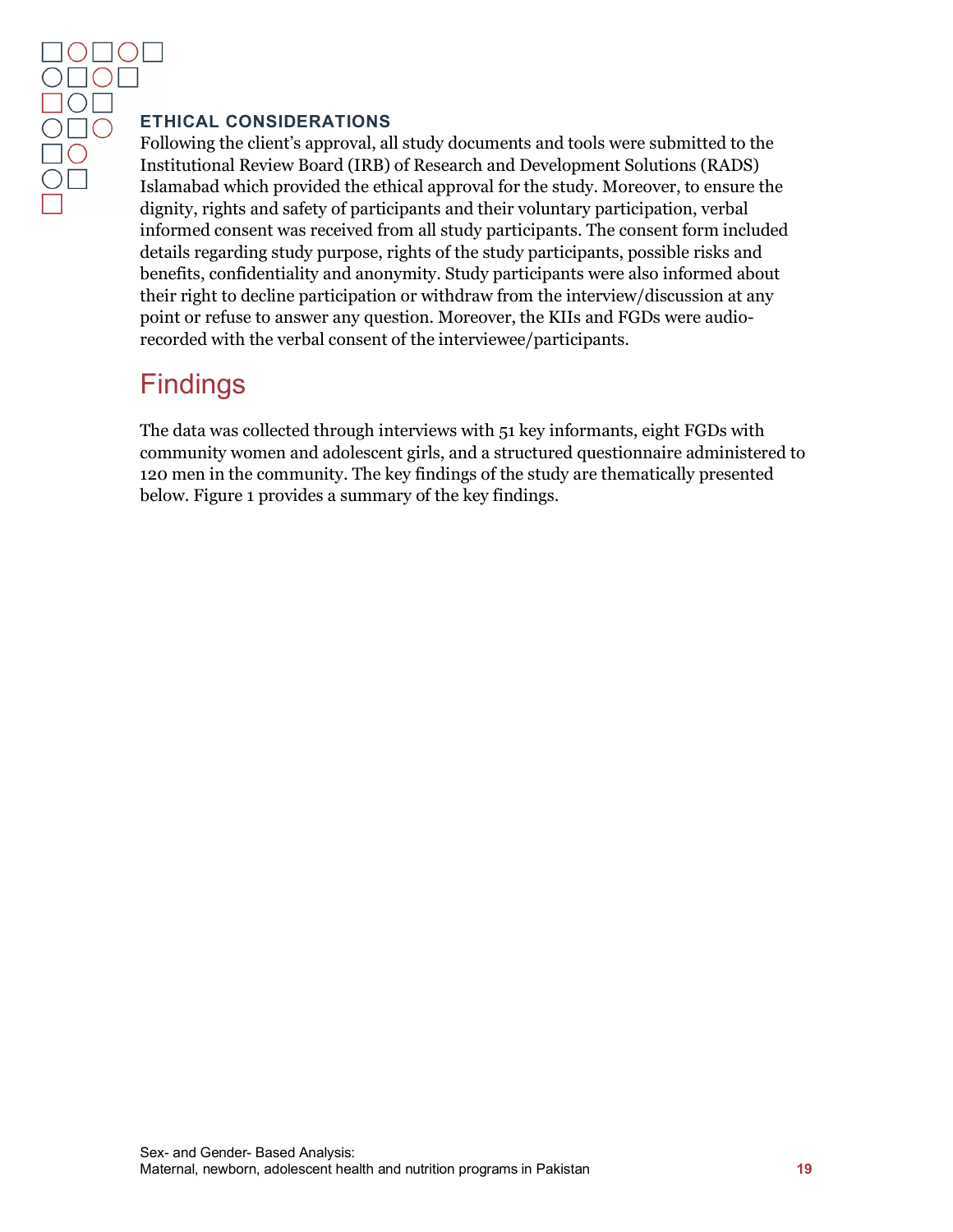| Sex- and Gender-Based Analysis of Nutrition Programs in Pakistan            |                                                                                                                                                                                                        |  |  |  |  |
|-----------------------------------------------------------------------------|--------------------------------------------------------------------------------------------------------------------------------------------------------------------------------------------------------|--|--|--|--|
| i) Maternal and Newborn Health Nutrition<br>ii) Adolescent Health Nutrition |                                                                                                                                                                                                        |  |  |  |  |
| <b>Context/Issues</b>                                                       | • Overall malnutrition and poor dietary intake as well as gender biased<br>food patterns at home                                                                                                       |  |  |  |  |
|                                                                             | High fertility rates (Repeated pregnancies, Son preference etc.)                                                                                                                                       |  |  |  |  |
|                                                                             | • Child marriages and teenage pregnancies                                                                                                                                                              |  |  |  |  |
|                                                                             | Restricted mobility of women especially young girls                                                                                                                                                    |  |  |  |  |
|                                                                             | Limited access of women to economic resources                                                                                                                                                          |  |  |  |  |
|                                                                             | Limited access to health and other services                                                                                                                                                            |  |  |  |  |
|                                                                             | • Decision-making by men with limited or no involvement of women                                                                                                                                       |  |  |  |  |
|                                                                             | High prevalence of domestic violence and gender-based violence                                                                                                                                         |  |  |  |  |
|                                                                             | • Lack of appropriate knowledge on importance of healthy food                                                                                                                                          |  |  |  |  |
|                                                                             | Overall low socio-economic status of the majority population                                                                                                                                           |  |  |  |  |
| <b>Program Gender</b><br><b>Responsiveness</b>                              | • Low capacity of staff around key gender concepts including gender equity<br>& responsiveness                                                                                                         |  |  |  |  |
| Issues                                                                      | • Higher coverage through public sector health department especially Lady Health<br>Workers Program but the uncovered areas of outskirts and marginalized groups<br>at higher risk of being overlooked |  |  |  |  |
|                                                                             | Lack of sex segregated and marginalized groups (disabled people, minorities,<br>out-of-school girls etc.) data collection in regular monitoring and reporting<br>process                               |  |  |  |  |
|                                                                             | No pre-assessment of target districts with regards to vulnerable and<br>marginalized groups                                                                                                            |  |  |  |  |
|                                                                             | • Women and girls only interventions but the issue is equally serious for boys and<br>men                                                                                                              |  |  |  |  |
|                                                                             | Limited direct contact with communities causing low visibility of intervention                                                                                                                         |  |  |  |  |
|                                                                             | • Centralized program designing with no or minimal involvement of field level<br>stakeholders                                                                                                          |  |  |  |  |
|                                                                             | • Bureaucratic procedures causing delays in provision of services                                                                                                                                      |  |  |  |  |
| Recommendations/<br><b>Way Forward</b>                                      | • A comprehensive capacity building plan around key gender concepts for staff,<br>partners and district level stakeholders                                                                             |  |  |  |  |
|                                                                             | • Focused community mobilization and community level awareness raising at<br>least in start                                                                                                            |  |  |  |  |
|                                                                             | • Engagement of men and boys in awareness/Behaviour Change Communication<br>(BCC) campaigns as many issues relate to them                                                                              |  |  |  |  |
|                                                                             | • Involvement of boys in adolescent nutrition programs as direct beneficiaries                                                                                                                         |  |  |  |  |
|                                                                             | • Use of mass media and social media needs to be increased for community<br>campaigns                                                                                                                  |  |  |  |  |
|                                                                             | • Special initiative may be taken by engaging volunteers to increase the outreach<br>to uncovered areas (as per past experience of CMWs)                                                               |  |  |  |  |
|                                                                             | • Out-of-school adolescent girls need to be covered by outreach mechanism of<br>reaching at their doorsteps                                                                                            |  |  |  |  |
|                                                                             | • Assessment of most vulnerable and marginalized groups may be done in the<br>target areas                                                                                                             |  |  |  |  |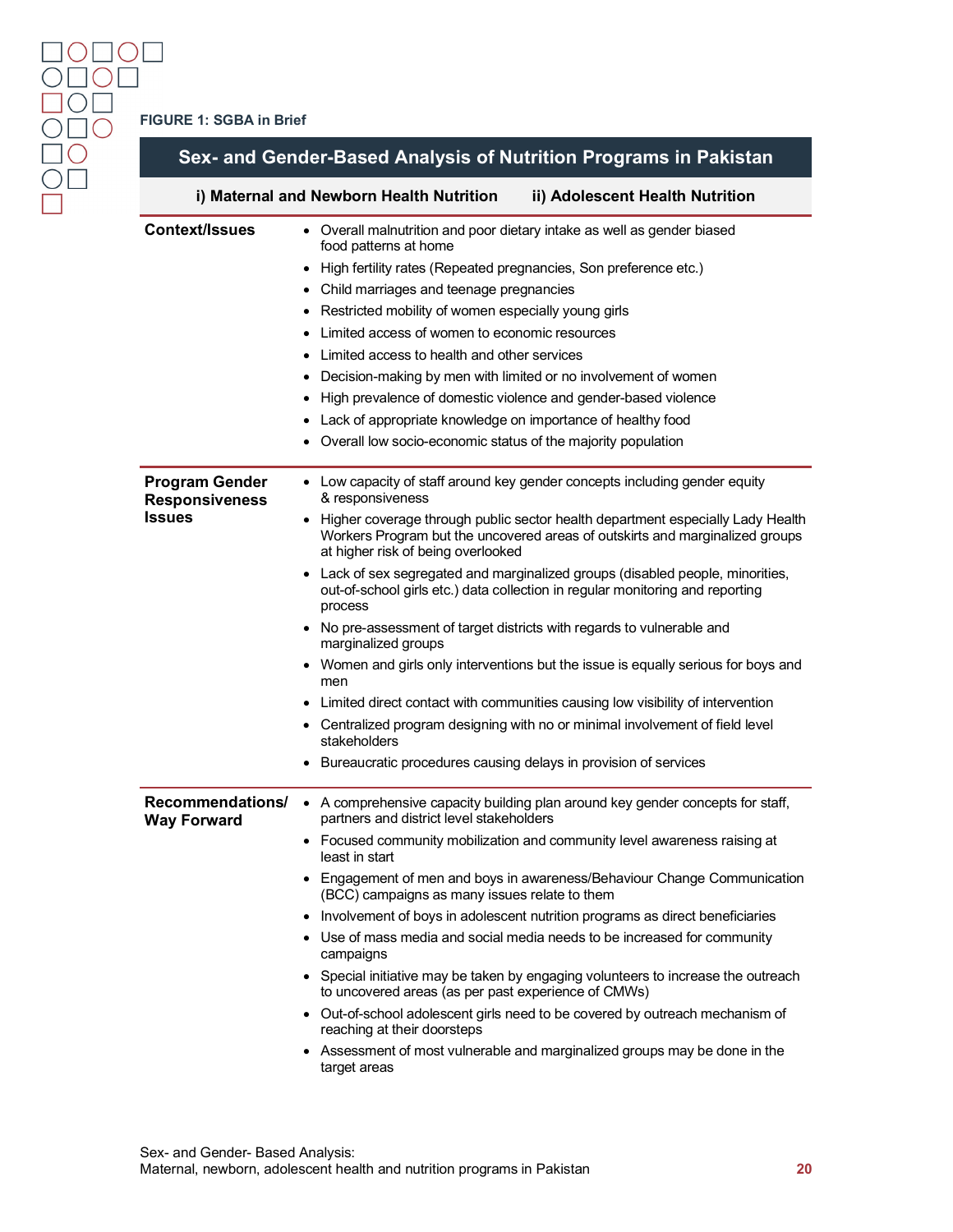#### <span id="page-21-0"></span>**GENDER ISSUES/NORMS AND BARRIERS**

Almost all the study participants across the three provinces agreed that male dominance and the patriarchal value system was all-pervading. Son preference and giving more importance to boys over girls was a recurrent theme in the discussions across the provinces. Simultaneously, respondents argued that harmful gender norms and practices were on the decline largely due to increasing education and urbanization. Despite the decreasing prevalence of these harmful gender norms and practices, respondents concurred that they were not uncommon.

*"The parents want a boy. They do not want a girl. She is unwanted, unwelcomed. After the birth of a baby, they do not celebrate her Chatti (a ritual to celebrate the birth of a child). When a boy is born, parents joyously celebrate his Chatti and distribute sweets in their community. Right from the birth, she is on the road to discrimination, neglect and malnutrition." (Female Service Provider, Sindh)*

The issue of gender discrimination starts even before the birth of a child. The prevalence of abortion and its trends also show sex selective practices. It was reported that in some cases, women are forced to abort their baby if they are pregnant with a girl.

#### *"Sometimes, the pregnant woman is forced to abort her pregnancy if it is a girl". (Female Teacher, Punjab)*

According to traditional gender stereotypes, boys are given precedence over girls because they are expected to become the breadwinners, while girls are expected to marry and leave their parents' house after the marriage. For example, parents want their boys to be strong because they have to work and earn a living; therefore, they prioritize boys over girls when nutritious food like meat and milk is available at home.

*"Where there is poverty, more attention is paid to boys because they will provide income and support. In case of a well-off family, there is no difference between a boy and a girl." (Female District Health Official, Punjab)*

Similarly, in the patriarchal social structure, men are considered heads of the household and typically control financial resources while women are financially dependent on the men in their households. Likewise, men take priority when food is served, and women typically eat last. The key informants and community women emphasized that these cultural norms affect women's health and well-being. For instance, the practice of men eating first leaves little food for girls and women, especially those who are pregnant, which leads to them becoming undernourished. Lack of financial autonomy may also restrict women's ability to avail much needed healthcare.

> *"We are living in male dominant society. We also observe that a woman who prepares food for her family, often eats leftovers. This is wrong." (Male District Health Official, Sindh)*

*"It is a male-dominant society in which males are preferred over female members of the family. Definitely, this sort of preference and orientation would have its effects on*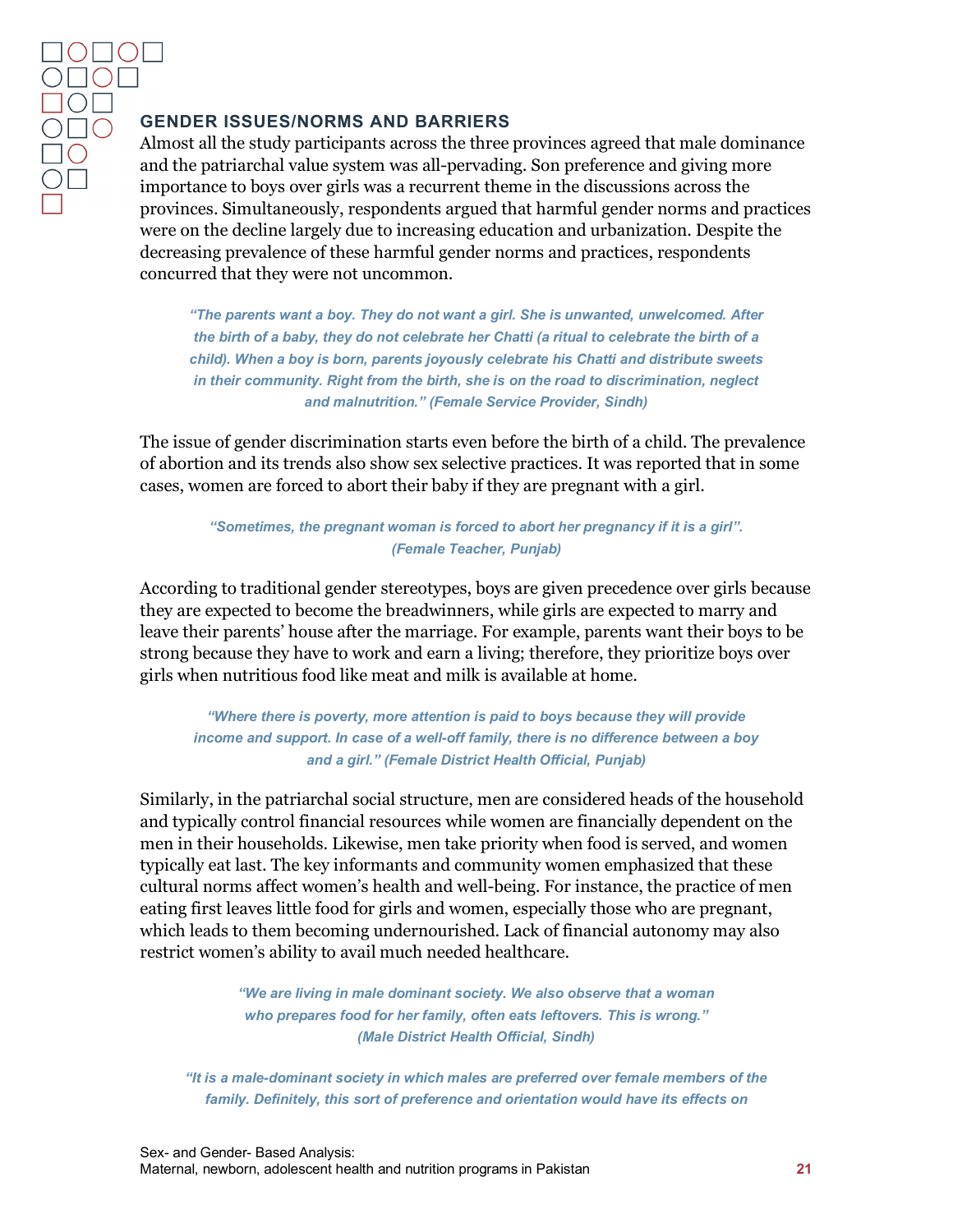*society. For instance, male members of the family are served with food first and then leftovers are eaten by the females. It is a patriarchal society." (Male Nutrition International Staff, KP)*

*"An adult woman, even if she is pregnant, will try to feed her children and her husband first even though she may need more because she is pregnant." (Male Nutrition International Partner Staff, Sindh)*

Unlike Punjab, community women and elders from Sindh and KP reported that discrimination between girls and boys was not universal. They said that some families discriminated between girls and boys, while others did not. According to them, depends more on the levels of education and awareness of the parents. It was highlighted that with the passage of time and increased awareness the situation is changing and now many families do not observe such discriminatory practices.

*"There are some families in which it is said that boys should eat first, and girls should eat later. Also, there are some families who eat together." (Community Woman, Sindh)*

*"There was gender disparity in our society but now this discrimination between men and women is on the decline. There were such issues when we were kids and there were no schools for girls in our village. The girls used to go to the nearby village for schooling. Now, we have a middle and higher secondary school for girls in our village. There was a lack of interest and mistakes at the government level that girls were denied proper education facilities. There were also certain cultural values to that restrict female education. Now by the grace of Allah, the girls of our village are going to public and private schools. They are going to professional medical and engineering colleges." (Male Community Elder, KP)*

In contrast to Sindh, adolescent girls – especially in Punjab – pointed out that discriminatory gender norms favouring boys over girls were all-pervasive. This may be because of deep rooted gender norms and the conservative social milieu in Punjab or that girls in Punjab felt more confident in voicing their opinions. The in-school adolescent girls participating in this study, particularly from the Lodhran district in Punjab, enthusiastically discussed the gender norms and roles, how pervasive they are in their communities and how they negatively affected their lives in terms of their health, nutrition, education and future. Particularly, they highlighted discriminatory gender behaviours favouring boys over girls.

*"What happens is that whatever is cooked at home, mother says that you have to give it to your younger brother. If he refuses to go to school, then she says make him ready for school first, you can do it later." (In-School Adolescent Girl, Punjab)*

*"In our society, boys are sent to private schools while girls are sent to government schools. And even in hostels, girls are not allowed to stay but boys can." (In-School Adolescent Girl, Punjab)*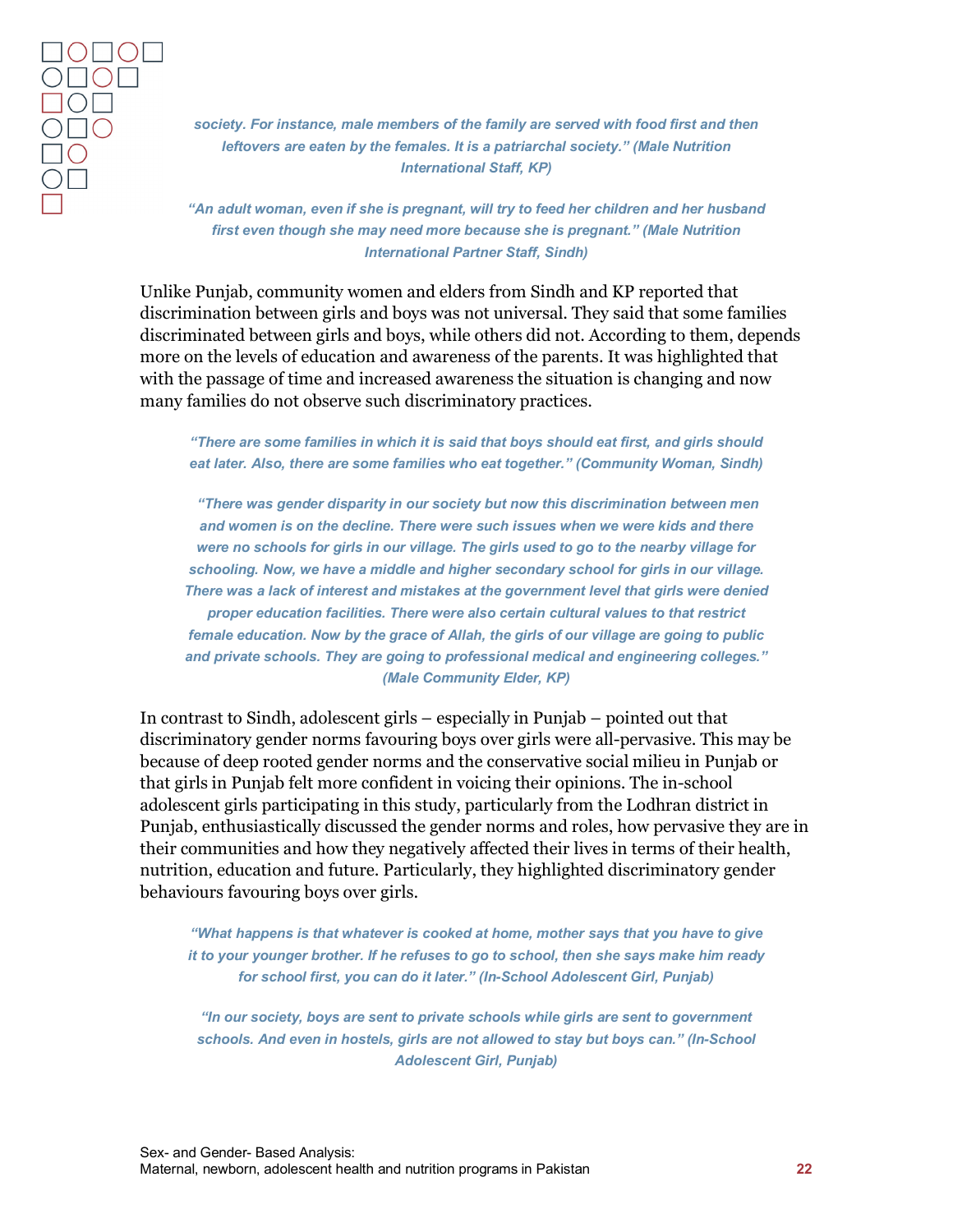Community women from KP and Punjab also highlighted the low status of young girls within households and lack of their involvement in decision-making with respect to financial, health or education matters. Mostly, they said that parents – and more specifically, male members of the family – made the decisions. They also talked about gender norms favouring mobility of boys over girls for access to education, health, and food. Some cultural practices discouraging girls' education and employment, while encouraging early marriage are also common

> *"In our society the women have a very inferior position. Our men do not give importance to women." (Female Teacher, KP)*

*"Generally, in our society, daughter-in-law is not given much respect which she as a human being deserves. Particularly, if her first born is a girl, she becomes like a pariah in the eyes of the mother-in-law." (Female District Health Official, Punjab)*

Some of the participants, particularly from Sindh and Punjab provinces, reported that there is a perception in the community that the girls grow faster than boys and therefore, they require less food or that, to keep their growth slow, they should be given less food. Besides, they discussed, the boys were given preference because they were going to stay with the family and become breadwinners while the girls had to leave the house after marriage.

*"Some people think that girls must be given less food than boys because they grow up fast and they have to go to the next house (get married)." (Community Woman, Punjab)*

Moreover, social expectations and pressure force young or newly married couple to have babies right after the marriage, notwithstanding their desire to space out their children or have a smaller family.

*"As soon as a girl is 12-13 years of age, parents only think to marry that child. This culture is still followed. That's the reason girls are unable to get proper medication and face shortage of food. Because of this attitude, both mother and child suffer from iron deficiency." (Community Woman, Punjab)*

Barriers to women health-seeking behaviour include large distances to travel, restrictions on female mobility, financial constraints, lack of gender-sensitive service provision (e.g., women avoiding going to the clinic if the doctor is male), lack of agency for independent decision-making and dependence on approval or permission from parents, husbands or in-laws. Based on these major findings of the study, interventions should consider the issues of mobility, gender of the service provider and provision of livelihood opportunities.

*"In some places, women cannot access health facilities because if there is no man in the house, she cannot go out. If a child is sick, the mother cannot go to the hospital until the child's father returns home." (Male NI Partner Staff, Sindh)*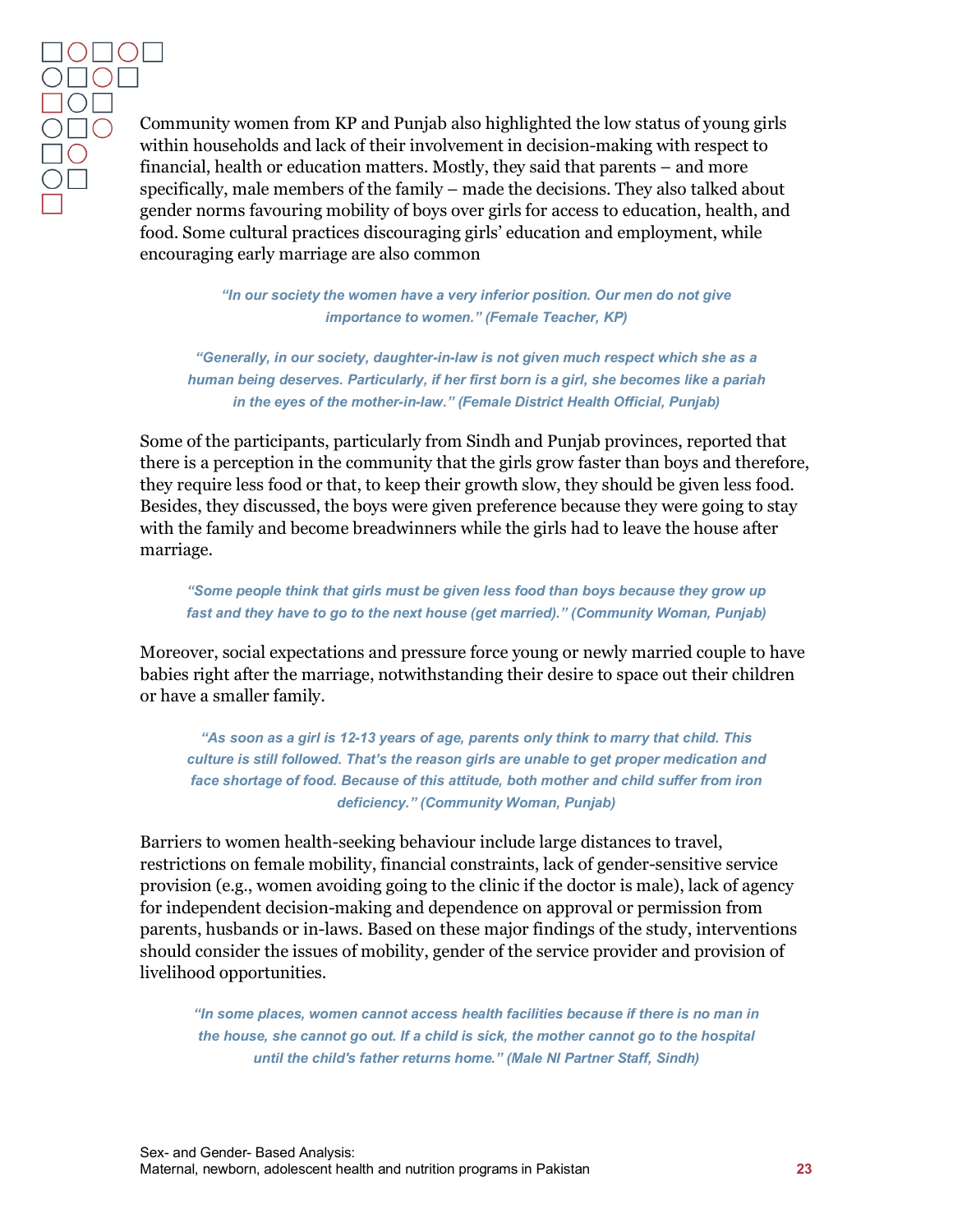Barriers to adolescent health-seeking behaviour include poverty, lack of autonomy and gender discrimination whereby boys are taken to hospitals and clinics in case of any illness while girls' health is neglected or they receive care at home.

*"Financial pressure is the major hurdle in adolescent nutrition. If a family is rich, they can have better food for both boys and girls but if a family is poor, they are bound to have less food and so they neglect the girls to some extent". (Female Teacher, Punjab)*

*"Sometimes, some parents get so careless that they take boys to hospitals in case of sickness but do not do the same in case of girls and try to cure them at home. Similarly, in some households, boys are sent to private schools while girls are sent to government ones. This is mainly due to lack of awareness. People do not realize that boys and girls are equal and should be treated equal." (Female Teacher, Punjab)*

The quantitative data collected from community members corroborated the qualitative findings. The results, as shown in Figure 2 below, inform that the majority of the respondents strongly agreed that men and boys, could easily move at their will. In contrast women and girls were less likely to freely move even when they need to. These results complement the qualitative findings that female mobility was highly restricted.



<span id="page-24-1"></span>**FIGURE 2: Male and Female Mobility**

#### <span id="page-24-0"></span>**PARTICIPATION AND DECISION-MAKING**

Almost all of the participants across the three provinces consistently pointed out the lack of women's financial autonomy and involvement in decision-making. Moreover, they reported that, due to culture of male dominance, restrictions on female mobility and the need for husband or guardian's approval hampered the ability of women and girls to seek healthcare. This highlights the need to engage men and sensitize them on the issues surrounding women's health, especially the maternal reproductive health. Without the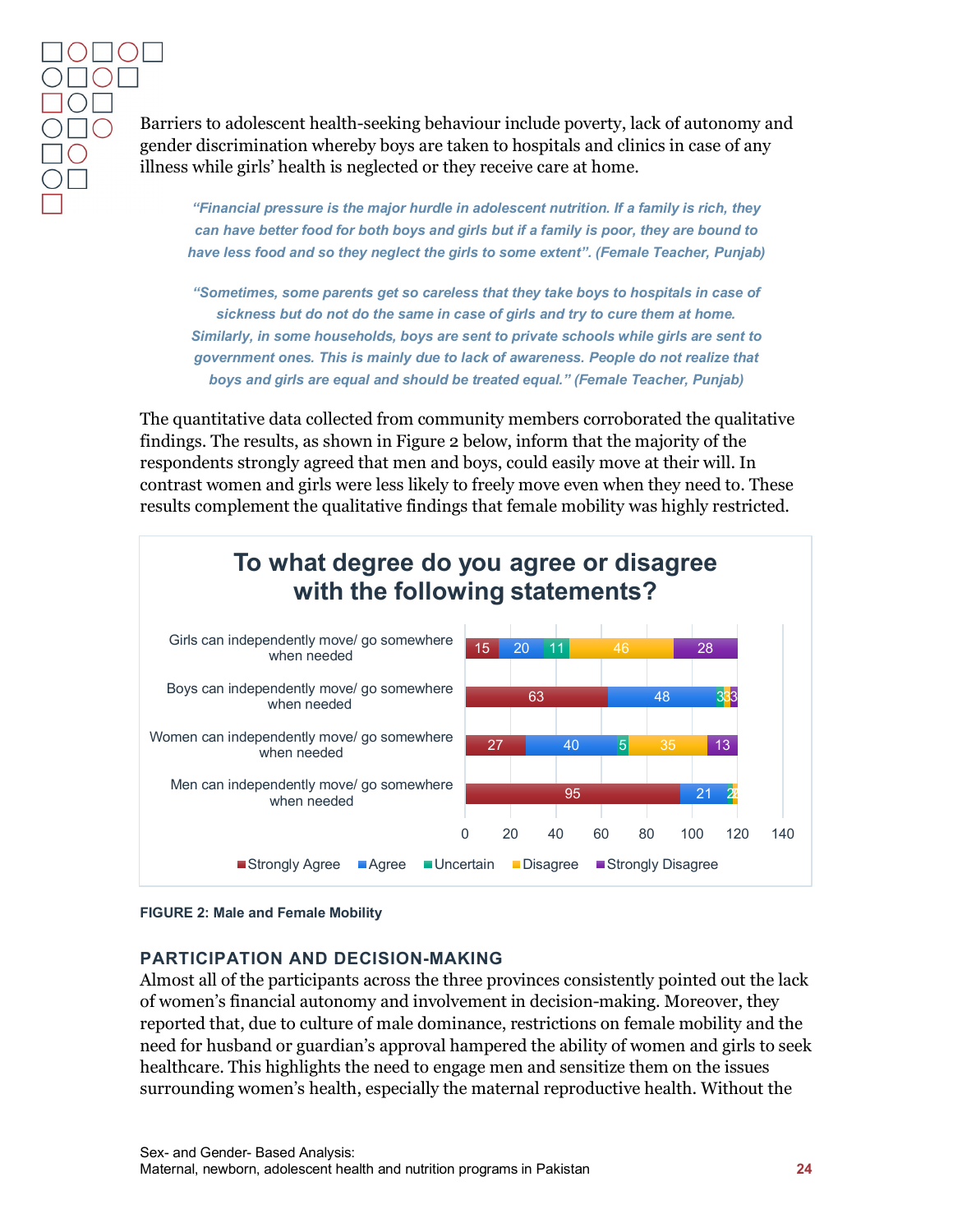support of men, the community women will not be able to access the otherwise available service in their area. In this context, the engagement of men as a facilitating and supporting figures can increase the chances to counteract the prevalence of malnutrition.

> *"Most of the time men make the decisions and if a man gives his wife or daughter permission to go out then they go out." (Male Nutrition International Partner Staff, Sindh)*

*"Women do have a role in decision-making. However, it depends upon the status of women. For example, I am a working woman, so I have the resources to meet my needs without any hurdle. Furthermore, the mobility of woman is a matter of trust. In our family we usually inform our males before visiting a place and they never forbid us. Mobility of women is both a matter of trust and compulsion. No female goes out of her house without any inevitability." (Female Teacher, KP)*

Most of the key informants and women and adolescent girls across the study areas reported that older and married women had relatively more involvement in decisionmaking. In contrast, the younger and unmarried women had no or very limited role in decision-making. They shared that only married women could exercise some form of freedom of movement like going to a hospital. The participants stressed that, in most cases, women could not even go to a hospital if not accompanied by a family member. Likewise, they pointed out that older women – in contrast to young girls – had more power in the household and were also involved in decision-making. Moreover, working women or women with an independent source of income were more likely to play an important role in decision-making.

> *"Older women ones have this right in our family, younger ones can't make decisions own their own." (In-School Adolescent Girl, Punjab)*

*"Married women can easily go to hospitals as compared to unmarried women. In our society, there are a lot of restrictions on female mobility." (Male District Health Official, Sindh)*

*"Women have a very limited role in decision-making. They also face the issue of mobility. They are not allowed to go outside their houses, especially in rural areas." (Female Teacher, KP)*

The quantitative data collected from community members substantiated the qualitative findings. The results, as shown in Figure 3 below, demonstrate that the majority of the respondents strongly agreed that men were the key decision-makers at the community and household levels. However, 50 out of 120 respondents concurred that women had decision-making authority at household level.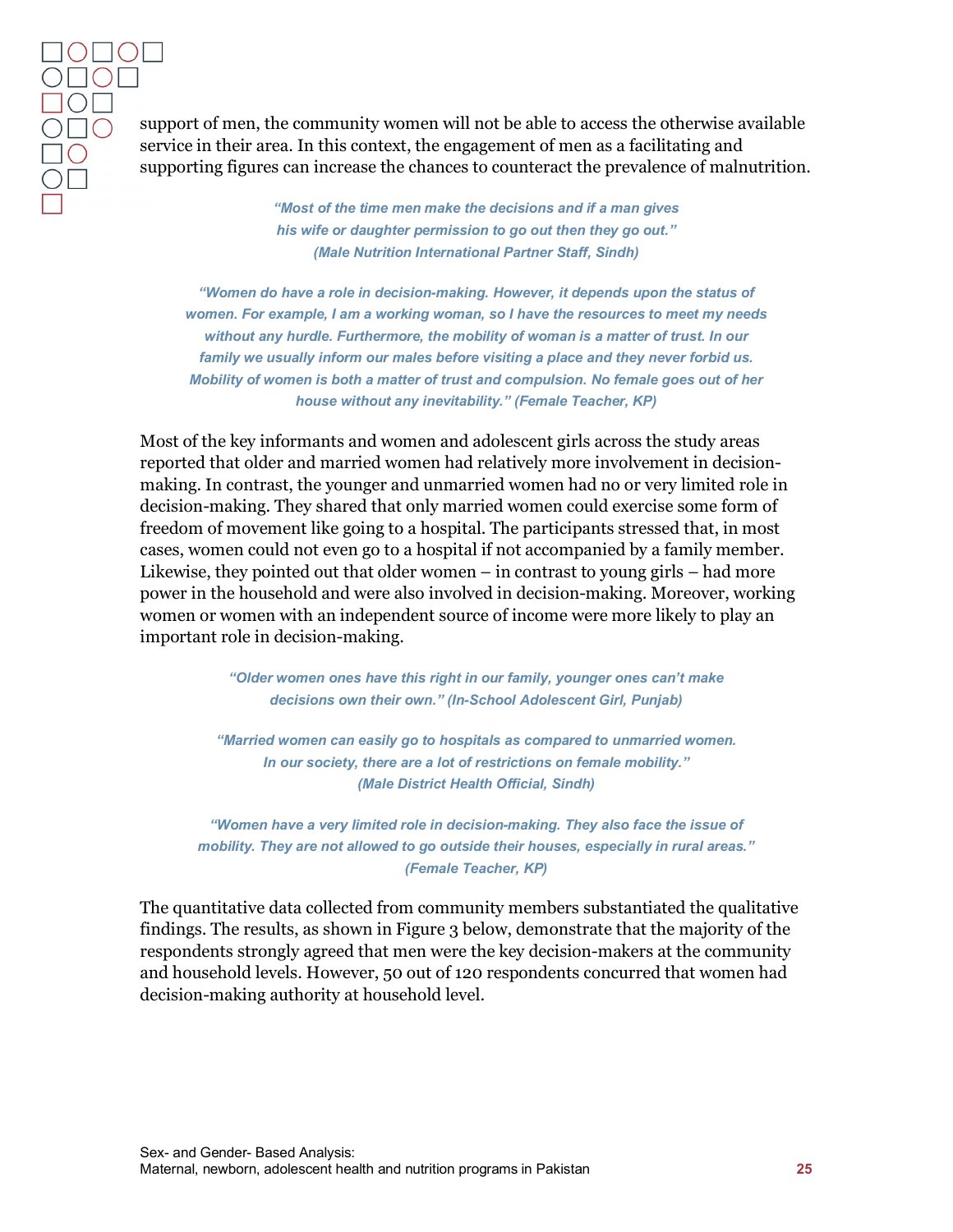

<span id="page-26-1"></span>**FIGURE 3: Decision-Making at Household and Community Level**

#### <span id="page-26-0"></span>**ACCESS TO NUTRITION INFORMATION AND SERVICES**

Many of the study participants stressed that unhealthy dietary practices were on the rise and led to malnutrition. The majority of participants identified other important causes of malnutrition in women and adolescent girls, including lack of awareness regarding diversity of food and balanced diet and that malnutrition can also be managed with available resources at home.

*"Our general concept is that we have to eat till our abdomen is filled and we don't know the proper diet. Educated as well as illiterate lack awareness and do not know what a balanced diet is and how to avail it." (Male Nutrition International Partner Staff, Sindh)*

*"Due to a lack of awareness, females are facing such (nutrition related) issues. And lack of education and poverty further exacerbates the situation." (Male Community Elder, KP)*

*"Mostly, people do not have much awareness about nutrition and the important role of food diversity in nutrition." (Female Nutrition International Staff)*

Many of the key informants and women from the communities also highlighted some myths and misconceptions with respect to food consumption, particularly what a pregnant woman or recently delivered mother should and should not eat. Similarly, there are traditional practices with respect to colostrum whereby it is wasted instead of giving it to the child.

*"When a woman gives birth to a child, it is traditionally said that she should not be given vegetables or anything that causes pain in her child's stomach. If you feed her bread without curry, she will be fine. This is a misconception because if a woman gives birth to a child, she should be given good food which will be beneficial for both mother*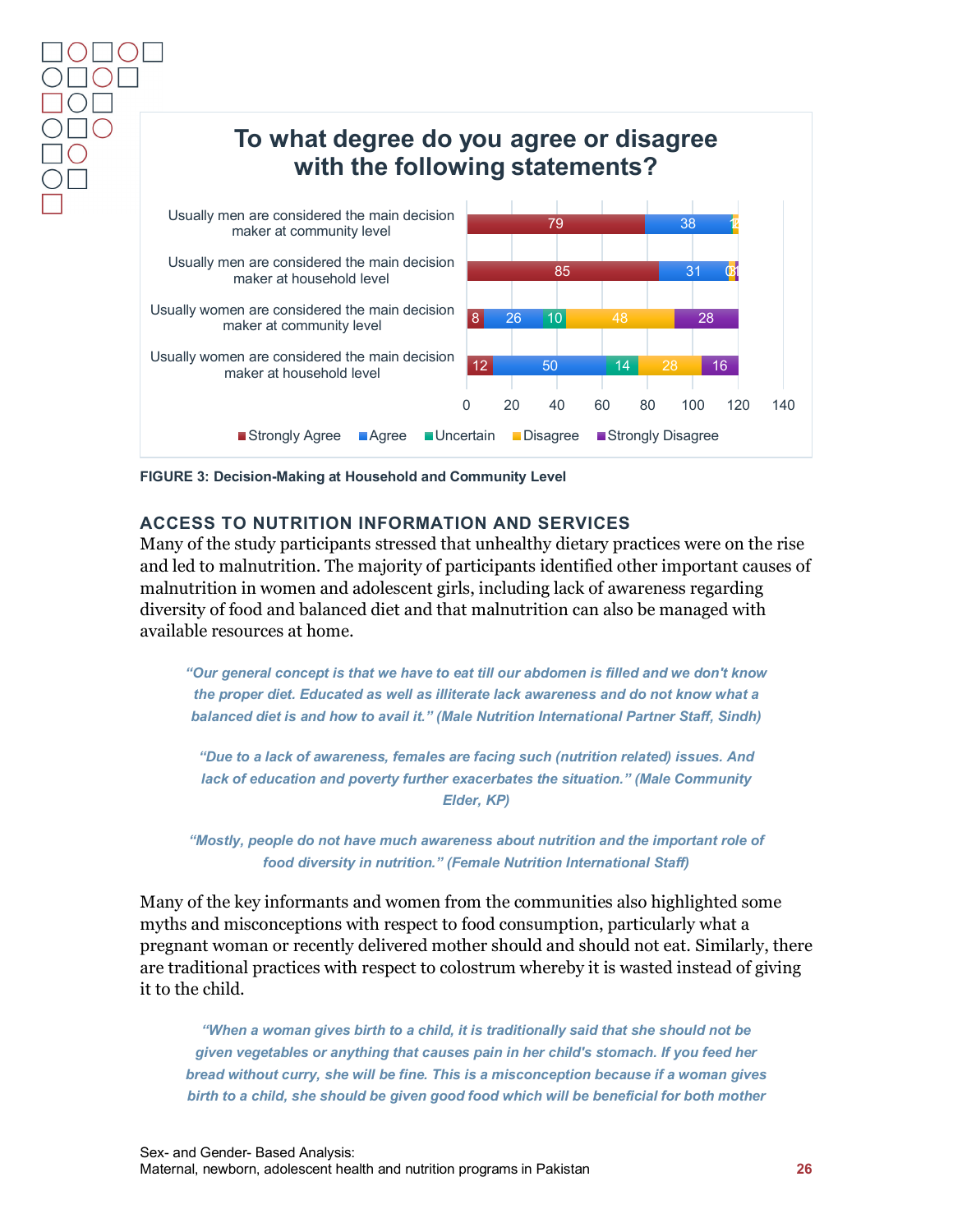*and child. They should protect the mother from diseases. Instead, they themselves are push her towards diseases." (Community Woman, Sindh)*

*"When we went into the field, we found out that people did not know the importance of mother's first yellow, thick milk. They said that we shouldn't feed it to our babies instead, we should waste it. They have strong myths about it and said that our elders have taught us to waste it." (Male Nutrition International Partner Staff, Punjab)*

The findings show that many people, especially the community elders, do not acknowledge malnutrition or consider it a problem.

*"If we talk about laymen, they are completely in denial mode. They don't even recognize malnutrition as an issue. The poor don't give much thought to their health. For them, it's rich a man's issue." (Female Nutrition International Staff)*

*"Community elders were totally blind about the nutritional issues; however, they usually think that boys and girls should be treated equally". (Nutrition International Partner Staff)*

The findings also reveal that dietary patterns are changing in rural areas and urban areas with increased consumption of processed and junk foods. Consumption of vegetables and fruits was low especially among adolescents. Similarly, drinking habits were also changing with increased consumption of soft drinks and tea in combination with sugar. The study also found that socioeconomic status plays an important role in these practices.

*"According to the current trend, children eat snacks and junk food all the time so when a girl gets to adulthood, especially during menstruation, she gets weak and faces deficiencies." (Community Woman, Punjab)*

*"Some wealthy families consume meat most of the time and seldom take vegetables. They think that a good diet means eating meat a lot. Some people would prefer pulses over potatoes. The doctors should be hired to spread awareness using different means like mass media and taking sessions at the community level. The people having awareness are taking care of their diets. Those who are not aware are suffering from malnutrition." (Male Community Elder, KP)*

Some study participants highlighted the lack of access to information and services for women and adolescent health and nutrition. It highlights the need for a more aggressive and comprehensive awareness campaign for not only provision of knowledge but also to change attitudes within the communities.

*"When it comes to adolescence, we have no such awareness program at private or public level to tell people that how important adolescent's nutrition is, especially for girls." (Male Nutrition International Partner Staff, Sindh)*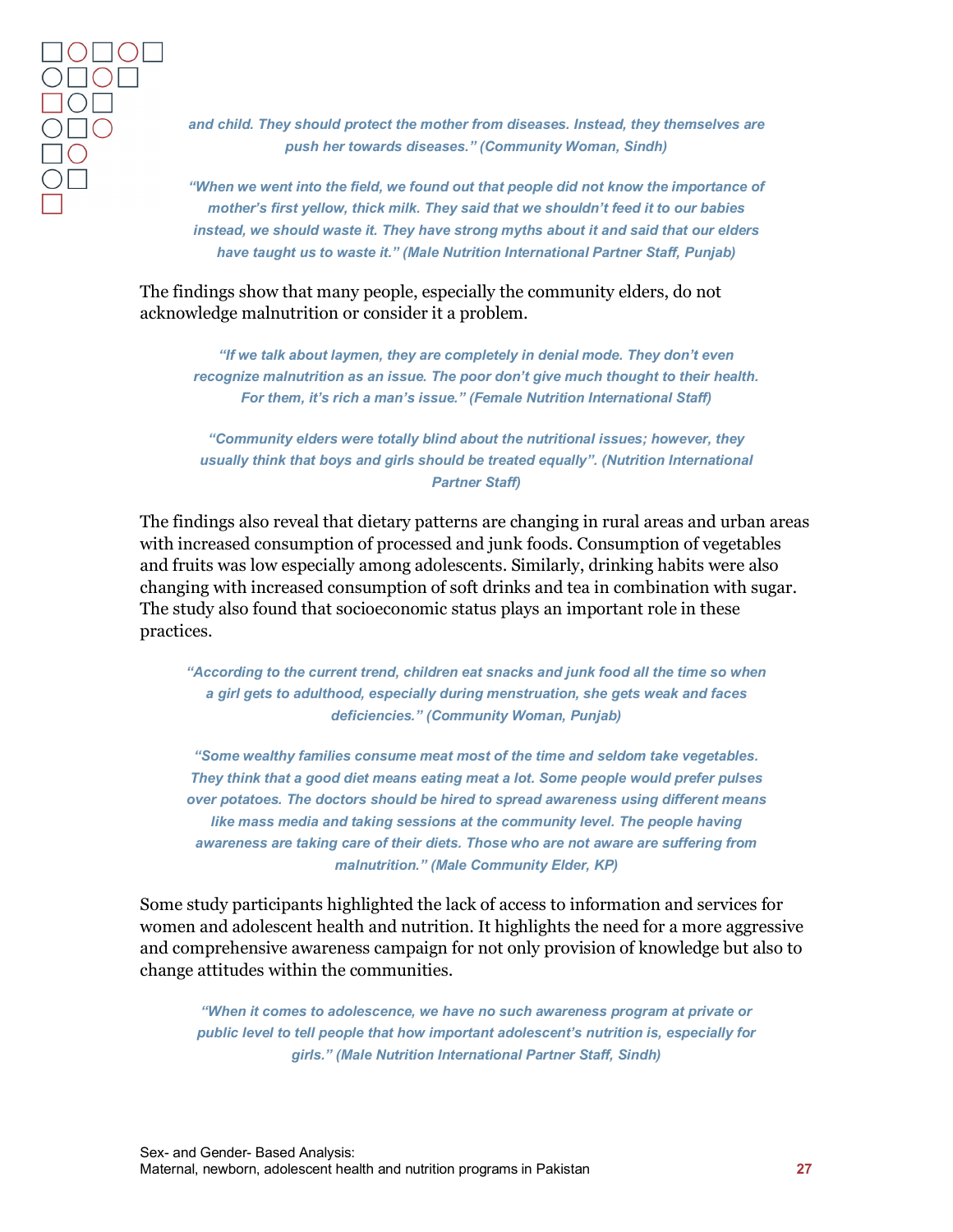*"There is no access to information. For instance, in my village there is a civil dispensary in which there is no MNCH facility available. Although, government has initiated different programs but still there is need of proper follow up to ensure quality services are available." (Male District Government Official, KP)*

#### <span id="page-28-0"></span>**SOCIOCULTURAL VULNERABILITIES**

The majority of study participants underscored how socioeconomic factors, like large families, early marriage, illiteracy, unemployment, poverty, price hikes, and place of residence (e.g., remote rural areas compared to urban areas) influenced gender roles and access to education, health and nutrition for women and adolescent girls. Moreover, travel to health facilities and restricted social mobility for women hampered access to health services including nutrition. The notion of restricted mobility of the young women and adolescent girls is multifaceted and directly linked to the sociocultural practices of the specific geographical areas, ethnicity, caste, and socioeconomic status of the families.

Additionally, unexpected situations, like the COVID-19 pandemic, increased people's socioeconomic vulnerabilities and drastically affected their livelihoods, particularly the poorest segments of the population, and thus increased their food insecurity, health and well-being.

*"Poor people do not get good food as compared to wealthy people. The poor do not have the resources. Only the wealthy people have the resources. It is a matter of economy." (Female Teacher, KP)*

*"If I have money, there are no obstacles. If I do not have money, there are obstacles all around. If I earn five rupees, then I would be able to eat as much. These barriers occur because people do not earn much." (Community Woman, Sindh)*

*"During the lock down, the rich got things but the poor got affected so much that they didn't even have anything to eat. This is one of the reasons for food deficiency in girls." (In-School Adolescent Girl, Punjab)*

The primary data, collected from the field, also revealed that some communities were more vulnerable than others. For instance, ethnic minorities like Kohli, Bagri and Christians, and communities living in deserts, mountains and flood prone areas in Sindh lacked access to adequate health and information services. Nutrition International's AWHN & MNHN interventions relies primarily on public sector infrastructure and in above mentioned areas, access to the public system is limited. This situation makes it challenging to reach these demographic segments to provide services.

*"Here we have communities like Kohli, Baghri and Christians who marry their girls at an early age. When these girls get pregnant, many of them either die themselves giving birth or their babies die. These issues are common with them." (Female Service Provider, Sindh)*

*"Gender norms favouring boys over girls are slowly changing but in many areas like Kacha area, hilly areas like in Khairpur, or desert areas like Thar, where there is not*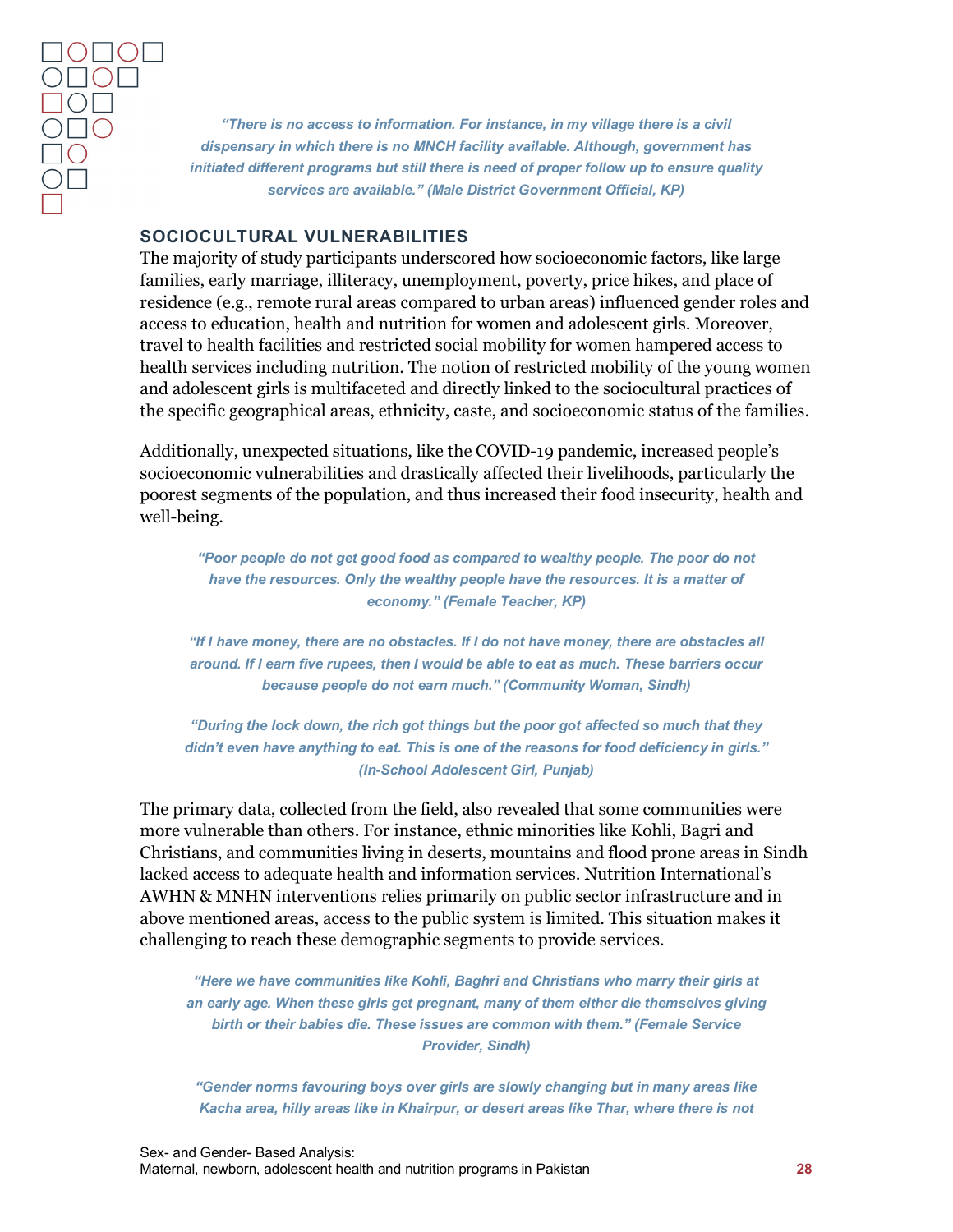*much awareness, boys are given priority. The main reason is that people think that a girl has to get married and go to her home, so what is the need for her to get a job or what is the benefit of educating her? The boy gets good nutrition because either he would help his father in his work or get an education and get a job and support his family. There are socioeconomic factors behind different attitudes towards boys and girls." (Male Nutrition International Partner Staff, Sindh)*

#### <span id="page-29-0"></span>**GENDER SENSITIVITY AND RESPONSIVENESS WITHIN NUTRITION PROGRAMS**

Most of the key informants, including Nutrition International staff, staff at Nutrition International's partners and government officials had no clear understating of key gender concepts, as outlined in Nutrition International's Gender Strategy – including sex and gender, gender equality, gender equity, women's and girls' empowerment and gender mainstreaming. They also lacked a clear understanding about the role of people engaged in nutrition programs with respect to gender transformation and gender equality. This may be because – as the study findings revealed – while staff at Nutrition International and partner organizations were provided orientation on the nutrition programs, they had not received comprehensive training on gender. Many of the key informants from Sindh, Punjab and KP reported that they had not received any comprehensive training on gender after joining the program. However, they shared that they had trained the district government officials on the basis of their past experience of working in development sector.

*"We have not been given any training in this program. We are learning from district health authority, doctors, and our health team guides us. But we have not received training on gender or malnutrition. I have been working here for three years and they have not provided any training." (Male Nutrition International Partner Staff, Punjab)*

> *"If there is proper policy orientation, it is going to help a lot." (Male Nutrition International Staff, KP)*

*"The trainings under the Nutrition International's Right Start program are not substantial. Even if a new staff is hired, they do not receive many trainings on capacity building or gender equality." (Male Nutrition International Partner Staff, Sindh)*

Most staff at Nutrition International and partner organizations reported that they had a strong monitoring system. However, some of them said that they did not collect adequate gender disaggregated data, while others said that they did. However, many respondents claimed that since the services as primarily for women and girls, the data on beneficiaries do not require sex disaggregation. It was further mentioned that since there are so few community-based activities for awareness raising and mobilization, the data is just collected in numbers with no mention of age or sex.

In addition, Nutrition International programs primarily focus on women and girls as the main beneficiaries, but the issue of malnutrition is equally serious for boys. The exclusion of men and boys – especially where adolescent girls are targeted but boys are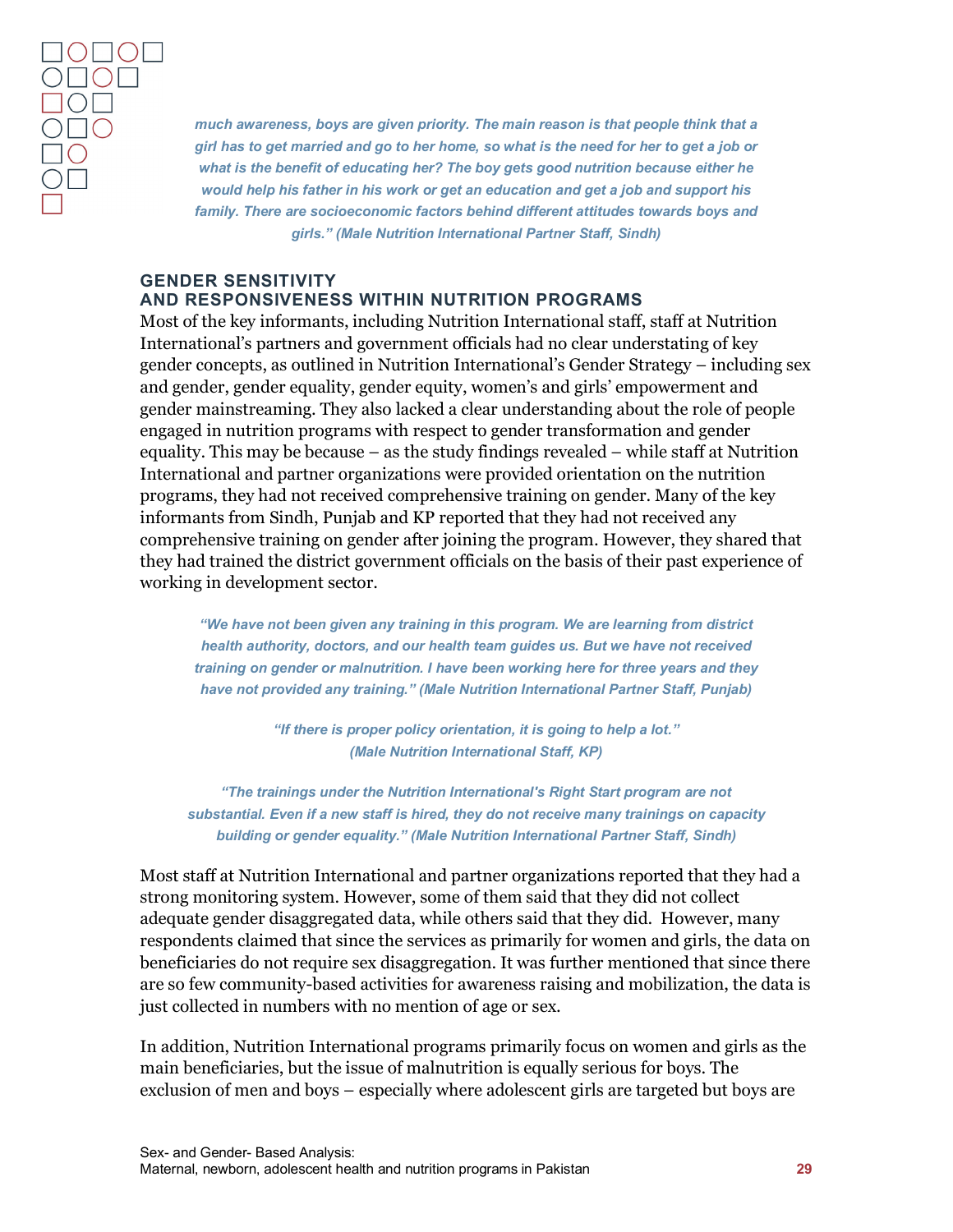not – is difficult to justify at the community level. On the other hand, there are a lot of misconceptions/myths related to the initiatives of non-governmental organizations (NGO) in Pakistan especially with regards to a supposed hidden agenda of population control by affecting the fertility of young people. The exclusion of boys and men in community mobilization activities might strengthen these myths.

Additionally, Nutrition International's monitoring system is very well structured and information is being collected and analyzed on a regular basis. The country office collects all the data and records the progress on monthly basis. However, the data is being collected without any mention or assessment of the geographically segregated and vulnerable populations being covered. The program coverage is mainly based on the public sector outreach through Lady Health Workers (LHW). The LHWs generally cover most of the areas in any district however sparsely populated areas and areas on the outskirts are usually not covered at all or receive insufficient coverage. In Lodhran, Nutrition International made a special effort to cover these areas and EPI campaign volunteers were retained for the outreach and access to all the segments. However, the current programs do not have such activities in place to cover the populations that are otherwise missed by the public sector health structure, including the LHW program.

Another major finding was the very limited community level campaigns to raise awareness among the general population about malnutrition and Nutrition International programs. The majority of the general public was unaware of the importance of healthy food, and they were unaware of any service delivery initiative by Nutrition International. It was felt that a well-structured community campaign that involved all segments of society –targeting both men and women – will not only increase the awareness of the issue and the initiatives, but also will improve the eating habits and regularity of taking supplements.

*"The Nutrition International has strong monitoring system in place. We receive monthly data from the field. However, we do not receive male and female segregated data, particularly the data about trainings, community engagement activities or indirect beneficiaries." (Female Nutrition International Staff, Islamabad*

> *"In various events that we do, we monitor how many females there are and how many males there are among the participants." (Male Nutrition International Partner's Staff, Sindh)*

*"I think that the programs are gender responsive to an extent as these promote gender equality. But the problem is that the programs are solely focused on women and girls and completely exclude boys." (Nutrition International Partner's Staff, Punjab)*

#### <span id="page-30-0"></span>**OUTCOME INDICATORS OF MNHN AND AHN PROGRAMS**

Many of the study participants highlighted the important role of MNHN and AHN programs and the impact they had in the intervention areas – particularly in terms of increased access to MNHN and AHN services and changing health-related behaviours.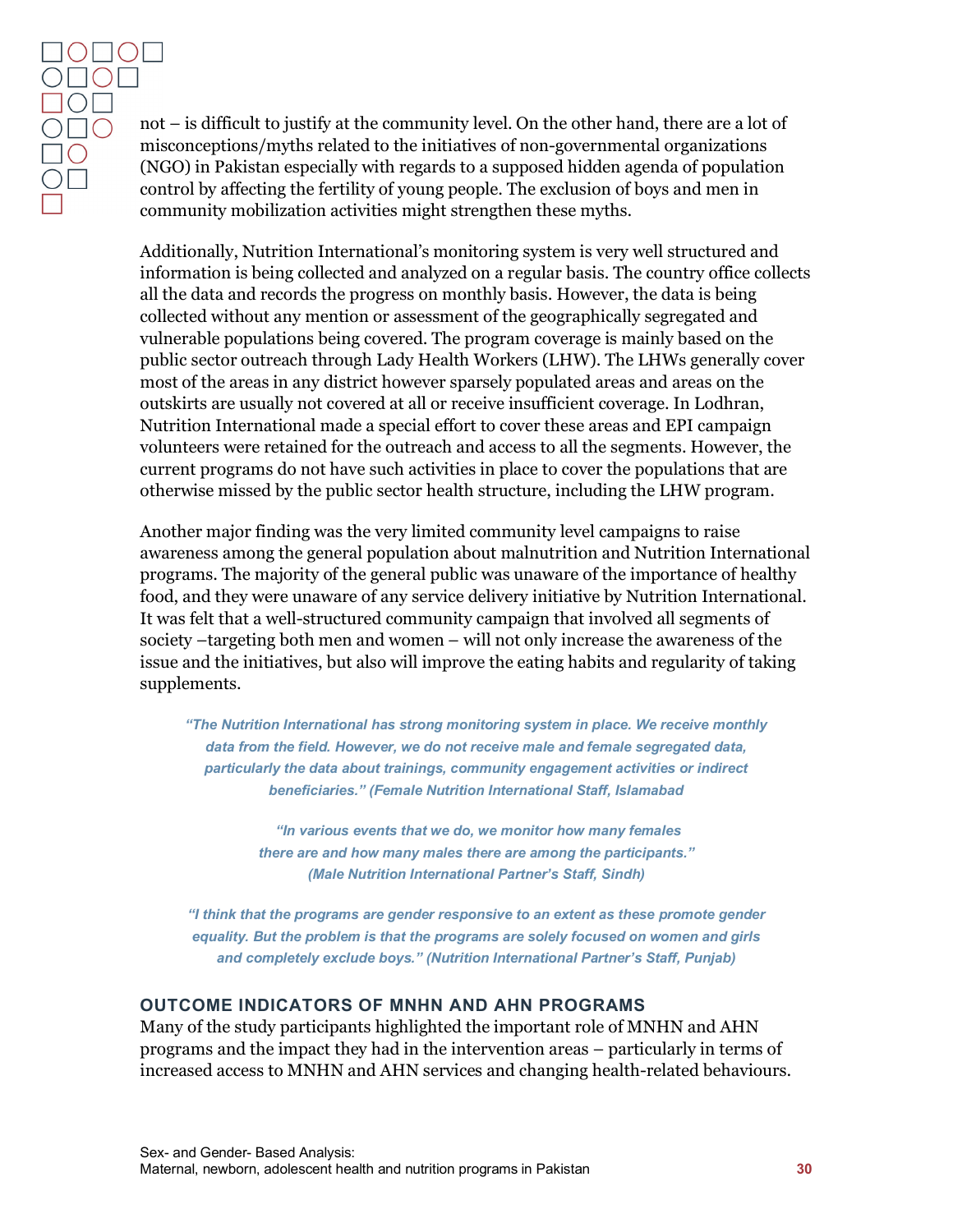*"Nutrition International with Right Start established KMC ward in Liquat Medical University Jamshoro. Before this nobody visited for nutrition. Now people are visiting KMC for the services. We are receiving many patients from the surrounding communities which shows that their field work and efforts are paying off." (Male District Health Official, Sindh)*

*"The biggest achievement of the program is that counselling skills of our providers have improved. Second, in our community, people also realize why and how to keep a*  baby in KMC because our LHW went door-to-door and told them about KMC." (Female *District Health Official, Punjab)*

The majority of the key informants highlighted the important role of Lady Health Visitors (LHV) and LHWs in community mobilization and awareness raising. This was mostly highlighted as a strength that the involvement of health workers makes it possible to reach most of the areas with very minimal additional economic resources required. They mentioned that the LHWs are an already available trained human resource with prior knowledge of the area and the subject. Engaging government stakeholders and these trained women is the most convenient and efficient way of implementing the program. However, it was also found that the system makes it almost impossible to reach the areas excluded from the LHW program especially areas on the uncovered and in sparsely populated areas.

*"We see an improvement in the services. It is because our LHVs and LHWs are going door-to-door. In addition to the ambulance service that has been provided, many patients come to us who otherwise may not have come here. These are very good services ambulance and LHW. LHWs also provide iron tablets. Patients who come to us from LHW are well manageable. They have been getting iron and folic acid since early pregnancy." (Female District Health Official, Punjab)*

*"Many people know about the Right Start program. The LHWs have not only distributed folic acid supplements but also given awareness to people. Now they know how much nutrition should be given at what age. They know about vaccination of children and how much nutrition a pregnant woman needs. People did not know this before. If they know now, it is only because of LHWs." (Female Service Provider, Sindh)*

Some of the key informants reported resistance in the communities with regards to IFA supplements and use of colostrum. They reported that, at the start of the program, women looked at IFA supplements with suspicion. However, they said the trend seems to be changing for the better with increased acceptance of nutrition supplements. Similarly, people in communities used to avoid giving colostrum to newborns and considered it a taboo. Community health workers are slowly but effectively countering the myths and misconceptions about colostrum in their fight to improve women and children's health.

*"Majority of pregnant women in our country are suffering from malnutrition. However, they do not know the benefits of the IFA supplements we are giving them. In the beginning, we used to hear that the IFA supplements we gave through LHWs were not being used by those women, maybe because they were provided free of cost. But now*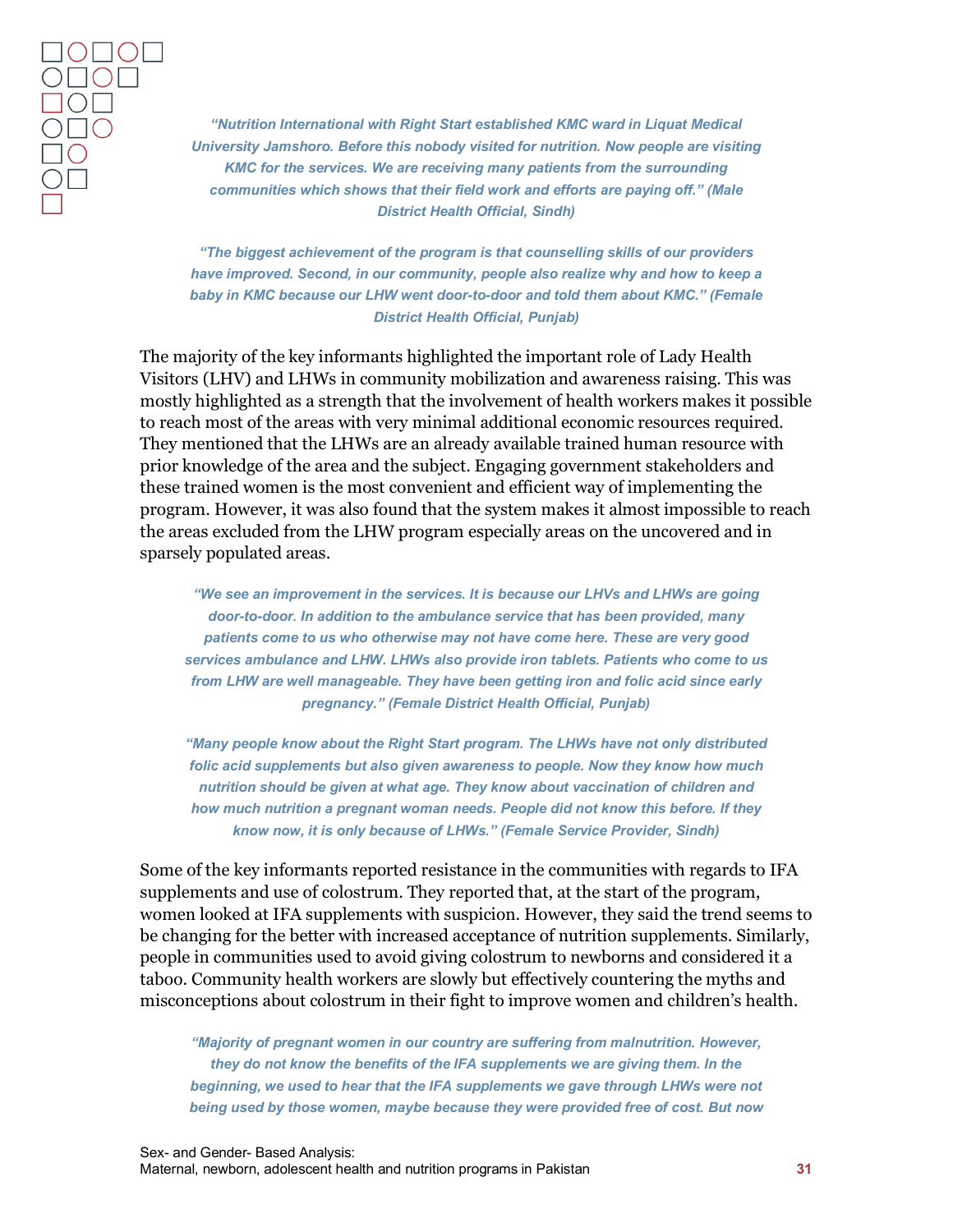*the trend has changed, and women are using it. I think there have been some changes, women have started using it, and LHWs have told me about adolescents are also using it, and they demand IFA from LHWs." (Male Nutrition International Partner Staff, Sindh)*

*"The LHWs told that initially they faced challenges as women declined to take IFA supplements as they believed that they were causing dryness in their throats and caused acidity. They worked hard to overcome these misconceptions." (Male Nutrition International Partner Staff, Sindh)*

*"Due to extensive community mobilization by LHWs, people have started taking IFA supplements. That is also one of our successes. If this community is moving towards early breastfeeding (colostrum) then this is also one of our successes. In other words, in order to save mother and child, we have been following the Thousand Days approach and creating acceptance in the community in which birth spacing is also a part of maintaining the health of mother and child. Now people are also paying attention to birth spacing that we have to do this. So, I think this is our success." (Male Nutrition International Partner Staff, Sindh)*

The in-school adolescent girls participating in this study – particularly from Lodhran district in Punjab – reported that they knew about the Nutrition International and the nutrition program for adolescent girls from their teachers. They said their teachers had conducted the awareness raising sessions at their schools and talked about the importance of an adequate and balanced diet. The teachers had also informed them that as part of the nutrition program, they will receive WIFA supplementation. However, they reported that they had not received any WIFA supplements yet because the program had not started. They hoped to receive the supplements and suggested that the WIFA supplements should also be distributed at the community level so out-of-school adolescent girls could also benefit from the program.

*"We know about Nutrition International as our teachers got training and they told us about the WIFA pills we have to take every week. Our teachers told us about the supplement and that our nutritional deficiency will be cured by it." (In-School Adolescent Girl, Punjab)*

*"We were only told about it (WIFA). Our teachers told us. We have not got any supplements yet." (In-School Adolescent Girl, Punjab)*

*"We need to cater to adolescent boys as well as girls. In addition, the problem with the program focusing on adolescent girls in schools is that not all adolescent girls go to school." (Female Nutrition International Staff, Islamabad)*

Regarding program sustainability, study participants emphasized that continuity of the programs is a must for sustainable impact. In addition, they underscored the role of government/public sector to ensure continuity and sustainability of the programs.

*"NGOs come with short term projects and they definitely create a dent, and they do their job which makes some impact. However, the achievement of the major goal*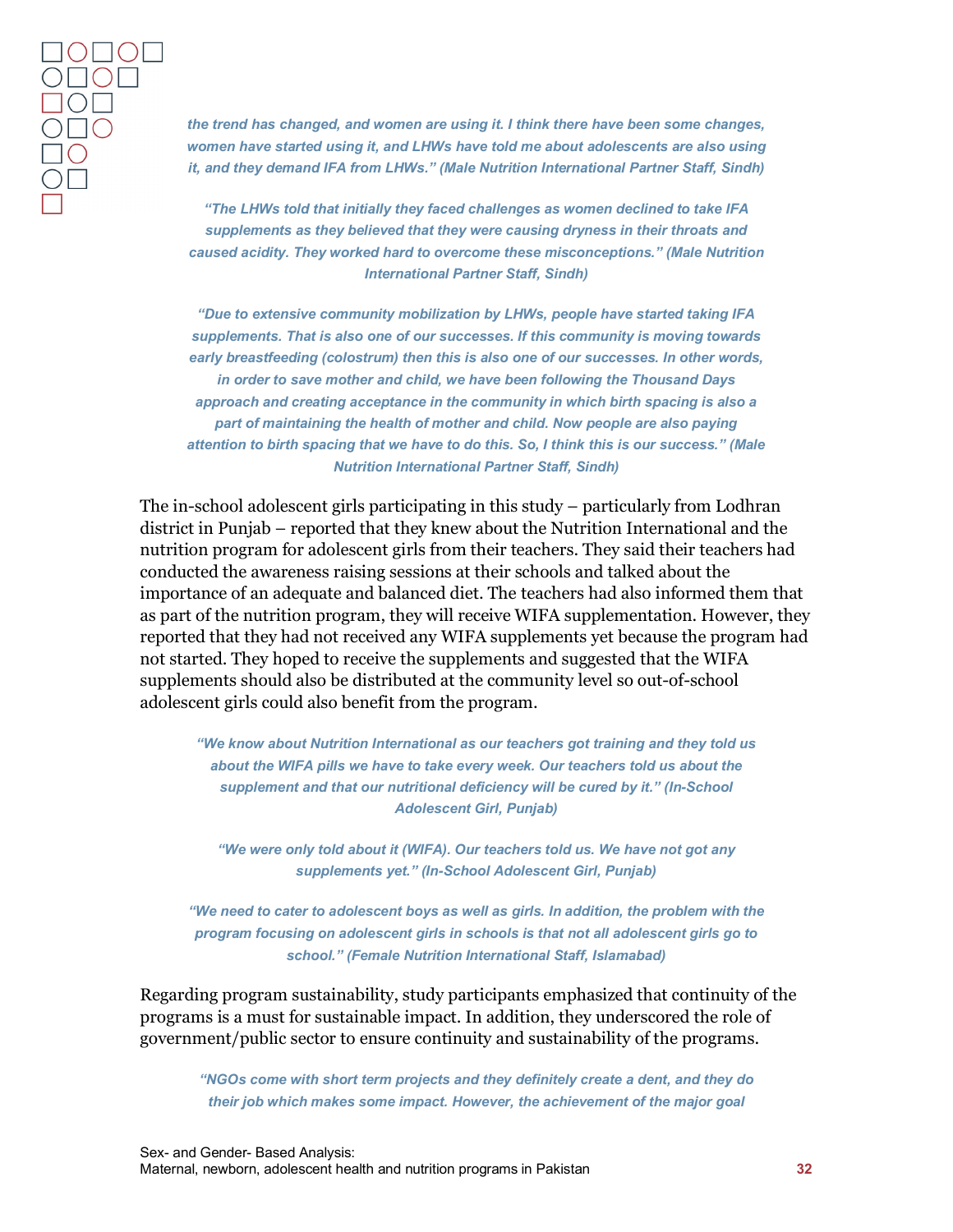*remains incomplete. Therefore, government can play a major role here in terms of resource allocation, facilitation and community engagement." (Male Nutrition International Partner Staff, Sindh)*

*"LHWs are doing great work and will gradually change behaviour. That is why we are emphasizing on their capacity building. Our goal is to make this government resource so strong that they can go ahead and serve their communities after the Nutrition International leaves." (Male Nutrition International Partner Staff, Sindh)*

Some of the staff of implementing partners appreciated that Nutrition International involved them in the program design while few others mentioned that Nutrition International should engage the partners more often. It was reported that the program designing, and decision-making is usually done at central level with some involvement from field staff, but their involvement is more related to planning for implementation.

*"During the annual planning, we have a joint meeting with the Nutrition International to discuss what we are going to do, how we are going to do it and the challenges in that regard. And Nutrition International provides its input." (Male Nutrition International Partner Staff, Sindh)*

Many key informants from KP reported that they were not part of the AHN program as the program had not yet started there. However, they mentioned that the government departments were highly cooperative and they had not faced any challenges working with them during their previous professional engagements. In addition, they said that the communities in their respective areas were very cooperative and supportive whenever approached. The teachers involved in this study also reported that parents were cooperative and supportive.

Similarly, participants from Sindh reported that the AHN program has not yet started there, but they said they expect it will start soon. In contrast, few key informants from Punjab shared that they expected some potential challenges with respect to the implementation of AHN program, particularly when they would start distribution of WIFA in schools.

*"We urge NGOs and other welfare organizations to launch interventions for adolescent girls. We have not faced any hurdles from the parents of children. In case of any issues, we approach government departments to solve such problems and they are supportive." (Female Teacher, KP)*

*"We should target unmarried girls so that they do not face nutrition related problems at a later stage of life. This is our mistake that we take care of male's nutrition but not female. It's better to take care of girls before marriage." (Male District Health Official, Sindh)*

*"We expect to face some challenges when we will start WIFA supplementations as the parents may be reluctant towards it. But for that we have prepared our field teams. We*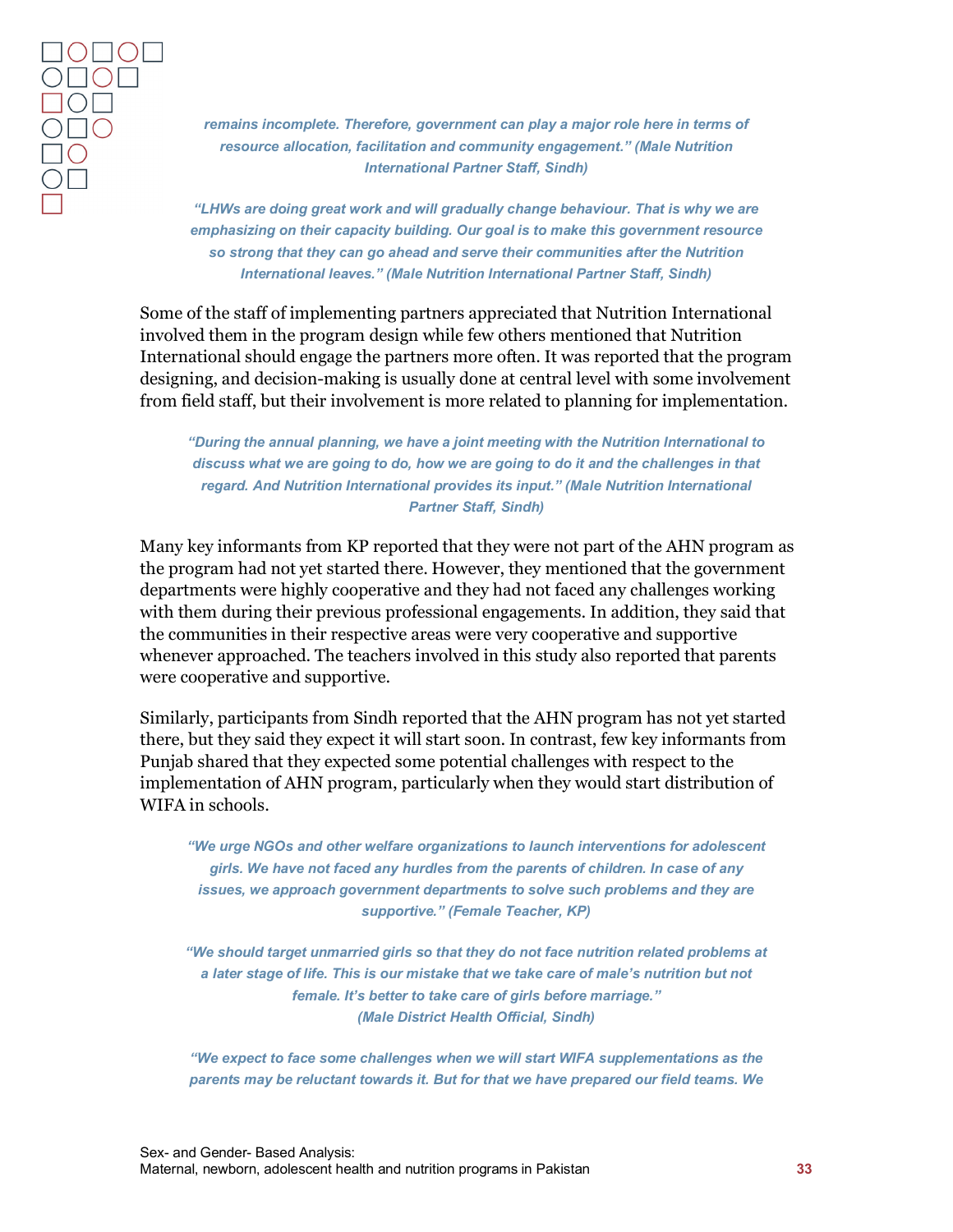*have taken the teachers and health workers on board to adequately manage those potential challenges." (Male Nutrition International Partner Staff, Punjab)*

The teachers engaged in the WIFA intervention in Punjab highly appreciated the initiative focused on health and nutrition of adolescent girls in schools. Particularly, they appreciated the informative trainings imparted to the teachers and reported that they conducted the sessions with the adolescent girls in their schools. However, teachers also shared some challenges, including shortage of training materials and delays in getting the training material.

*"Teachers have received the training. Parents have not been involved yet. Teachers have shown great interest in the WIFA intervention training. They really liked the training. We all got to know about many informative facts that we didn't know before like what diet is important for girls and which age is better for the growth. Now when we implement hopefully, we will have good outcomes." (Female Teacher, Punjab)*

*"The main thing is that this intervention created a lot of awareness. We told all this to the schoolgirls too and asked them to share the knowledge with their parents. We specifically asked them to convey about the WIFA program to their parents and tell them about the advantages. The girls too took a lot of interest in this and they asked almost daily about when the iron folic acid pills will arrive, and they will start taking them." (Female Teacher, Punjab)*

*"We faced problems from the management as there was very limited training material and we had to conduct five activities on a single chart. Then we called project coordinator and he told us about someone to get in touch with and then we got it. However, we think, the training material should be provided to us in schools." (Female Teacher, Punjab)*

Implementing partners, (Shifa Foundation for all of the intervention areas and Change Consulting for Punjab) and the Nutrition International staff shared that they had the capacity to implement the project within their limited geographical reach. In addition, they stressed the need to improve the Nutrition International's compliance system. The study revealed that partners were trained on the technical areas related to the programs but there was little the focus on community mobilization and reaching the most marginalized people –especially women and girls

*"We are not the implementers. We work with partners. So far, we can say that they have the capacity to implement. However, the scope of their geographical reach is quite limited." (Female Nutrition International Staff, Islamabad)*

*"Our compliance system to ensure quality and efficient delivery of care and services is very poor." (Female Nutrition International Staff, Islamabad)*

#### <span id="page-34-0"></span>**CHALLENGES/BARRIERS AND FACILITATING FACTORS**

The study participants shared challenges as well as facilitating factors in the implementation of the MNHN and AHN programs. The key challenges included lack of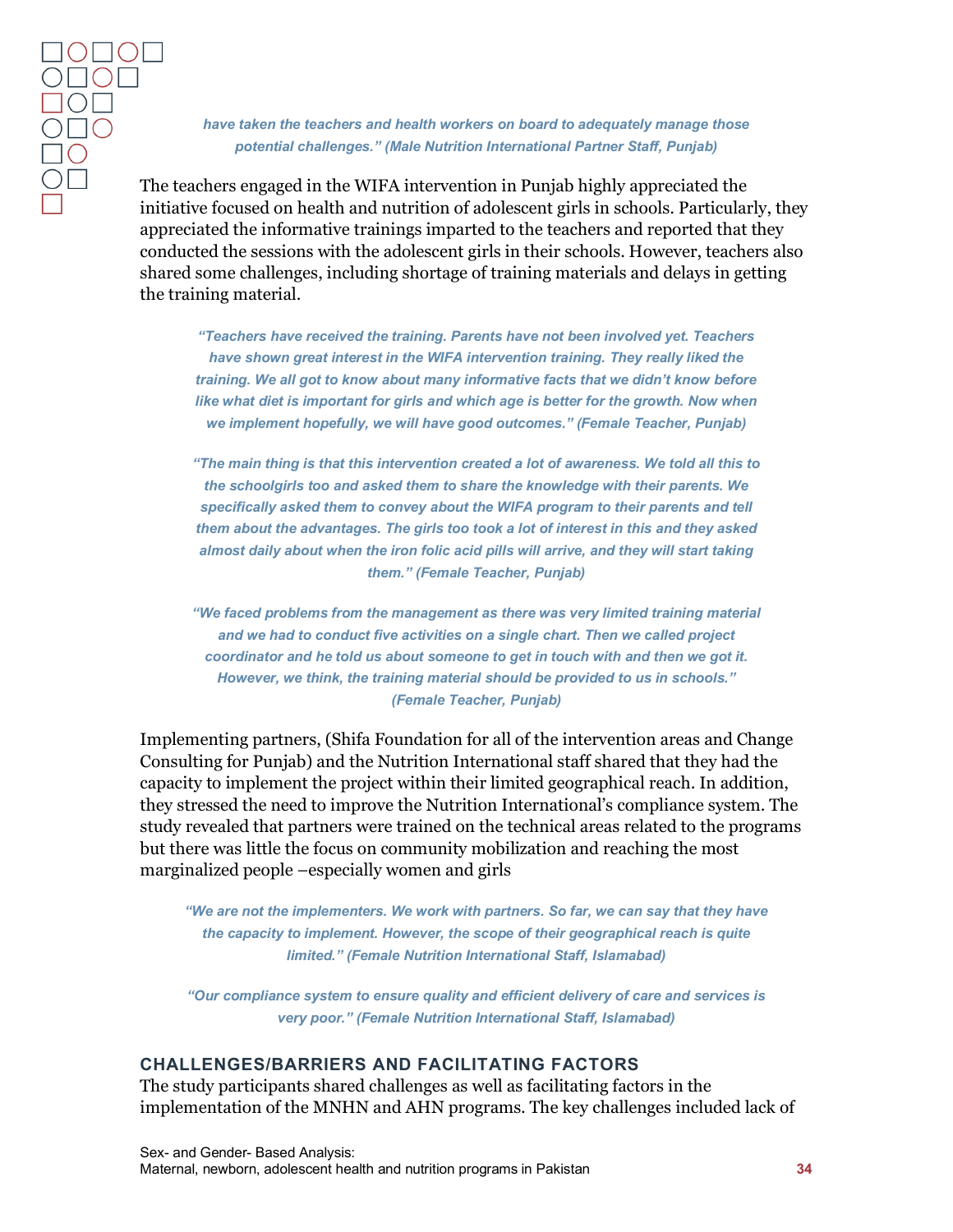infrastructure to establish Kangaroo Mother Care (KMC) centres, unavailability of trained staff, delays in program implementation, resistance from communities and disruption in supplies.

*"When you implement a project, there are a lot of things that happen unexpectedly. For example, we had planned to conduct Infection Prevention and Control (IPC) training in May 2020. But the government had so many activities of its own ongoing like polio, immunization, Eid, Muharram etc. So, we conducted the IPC training in November 2020. And for that too we sat down with the District Health Department and organized about eight parallel events." (Male Nutrition International Partner Staff, Sindh)*

*"There are so many challenges that should be addressed. For instance, the CMW program in which we were supposed to receive supplies from the government so that we can send them to the uncovered areas, we did not receive those supplies. IFA supplies also stopped due to COVID-19." (Male Nutrition International Partner Staff, Punjab)*

Moreover, with respect to challenges faced during program implementation, Nutrition International staff underlined frequent transfers of government officials, dealing with Law Enforcement Agencies, timely and quality data from implementing partners and the challenge of working with LHWs due to their perceived association with family planning.

*"The biggest challenge of working with public sector is attitude of bureaucracy and frequent transfers in public sector due to that you have to keep continuous liaising and orienting new officials. Other challenge is delays in approvals and letters and reluctance of public officials or offices to share data. With regards to partners, important challenges we face are that they work on a different pace and issues with regards to sharing of timely and quality data. At community level, we face challenges on account of security issues mostly. For instance, sometimes LEAs do not allow community level activities or trainings. At program level, one of the challenges is that that engaging LHWs is problematic at times because they are largely perceived to be associated with family planning and in some areas, it becomes quite a sensitive issue." (Female Nutrition International Staff, Islamabad)*

A district health official in Sindh also highlighted the issue of refusals due to financial constraints faced by women and desire to give birth at home.

*"In our KMC program we face a lot of refusal cases. This may be because people have to travel for services and follow up. However, rate of refusal in our covered areas is low because our female staff motivate them. In uncovered areas, refusal rate is higher. I think if we engage CMWs in uncovered areas then refusal rate will be lower." (Male District Health Official, Sindh)*

Discussing the facilitating factors, many of the key informants reported that district administration and health and education departments were very cooperative and highly supportive. They shared that they did not face any major challenges working with them.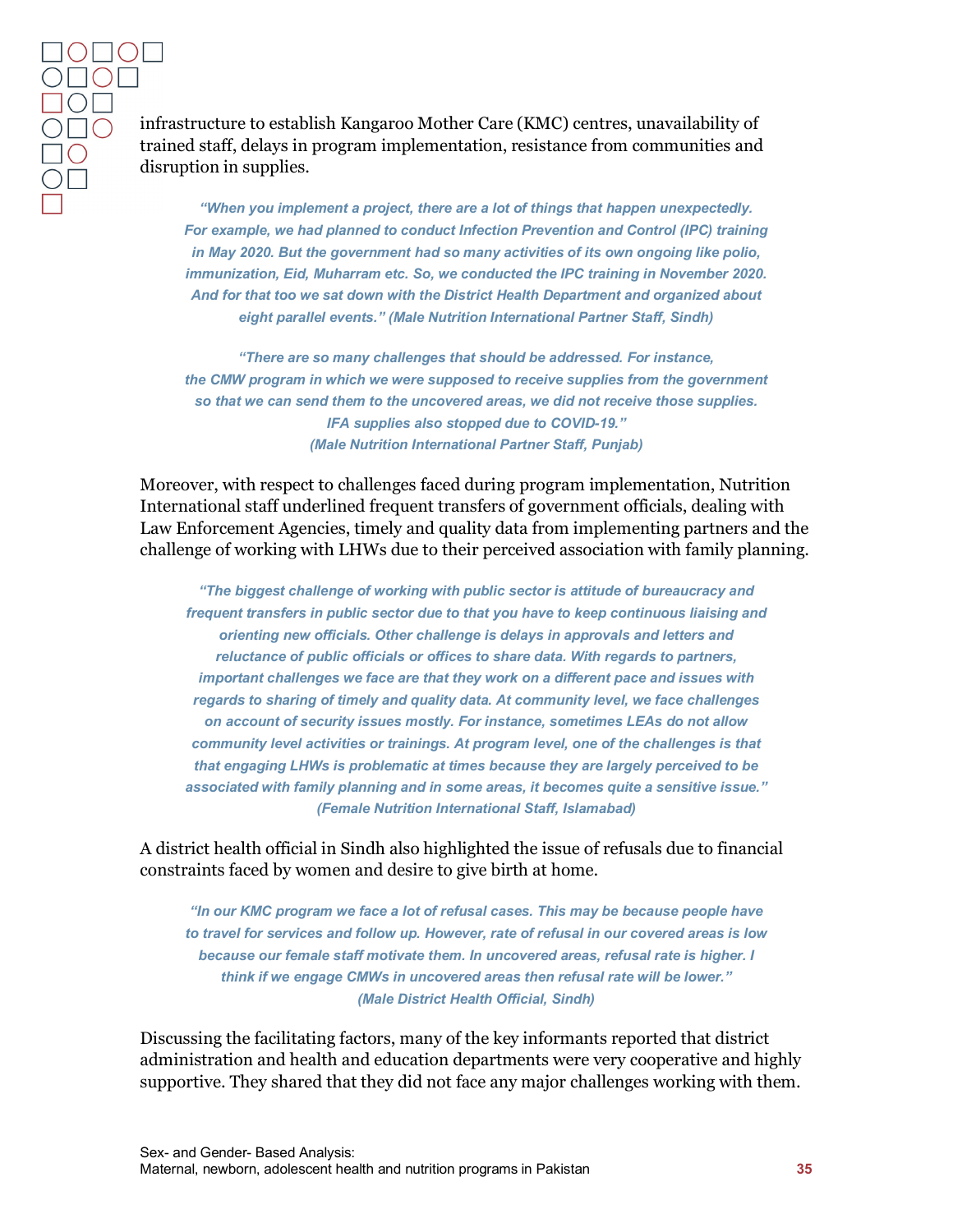*"Whatever activity we were planning and whatever work we were doing, we used to have a meeting with the DHO RHMC or LHS and they supported us in every possible way. Personal help was also given in this work by officials because they believed that everyone would benefit from this program." (Male Nutrition International Partner Staff, Sindh)*

*"Right Start is providing good trainings. Coordination with departments and officers is very strong. They are also conveying the message to the community which is a good thing." (Male District Health Official, Sindh)*

#### <span id="page-36-0"></span>**SUGGESTIONS TO IMPROVE THE PROGRAMS**

The majority of the study participants from Sindh, KP and Punjab suggested engaging males, influential community members, community elders, and religious leaders in programs focused on women and adolescent nutrition.

*"We need to work on attitudinal change, and it can be achieved through the help of religious leaders to bring this change. We need to give due status to the girls and women in our society." (Male District Government Official, KP)*

*"We should engage males, especially husbands. If he has knowledge, he would support his wife to take healthy diet." (Male Nutrition International Partner Staff, Sindh)*

Moreover, they suggested to utilize mainstream media and social media to raise awareness about positive gender norms and importance of diversified nutrition for pregnant and lactating women and adolescent girls.

> *"I think that media plays a major role in raising awareness. For example, videos, radio, and television can play an important role." (Male Nutrition International Partner Staff, Sindh)*

*"We can use social media to spread it in backward areas. We can also use religious scholars in this regard." (In-School Adolescent Girl, Punjab)*

Furthermore, government officials and partners both in Sindh and Punjab suggested to restart the CMW initiative and door-to-door campaigns to maximize community outreach, especially in uncovered areas.

*"Involving local people in the programs will ensure the success of the programs. For instance, with the help of local women councilors or other influential women in the community like teachers, out of schoolgirls can be reached" (Female Teacher, KP)*

*"I think we can spread the word by going door-to-door just like the polio campaign as it proved really effective. We can visit every house and tell them how to end the nutritional deficiency in young girls." (In-School Adolescent Girl, Punjab)*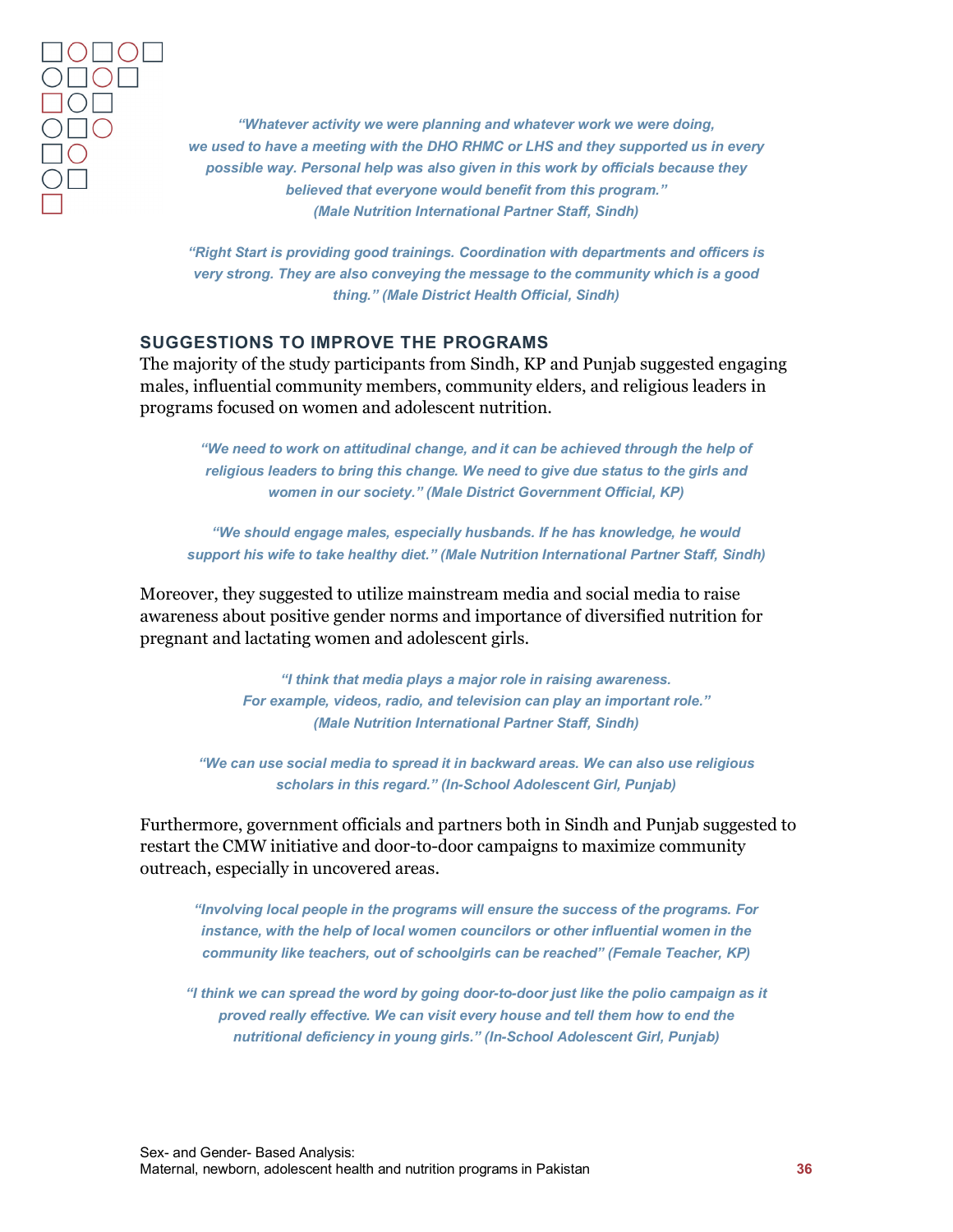At the programmatic level, many study participants suggested expanding coverage of the MNHN and AHN programs to reach communities in remote areas, as well as ethnic minorities, boys, out-of-school girls, and people with disabilities.

*"WIFA initiative should be launched at provincial and district. Don't limit it to health workers and covered areas. Expand it to the uncovered and backward areas as well. Also don't limit it to schools but launch it on the community level as well so that better results of this program can be attained." (Female Service Provider, Punjab)*

*"To further improve the interventions in future, I would suggest strengthening the KMC wards through the referral mechanism, as there are many premature or low birth weight babies. They die because of these causes and if they take advantage of this intervention then we need to strengthen it. Plus, we need continuous mobilization so that the message, especially of thousand-day approach may reach far and wide in the community in order to improve maternal and child health." (Male Nutrition International Partner Staff, Sindh)*

One key finding that emerged through the analysis of program design and that many stakeholders mentioned was that boys should be included as beneficiaries of the AHN program, because their nutrition status is as bad as girls' nutrition status. Furthermore, including both genders in the program will increase acceptance at the community level, and it will help to reduce community misconceptions around such initiatives. This is supported by the national evidence on malnutrition, which stresses that the pattern of distribution of malnutrition among boys and girls remains the same, with boys being more affected than girls by all forms of malnutrition. For example, the National Nutrition Survey (NNS) of Pakistan 2017-18 reported stunting among children under five at 40.2 percent, and the sex segregated data shows it is 40.9 percent in boys and 39.4 percent in girls. Likewise, more than half (53.7 percent) of Pakistani children are anaemic and 5.7 percent are severely anaemic. The prevalence of anaemia is slightly higher (54.2 percent) amongst boys than girls (53.1 percent). Similarly, NNS 2018 shows that among adolescents (10-19 years), 21.1 percent of boys and 11.8 percent of girls are underweight.

Finally, it was found that all levels of programming need a comprehensive capacity building plan on gender related concepts from the management to field level – including implementing partners and government stakeholders – for better understanding and to ensure the outreach of services to more marginalized groups of women and girls.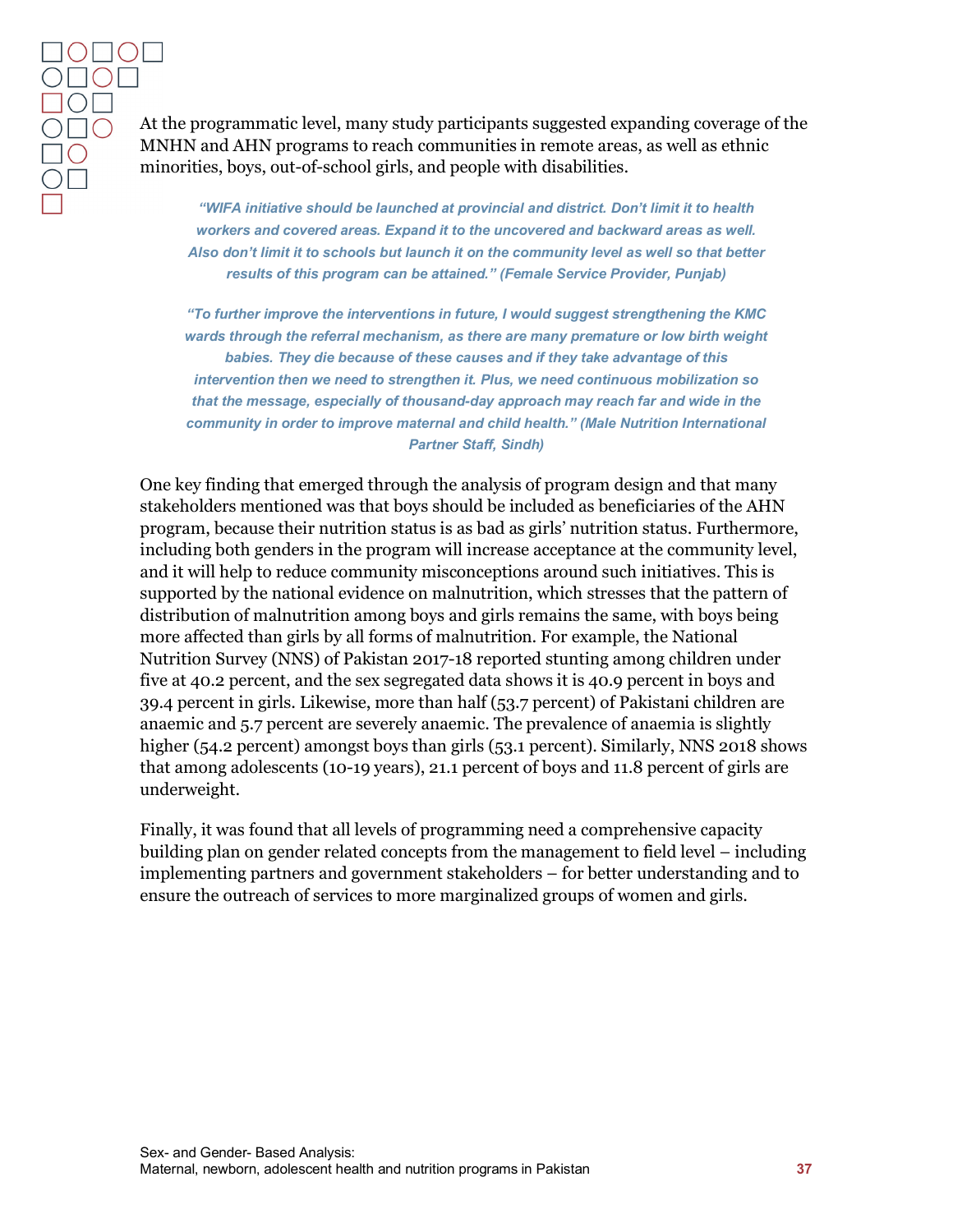# <span id="page-38-0"></span>Discussion and conclusion

The study findings inform that male dominance and a patriarchal value system was allpervading across Sindh, Punjab and KP provinces. Gender discrimination that favoured boys over girls in areas of children's nutrition and health was widespread across the provinces. This is largely because boys are perceived to be future breadwinners. However, the study findings demonstrate that while early marriage and gender discrimination (two major causes of malnutrition in adolescent girls) are still pervasive, they are on the decline. These findings confirm the imbalanced gender power relations, low social status of women and adolescent girls and persistent gender inequality in Pakistan, which were identified in previous research studies (UNICEF 2011).

The study findings also underscored socioeconomic factors, like unemployment, poverty, place of residence (e.g., remote rural areas or urban areas) and ethnic identity (e.g., Kohli, Bagri or Christian people) contributed to malnutrition among women and adolescent girls. Moreover, unexpected situations – like the current COVID-19 pandemic – increased people's socioeconomic vulnerabilities and drastically affected their livelihoods, particularly the poorest segments of the population, and thus increased their food insecurity, health and well-being.

Both quantitative and qualitative findings showed that women, particularly young and unmarried women, had little role in decision-making at the household level and depended financially on their husbands or parents even for health services. Moreover, restrictions on female mobility and the need for approval from a husband or guardian hampered the ability of women and girls to seek healthcare. However, working women or women with an independent source of income were more likely to exercise an important role in decision-making. Critical barriers to women's health-seeking behaviour included long distances to travel, restrictions on female mobility, financial constraints, lack of gender sensitive service provision, lack of agency for independent decision-making and dependence on approval or permission from parents/guardians, husbands or in-laws. Likewise, barriers to adolescent health-seeking behaviour included poverty, lack of autonomy, gender discrimination and limited knowledge about healthy foods. The previous research evidence from developing countries shows that improving women's empowerment, increasing their role in decision-making and giving them financial control will significantly enhance the quality of healthcare and nutrition for women and their children. In the same vein, intervention design is a way to improve women's mobility to access services, specifically for nutrition, which can also improve overall health status of young children and adolescents.

In addition, the study findings revealed changing food patterns and availability and use of unhealthy and processed foods and carbonated drinks that may increase the burden of nutrition related diseases. Other important causes of malnutrition in women and adolescent girls, as identified by the majority of the participants, included lack of awareness regarding diversity of food and balanced diet. Therefore, promoting positive health and nutrition behaviour from an early age can have a significant impact on the adult health of today's adolescents, as well as on the health of their children.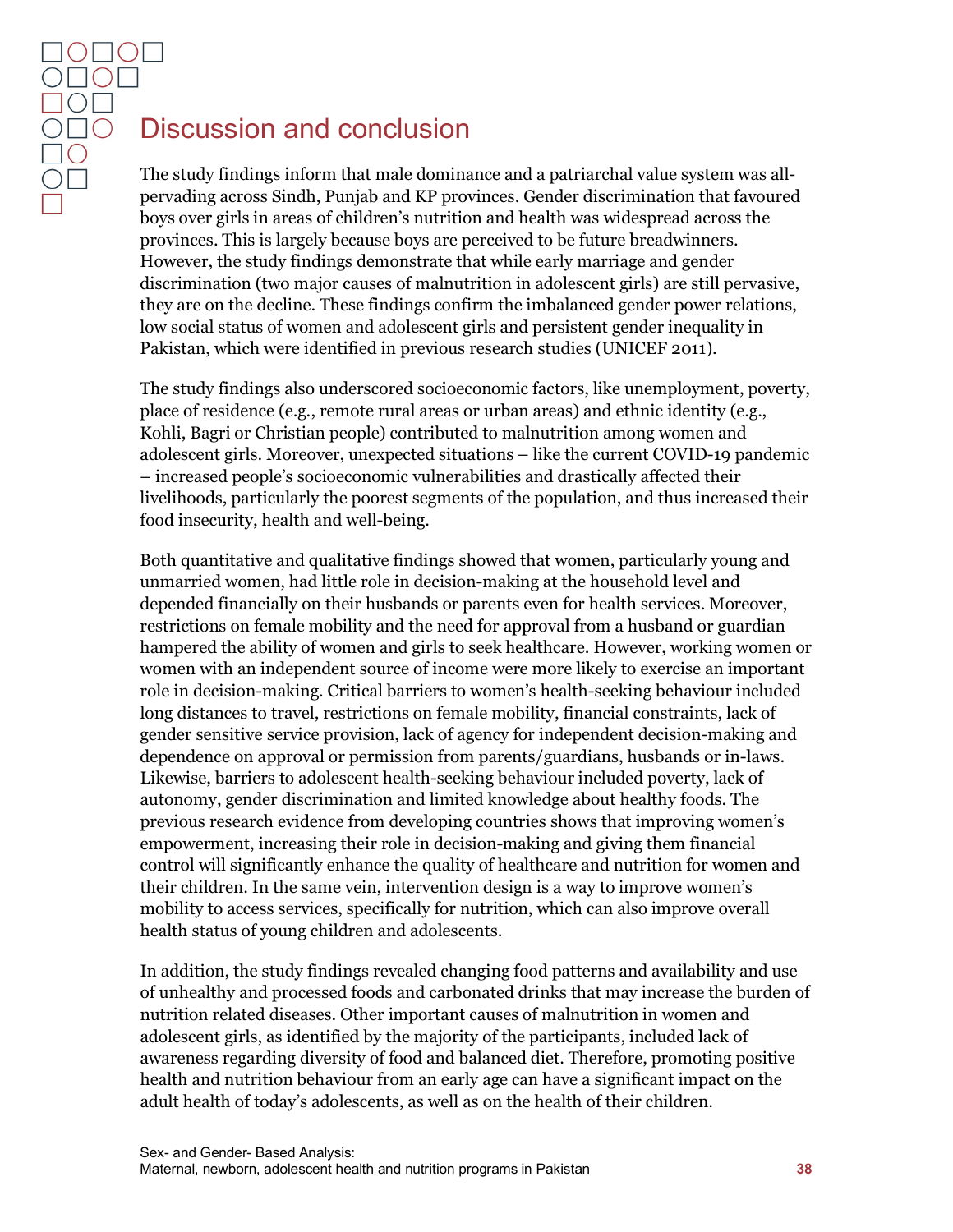$\circ$   $\circ$   $\circ$   $\circ$   $\circ$ **DOL**  $\overline{O}$  $\overline{O}$  $\Box$ 

Most of the key informants had no clear understating of key gender concepts, as outlined in Nutrition International's Gender Strategy – like sex and gender, gender quality, gender equity, women and girls' empowerment and gender mainstreaming – and how they can play an effective role in gender transformation. The study findings revealed that this may be because staff at Nutrition International and partner organizations were provided orientation on the nutrition programs, but they did not receive comprehensive training on gender. The findings also highlighted the need to embed gender policies and strategies at every stage of the program implementation. In line with Nutrition International's Gender Strategy, the programs need to emphasize that "good nutrition and gender equality are mutually reinforcing" and the crucial role everyone engaged in the (MNHN & AWHN) programs can play in improving the nutritional status and social status of women and girls. Moreover, the findings underscored the need for a robust M&E system to ensure that sex and gender disaggregated data was collected and utilized when making programmatic decisions.

Many of the key informants highlighted the important role of MNHN and AHN programs and the impact they were having in the intervention areas particularly in terms of increased access to MNHN and AHN services and changing health related behaviours. They also noted the enabling factors with respect to the programs included the committed and well-respected service providers – local LHWs and CMWs – with extensive outreach and established trust within the communities, as well as cooperative and responsive government officials.

The study findings suggested the need to expand the AHN program to engage in-school and out-of-school girls, and to distribute WIFA supplements at the community level so that out-of-school adolescent girls also benefit from the program. Furthermore, the findings underlined the importance of targeting boys as well as girls in nutrition programs. Teachers can play a part in raising students' awareness about health and nutrition, as well as engaging and influencing parents as they are highly respected and considered reliable sources of information. The teachers can also help reach out-ofschool adolescent girls.

The study showed that mass media and social media are perceived to be important agents of change for empowerment of women and girls. The findings also highlighted the need to engage males, community influencers and religious leaders in the programs focused on health and nutrition of women and adolescents. Furthermore, they suggested using door-to-door campaigns through CHWs to raise awareness about the healthy gender norms and importance of diversified nutrition for pregnant and lactating women and adolescent girls.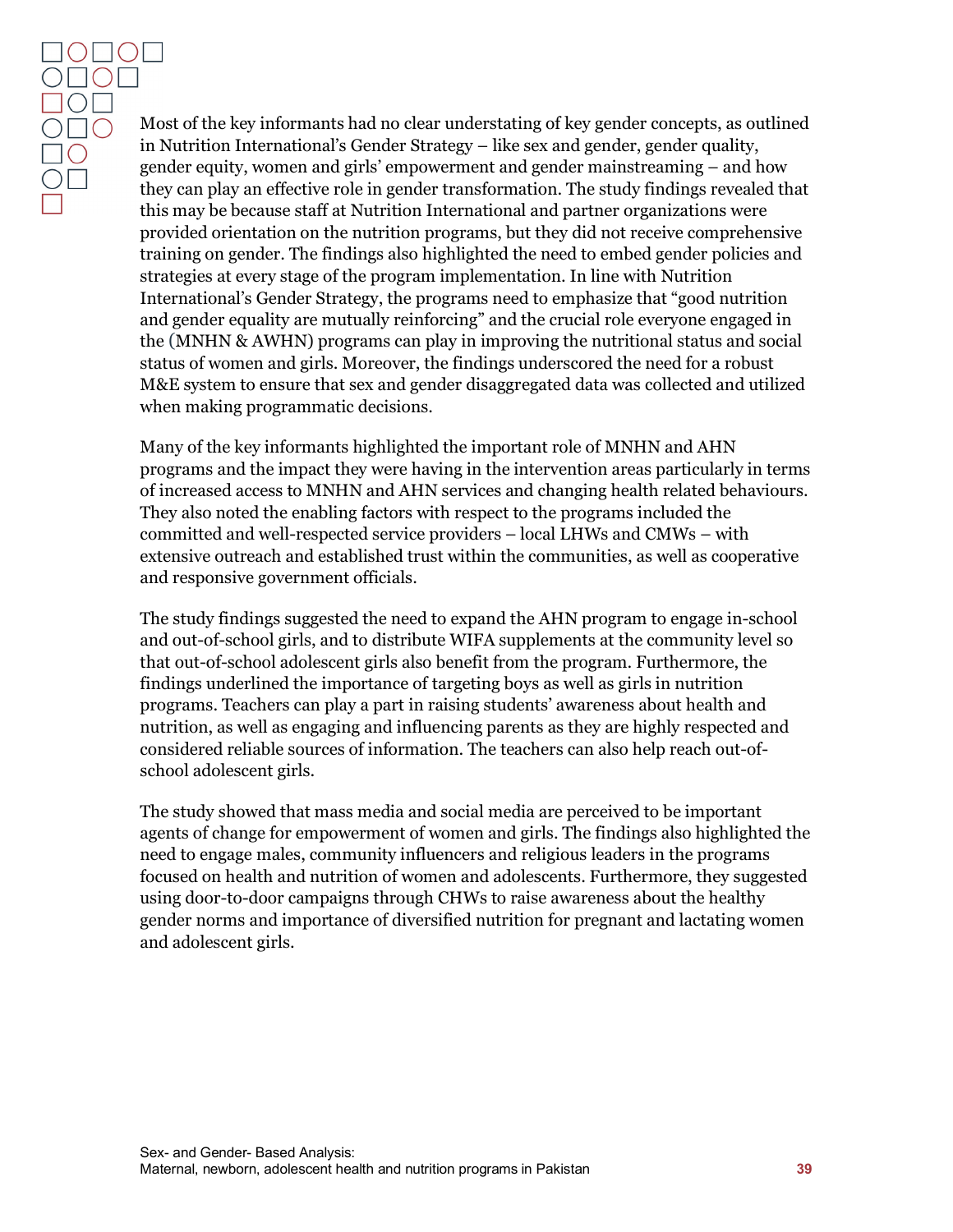# <span id="page-40-0"></span>Recommendations

- Gender mainstreaming needs to be embedded in the programs from the design stage to its implementation and evaluation. In addition, strengthen the M&E system to ensure that the programs collect disaggregated data on sex and gender. More specifically, the gender lens should be used for regular nutrition situation analysis, analyzing nutrition related needs of communities, sociocultural practices that influence food patterns, and roles of men and women in the communities. Organize comprehensive trainings for staff and partners on key concepts and values that underline Nutrition International's Gender Strategy and how gender equality and good nutrition are intertwined, and explore the crucial role everyone engaged in the MNHN and AWHN can play in improving nutrition and empowering women and girls.
- It is important to recognize that there is more to gender then just targeting women in the intervention design, its implementation, or the intervention itself. Hence women should be targeted However, it is imperative to reach out men as well to help address their needs, particularly by targeting men via youth groups and boys via adolescent group as is done with women and girls. This can significantly influence nutrition status in early life – which can improve overall health status. Engaging of adolescent and youth can also challenge harmful normative practices that promote gender inequality around accessing resources and food.
- Specifically in the context of engagement of women and men, the designed program related to nutrition must promote "balanced distribution" of the household tasks between women and men, if any is related to the nutrition intervention. In this case, mainly women are responsible for providing care. Therefore, the program should encourage men to acknowledge women's roles and support them by contributing to childcare.
- In relation to recognizing vulnerabilities of women, programs should include multidimensional interventions/activities that target not only in-school girls but also out-of-school adolescent girls, as well as pregnant women and other vulnerable population groups including minorities and people with disabilities. Specifically for adolescents and young girls who share the burden of household chores – and in certain situation have increased household chores because they are responsible for caring for younger siblings, which can ultimately affect their education because they have to quit school. Therefore, interventions may question such gender specific roles at the household level and may consider engaging boys in caring for the young at the household level. The purpose should be to challenge the privilege boys have over girls. The same privilege is reflected within the medical care seeking behaviour and gender-centric food distribution and uptake at household level.
- Ensure uninterrupted supply of nutritional supplements and MNHN/AHN supplies in the target service centers/ communities.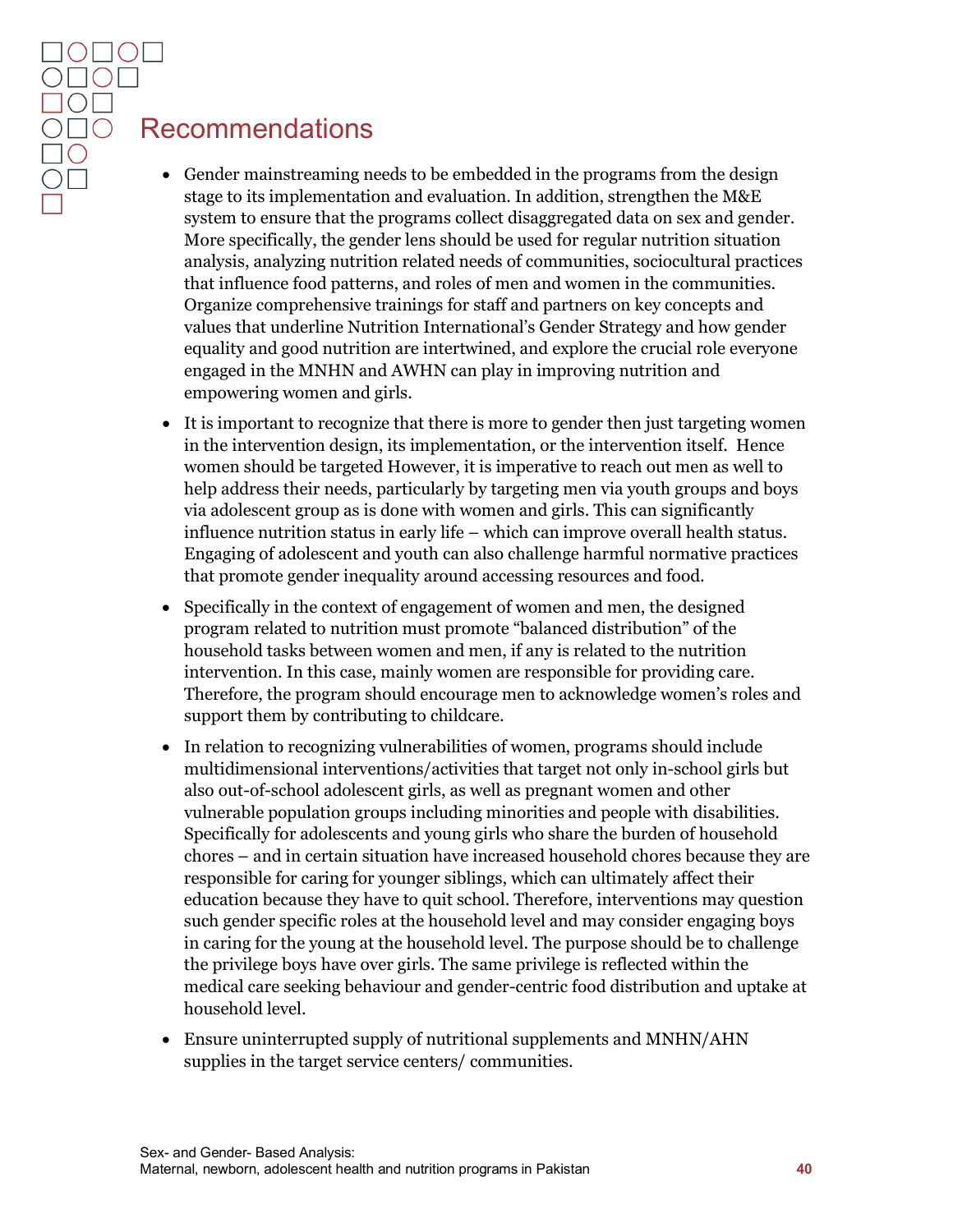- Develop social and behaviour change strategies to promote awareness about, and consumption of, a diverse range of foods to combat malnutrition and promote healthy eating practices at the household and community levels. Hence, women should be centre of attention because they can influence good nutrition practices, health supporting behavior, good hygiene practices, as well as understand the dynamics of malnutrition in children and be empowered to get essential support. Such practice at the household level can inspire to other women and families within the communities.
- Parents at the household level may be targeted to achieve desired results of the intervention. Through awareness creation and behaviour change communication strategies, emphasis should be given that the parents may realize and understand the importance of nutrition at the various stages of children development. They should also be included as a part of the intervention design where emphasis is given about health seeking behaviour and transformation in normative practices. Possible entry points include: awareness creation through radio programs, community engagement through mobilization, organization of seminars, engagement of village nutrition/health committees, engagement and training of nutrition volunteers, and healthy competition/events related to healthy children.
- Mobility related barriers should be addressed by making nutrition related issues a health priority into the local context. This can be achieved through creating awareness and behaviour change communication, and engagement of local stakeholders
- Behaviour change interventions and targeted messaging to address myths and misconceptions about IFA supplements, colostrum, exclusive breastfeeding and postpartum diet for the mother and child at household and community level.
- Community level change should be part of intended outcome of the designed intervention. Behaviour change communication strategies and awareness should promote a culture of demand generation at community level. This occurs when community members demand services that may improve nutrition status or counter malnutrition in the community. These demands could be related to water supply, sanitation, hygiene, quality of service delivery for childcare at health facilities, availability of financial resources for childcare and child development via credit or other schemes.
- A culture of local ownership and management of the initiatives should be promoted. A community driven accountability mechanism should be developed to engage public and private stakeholders to improve of nutrition status of children, as per community needs. Community ownership can be enhanced and intervention can be sustained when the financial needs required for the nutrition uptake are either institutionalized through community fund or linked with public sector initiatives. However, such initiatives should consider gender dynamics as well where women and girls should be given due roles in relation to men and boys within the community driven initiatives.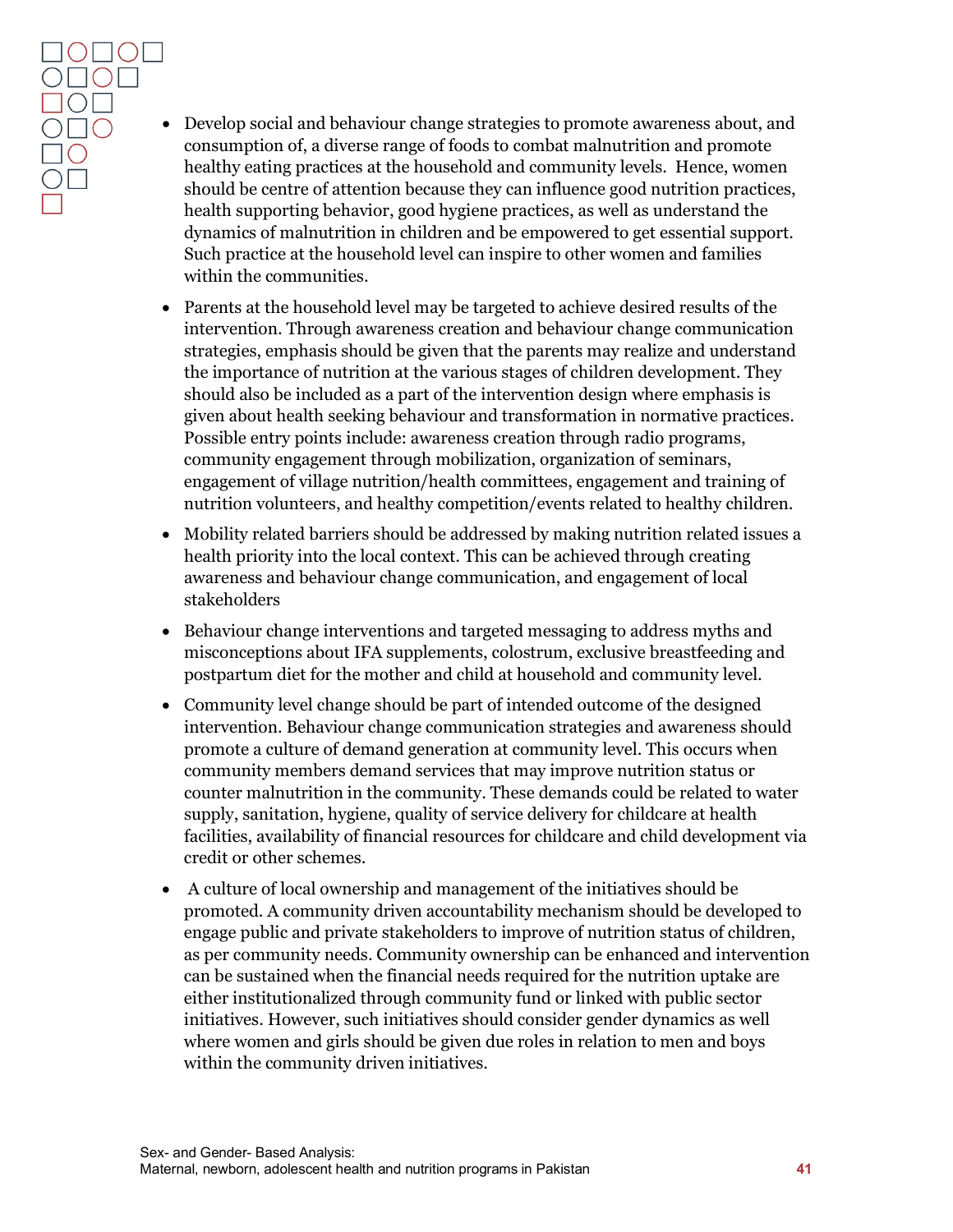- Engage and train teachers on gender and nutrition and related health topics to raise awareness about healthy dietary practices and counter gender stereotypes.
- Increase outreach through CMWs/CHWs and door-to-door campaigns to raise awareness about the 1,000-day window and strengthen referral mechanism.
- Organize refresher trainings for the service providers to enhance their capacity and keep them motivated.
- Engage males, social workers, community elders and religious leaders to sensitize communities about malnutrition, enhance acceptance of interventions and change behaviour.
- Mass media, social media in particular, is perceived to be an important agent of change. Therefore, utilize mainstream media channels as well as social media, local radio and cable TV networks to promote equal and positive gender norms and roles as social ideals, and spread the information about the importance of nutrition, balanced diet, gender equality and empowerment of women and girls.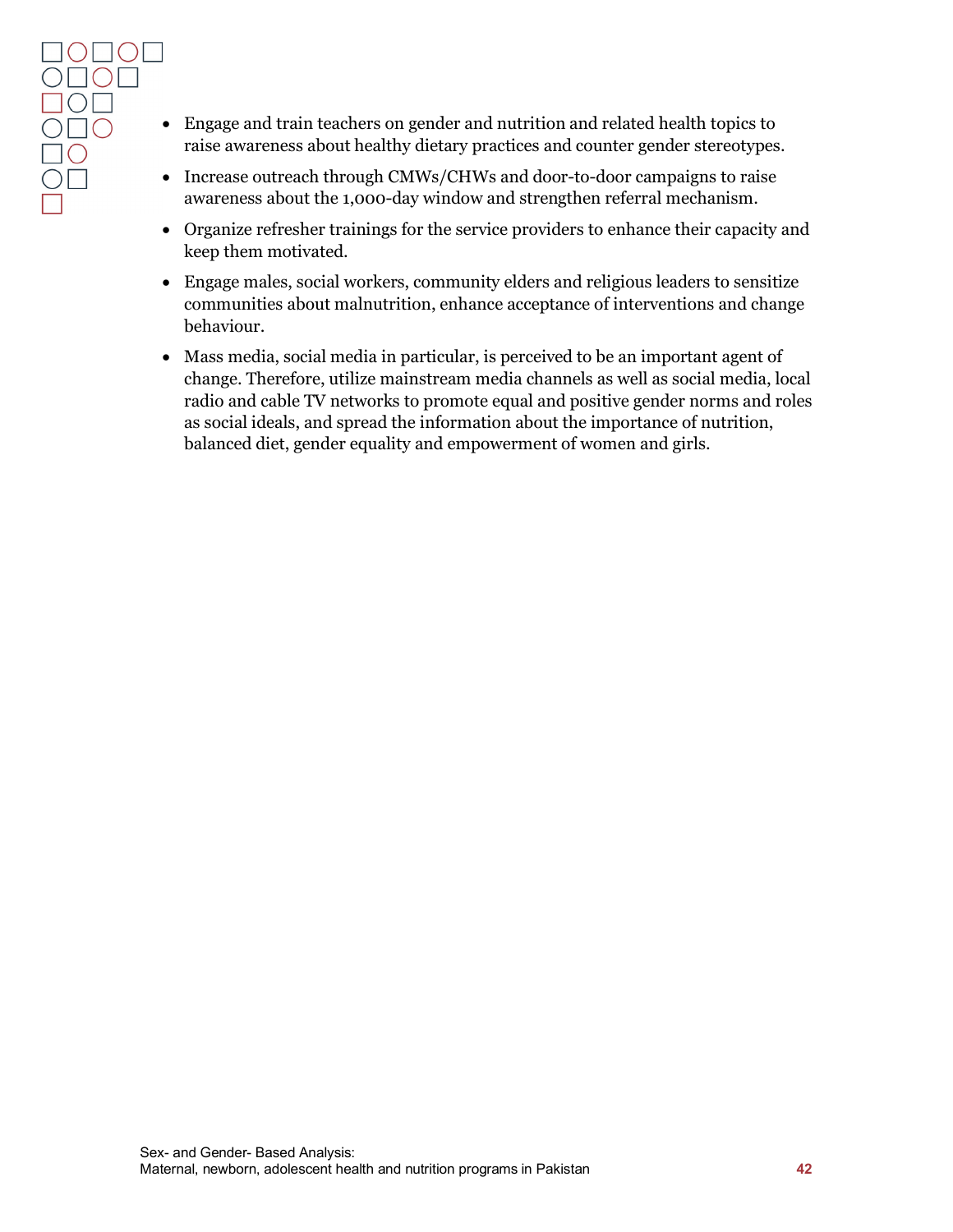# <span id="page-43-0"></span>References

Anik AI, Rahman MM, Rahman MM, Tareque MI, Khan MN, et al. (2019) Double burden of malnutrition at household level: A comparative study among Bangladesh, Nepal, Pakistan, and Myanmar. PLOS ONE 14(8): e0221274. <https://doi.org/10.1371/journal.pone.0221274>

Ali, Tazan S.; Krantz, Gunilla; Morgen, Ingrid et al. Gender Roles and Their Influence on Life Prospects for Women in Urban Karachi, Pakistan: A Qualitative Study. Global Health Action, 2011, 4:7448. doi:10.3402/gha.v4i0.7448

DW. (2021, February 13). *Violence against women on the rise in Pakistan.* Retrieved from DW: https://www.dw.com/en/violence-against-women-on-the-rise-in-pakistan/a-50550672

Esther Duflo. Women Empowerment and Economic Development. Journal of Economic Literature 2012, 50(4), 1051–1079[, http://dx.doi.org/10.1257/jel.50.4.1051](http://dx.doi.org/10.1257/jel.50.4.1051)

Government of Pakistan. National Nutrition Survey of Pakistan 2017-18. UNICEF and Nutrition Wing Ministry of National Health Services, Regulations and Coordination. Islamabad: Government of Pakistan, 2018. Available from:

[https://www.unicef.org/pakistan/reports/national-nutrition-survey-2018-key-findings](https://www.unicef.org/pakistan/reports/national-nutrition-survey-2018-key-findings-report)[report](https://www.unicef.org/pakistan/reports/national-nutrition-survey-2018-key-findings-report) 

Punjab MICS 2017-18

Hayashi Chika, Krasevec Julia, Kumapley Richard, Mehra Vrinda, de Onis Mercedes, Borghi Elaine, Blössner Monika, Urrutia Monica Flores, Prydz Espen Beer, Serajuddin Umar. Joint Malnutrition Estimates 2017 Edition—Worldwide. UNICEF-WHO-WB; 2017

Hussain MI, Naqvi BS. Current trends in treatment of obesity in Karachi and possibilities of cost minimization. Pak J Pharm Sci. 2015 Mar;28(2 Suppl):765–72. pmid:25796152

Marianne V Santoso, Rachel Bezner Kerr, John Hoddinott, Priya Garigipati, Sophia Olmos, Sera L Young, Role of Women's Empowerment in Child Nutrition Outcomes: A Systematic Review, Advances in Nutrition, Volume 10, Issue 6, November 2019, Pages 1138–1151,<https://doi.org/10.1093/advances/nmz056>

National Institute of Population Studies (NIPS) [Pakistan] and ICF. 2018. Pakistan Demographic and Health Survey 2017-18. Islamabad, Pakistan, and Rockville, Maryland, USA: NIPS and ICF. Available from: [http://nips.org.pk/abstract\\_files/PDHS%20-](http://nips.org.pk/abstract_files/PDHS%20-%202017-18%20Key%20indicator%20Report%20Aug%202018.pdf) [%202017-18%20Key%20indicator%20Report%20Aug%202018.pdf](http://nips.org.pk/abstract_files/PDHS%20-%202017-18%20Key%20indicator%20Report%20Aug%202018.pdf)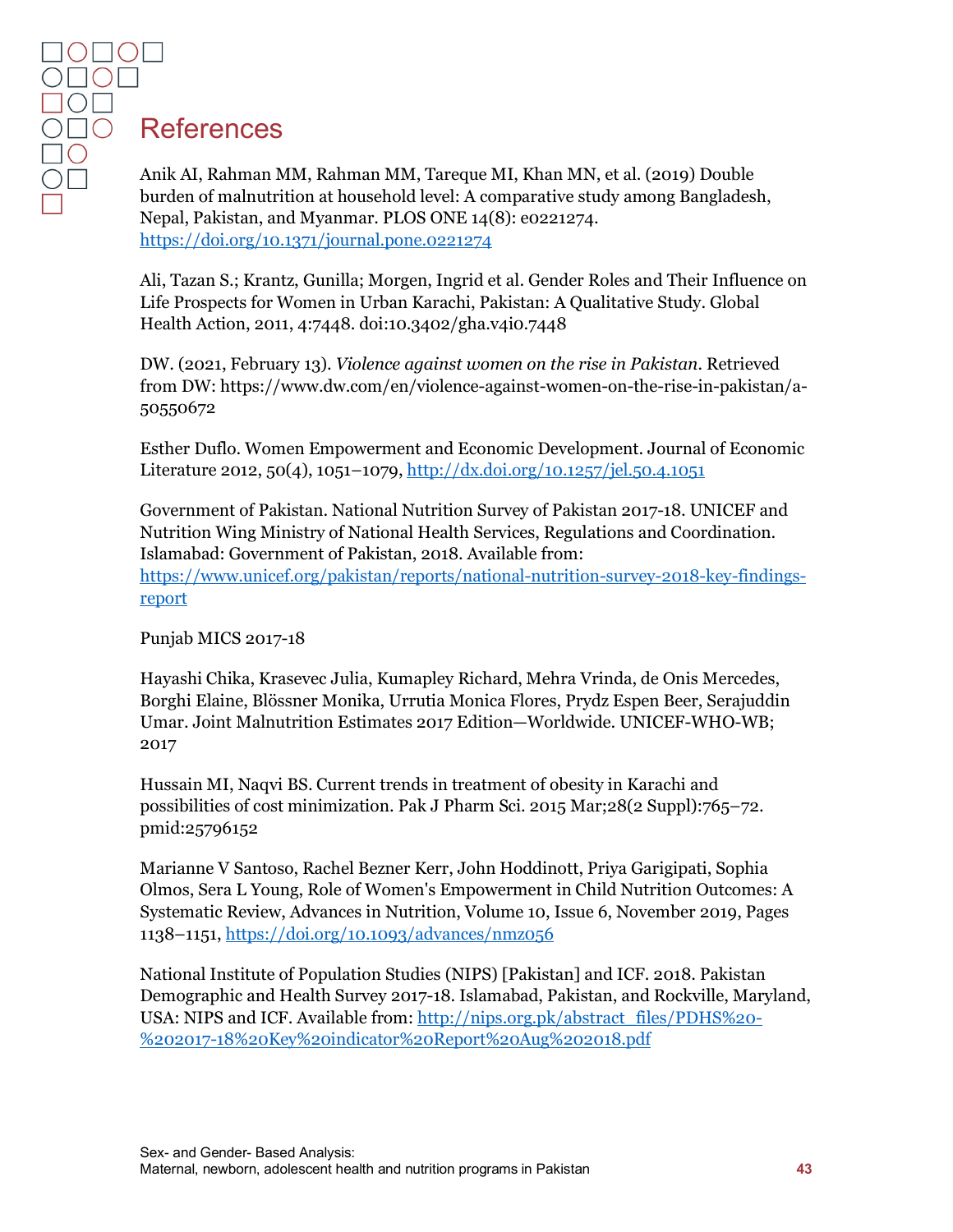Porter M. Effects of microcredit and other loans on female empowerment in Bangladesh: the borrower's gender influences intra-household resource allocation. Agric Econ. 2016;47(2):235–45.

Ricardo Hausmann, Laura D. Tyson, Yasmina Bekhouche, Saadia Zahidi. The Global Gender Gap Index 2012. World Economic Forum. Available from: [http://www3.weforum.org/docs/WEF\\_GenderGap\\_Report\\_2012.pdf](http://www3.weforum.org/docs/WEF_GenderGap_Report_2012.pdf) 

Tariq, F., & Bilber, S. (2020). *Gender Impact of COVID-19 in Pakistan: Contextual Analysis and the Way Forward.* Arlington, VA: International Foundation for Electoral Systems.

United Nations Children's Fund, Liverpool School of Tropical Medicine. Gender influences on child survival, health, and nutrition: a narrative review. New York and Liverpool: UNICEF; 2011.

United Nation ESCAP (2020). The Covid-19 Pandemic and Violence Against Women in Asia and the Pacific.

https://www.unescap.org/sites/default/files/20201119\_SDD\_Policy\_Paper\_Covid-19.pdf

UN Women. (2021, February 10). *Global Database on Violence against Women: Pakistan.* Retrieved from UN Women: https://evaw-globaldatabase.unwomen.org/en/countries/asia/pakistan

WHO Malnutrition. 2018. Available from: [http://www.who.int/news-room/fact](http://www.who.int/news-room/fact-sheets/detail/malnutrition)[sheets/detail/malnutrition](http://www.who.int/news-room/fact-sheets/detail/malnutrition)